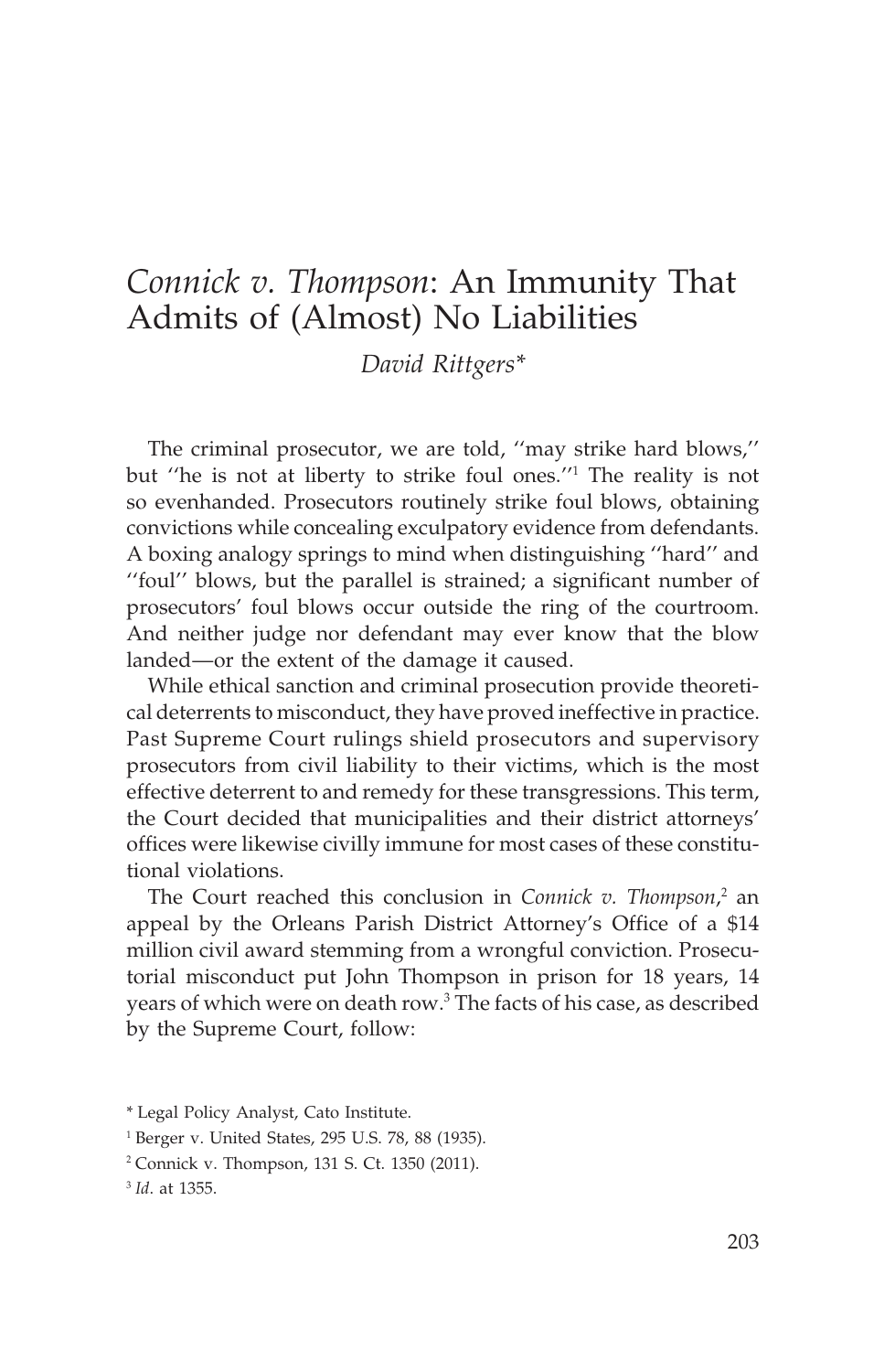SUPREME COURT REVIEW<br>In early 1985, John Thompson was charged with the murder<br>of Raymond T. Liuzza, Jr. in New Orleans. Publicity follow-<br>ing the murder charge led the victims of an unrelated armed SUPREME COURT REVIEW<br>In early 1985, John Thompson was charged with the murder<br>of Raymond T. Liuzza, Jr. in New Orleans. Publicity follow-<br>ing the murder charge led the victims of an unrelated armed<br>robbery to identify Thom SUPREME COURT REVIEW<br>In early 1985, John Thompson was charged with the murder<br>of Raymond T. Liuzza, Jr. in New Orleans. Publicity follow-<br>ing the murder charge led the victims of an unrelated armed<br>robbery to identify Thom FUPREME COURT REVIEW<br>
In early 1985, John Thompson was charged with the murder<br>
of Raymond T. Liuzza, Jr. in New Orleans. Publicity follow-<br>
ing the murder charge led the victims of an unrelated armed<br>
robbery to identify In early 1985, John Thompson was charged with the murder of Raymond T. Liuzza, Jr. in New Orleans. Publicity following the murder charge led the victims of an unrelated armed robbery to identify Thompson as their attacker. early 1985, John Thompson was charged with the murder Raymond T. Liuzza, Jr. in New Orleans. Publicity follow-<br>g the murder charge led the victims of an unrelated armed<br>bbery to identify Thompson as their attacker. The dis of Raymond T. Liuzza, Jr. in New Orleans. Publicity following the murder charge led the victims of an unrelated armed robbery to identify Thompson as their attacker. The district attorney charged Thompson with attempted ar

ing the murder charge led the victims of an unrelated armed<br>robbery to identify Thompson as their attacker. The district<br>attorney charged Thompson with attempted armed robbery.<br>As part of the robbery investigation, a crime robbery to identify Thompson as their attacker. The district attorney charged Thompson with attempted armed robbery.<br>As part of the robbery investigation, a crime scene technician took from one of the victims' pants a swat attorney charged Thompson with attempted armed robbery.<br>As part of the robbery investigation, a crime scene techni-<br>cian took from one of the victims' pants a swatch of fabric<br>stained with the robber's blood. Approximately As part of the robbery investigation, a crime scene techni-<br>cian took from one of the victims' pants a swatch of fabric<br>stained with the robber's blood. Approximately one week<br>before Thompson's armed robbery trial, the swa cian took from one of the victims' pants a swatch of fabric<br>stained with the robber's blood. Approximately one week<br>before Thompson's armed robbery trial, the swatch was sent<br>to the crime laboratory. Two days before the tr stained with the robber's blood. Approximately one week<br>before Thompson's armed robbery trial, the swatch was sent<br>to the crime laboratory. Two days before the trial, assistant<br>district attorney Bruce Whittaker received th before Thompson's armed robbery trial, the swatch was sent<br>to the crime laboratory. Two days before the trial, assistant<br>district attorney Bruce Whittaker received the crime lab's<br>report, which stated that the perpetrator to the crime laboratory. Two days before the trial, assistant district attorney Bruce Whittaker received the crime lab's report, which stated that the perpetrator had blood type B. There is no evidence that the prosecutors district attorney Bruce Whittaker received the crime lab's<br>report, which stated that the perpetrator had blood type B.<br>There is no evidence that the prosecutors ever had Thomp-<br>son's blood tested or that they knew what his report, which stated that the perpetrator had blood type B.<br>There is no evidence that the prosecutors ever had Thompson's blood tested or that they knew what his blood type<br>was. Whittaker claimed he placed the report on as counsel. n's blood tested or that they knew what his blood type<br>as. Whittaker claimed he placed the report on assistant<br>strict attorney James Williams' desk, but Williams denied<br>eing it. The report was never disclosed to Thompson's was. Whittaker claimed he placed the report on assistant district attorney James Williams' desk, but Williams denied seeing it. The report was never disclosed to Thompson's counsel.<br>Williams tried the armed robbery case wi

district attorney James Williams' desk, but Williams denied<br>seeing it. The report was never disclosed to Thompson's<br>counsel.<br>Williams tried the armed robbery case with assistant dis-<br>trict attorney Gerry Deegan. On the fir seeing it. The report was never disclosed to Thompson's counsel.<br>
Williams tried the armed robbery case with assistant dis-<br>
trict attorney Gerry Deegan. On the first day of trial, Deegan<br>
checked all of the physical evide counsel.<br>
Williams tried the armed robbery case with assistant dis-<br>
trict attorney Gerry Deegan. On the first day of trial, Deegan<br>
checked all of the physical evidence in the case out of the<br>
police property room, includ Williams tried the armed robbery case with assistant district attorney Gerry Deegan. On the first day of trial, Deegan checked all of the physical evidence in the case out of the police property room, including the blood-s trict attorney Gerry Deegan. On the first day of trial, Deegan checked all of the physical evidence in the case out of the police property room, including the blood-stained swatch. Deegan then checked all of the evidence b checked all of the physical evidence in the case out of the police property room, including the blood-stained swatch. Deegan then checked all of the evidence but the swatch into the courthouse property room. The prosecutor blice property room, including the blood-stained swatch.<br>
eegan then checked all of the evidence but the swatch<br>
to the courthouse property room. The prosecutors did not<br>
ention the swatch or the crime lab report at trial, Deegan then checked all of the evidence but the swatch<br>into the courthouse property room. The prosecutors did not<br>mention the swatch or the crime lab report at trial, and the<br>jury convicted Thompson of attempted armed robb

into the courthouse property room. The prosecutors did not<br>mention the swatch or the crime lab report at trial, and the<br>jury convicted Thompson of attempted armed robbery.<br>A few weeks later, Williams and special prosecutor mention the swatch or the crime lab report at trial, and the<br>jury convicted Thompson of attempted armed robbery.<br>A few weeks later, Williams and special prosecutor Eric<br>Dubelier tried Thompson for the Liuzza murder. Becaus jury convicted Thompson of attempted armed robbery.<br>A few weeks later, Williams and special prosecutor Eric<br>Dubelier tried Thompson for the Liuzza murder. Because of<br>the armed robbery conviction, Thompson chose not to test A few weeks later, Williams and special prosecutor Eric Dubelier tried Thompson for the Liuzza murder. Because of the armed robbery conviction, Thompson chose not to testify in his own defense. He was convicted and sentenc Dubelier tried Thompson for the Liuzza murder. Because of<br>the armed robbery conviction, Thompson chose not to testify<br>in his own defense. He was convicted and sentenced to death.<br>In the 14 years following Thompson's murder the armed robbery conviction, Thomps<br>in his own defense. He was convicted an<br>In the 14 years following Thompson'<br>state and federal courts reviewed and<br>to the conviction and sentence. The Sta<br>son's execution for May 20, 199 his own defense. He was convicted and sentenced to death.<br>
the 14 years following Thompson's murder conviction,<br>
the and federal courts reviewed and denied his challenges<br>
the conviction and sentence. The State scheduled T In the 14 years following Thompson's murder conviction,<br>state and federal courts reviewed and denied his challenges<br>to the conviction and sentence. The State scheduled Thomp-<br>son's execution for May 20, 1999.<br>In late April

state and federal courts reviewed and denied his challenges<br>to the conviction and sentence. The State scheduled Thomp-<br>son's execution for May 20, 1999.<br>In late April 1999, Thompson's private investigator discov-<br>ered the to the conviction and sentence. The State scheduled Thompson's execution for May 20, 1999.<br>In late April 1999, Thompson's private investigator discovered the crime lab report from the armed robbery investigation in the fil son's execution for May 20, 1999.<br>In late April 1999, Thompson's private investigator discovered the crime lab report from the armed robbery investiga-<br>tion in the files of the New Orleans Police Crime Laboratory.<br>Thompson In late April 1999, Thompson's private investigator discovered the crime lab report from the armed robbery investigation in the files of the New Orleans Police Crime Laboratory.<br>Thompson was tested and found to have blood ered the crime lab report from the armed robbery investigation in the files of the New Orleans Police Crime Laboratory.<br>Thompson was tested and found to have blood type O, proving that the blood on the swatch was not his. tion in the files of the New Orleans Police Crime Laboratory.<br>Thompson was tested and found to have blood type O, proving that the blood on the swatch was not his. Thompson's<br>attorneys presented this evidence to the distri Thompson was tested and found to have blood type O, proving that the blood on the swatch was not his. Thompson's attorney's presented this evidence to the district attorney's office, which, in turn, moved to stay the execu ing that the blood on the swatch was not his. Thompson's<br>attorneys presented this evidence to the district attorney's<br>office, which, in turn, moved to stay the execution and vacate<br>Thompson's armed robbery conviction. The attorneys presented this evidence to the district attorney's<br>office, which, in turn, moved to stay the execution and vacate<br>Thompson's armed robbery conviction. The Louisiana Court<br>of Appeals then reversed Thompson's murde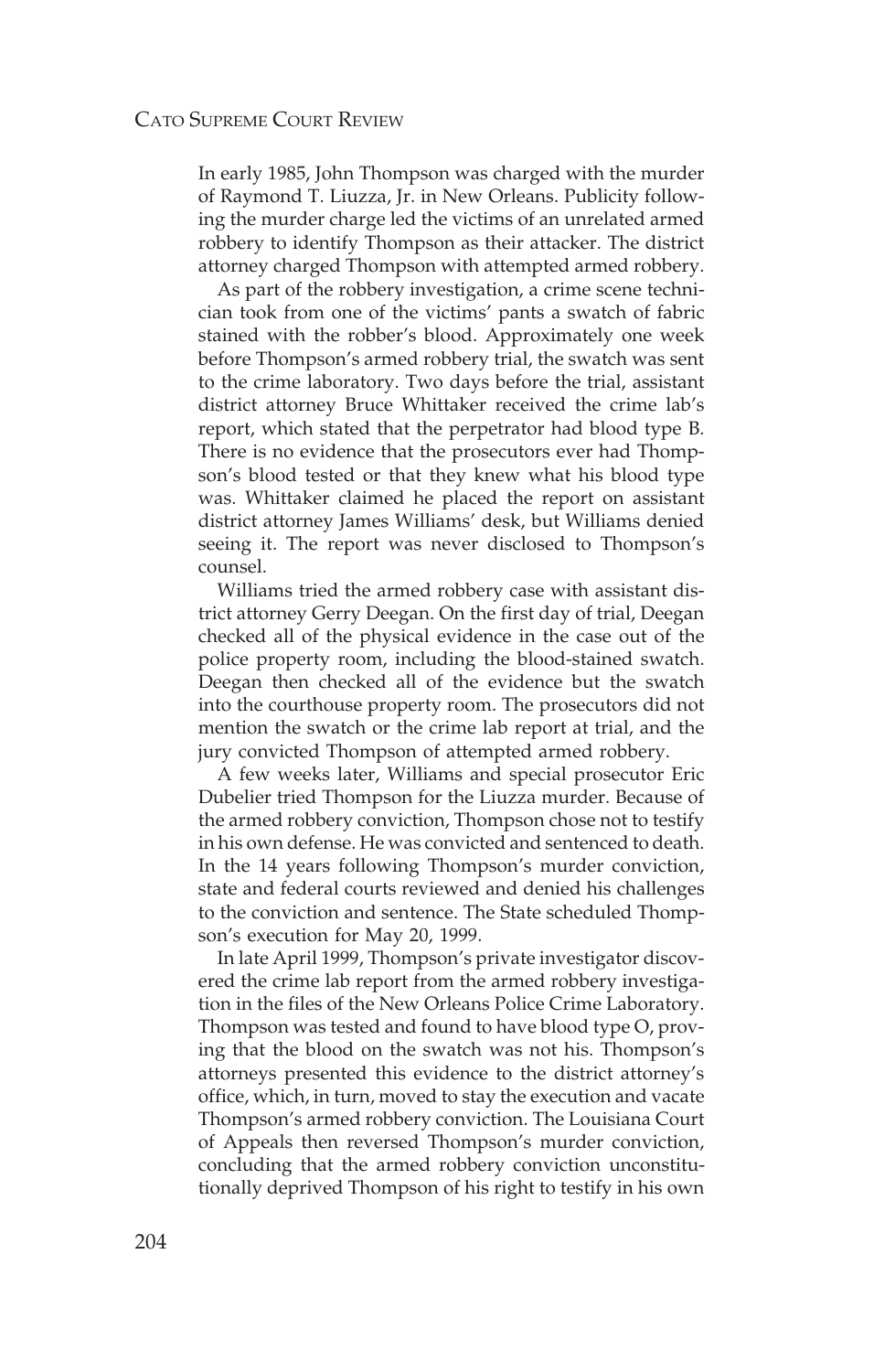Connick v. Thompson<br>defense at the murder trial. In 2003, the district attorney's<br>office retried Thompson for Liuzza's murder. The jury found<br>him not guilty.<sup>4</sup> Connick v. Thompson<br>defense at the murder trial. In 2003, the district attorney's<br>office retried Thompson for Liuzza's murder. The jury found<br>him not guilty.<sup>4</sup>

Connick v. Thompson<br>defense at the murder trial. In 2003, the district attorney's<br>office retried Thompson for Liuzza's murder. The jury found<br>him not guilty.<sup>4</sup><br>Following his acquittal, Thompson filed a civil suit against defense at the murder trial. In 2003, the district attorney's<br>office retried Thompson for Liuzza's murder. The jury found<br>him not guilty.<sup>4</sup><br>Following his acquittal, Thompson filed a civil suit against both<br>the Orleans Par office retried Thompson for Liuzza's murder. The jury found<br>him not guilty.<sup>4</sup><br>Following his acquittal, Thompson filed a civil suit against both<br>the Orleans Parish District Attorney's Office and the individual pros-<br>ecutor fillowing his acquittal, Thompson filed a civil suit against both<br>the Orleans Parish District Attorney's Office and the individual pros-<br>ecutors involved in his case, claming that they violated his constitu-<br>tional rights Following his acquittal, Thompson filed a civil suit against both<br>the Orleans Parish District Attorney's Office and the individual pros-<br>ecutors involved in his case, claming that they violated his constitu-<br>tional rights Following his acquittal, Thompson filed a civil suit against both<br>the Orleans Parish District Attorney's Office and the individual pros-<br>ecutors involved in his case, claming that they violated his constitu-<br>tional rights the Orleans Parish District Attorney's Office and the individual prosecutors involved in his case, claming that they violated his constitutional rights by failing to disclose exculpatory evidence.<sup>5</sup> Thompson alleged that ecutors involved in his case, claming that they violated his constitutional rights by failing to disclose exculpatory evidence.<sup>5</sup> Thompson alleged that the district attorney's office was liable for (1) an unconstitutional tional rights by failing to disclose exculpatory evidence.<sup>5</sup> Thompson<br>alleged that the district attorney's office was liable for (1) an unconsti-<br>tutional policy that led assistant district attorneys to pursue convic-<br>tio

tutional policy that led assistant district attorneys to pursue convictions without regard for constitutional evidentiary disclosure requirements; and (2) the office's deliberate indifference to the need to train prosecuto tions without regard for constitutional evidentiary disclosure<br>requirements; and (2) the office's deliberate indifference to the need<br>to train prosecutors on required disclosure to defendants.<sup>6</sup><br>While the jury rejected Th requirements; and (2) the office's deliberate indifference to the need<br>to train prosecutors on required disclosure to defendants.<sup>6</sup><br>While the jury rejected Thompson's claim that the Orleans Parish<br>District Attorney's Offi to train prosecutors on required disclosure to defendants.<sup>6</sup><br>While the jury rejected Thompson's claim that the Orleans Parish<br>District Attorney's Office maintained an unconstitutional exculpa-<br>tory evidence disclosure pol While the jury rejected Thompson's claim that the Orleans Parish<br>District Attorney's Office maintained an unconstitutional exculpa-<br>tory evidence disclosure policy, it held the office liable for failing<br>to train prosecutor to the disclosure policy, it held the office liable for failing<br>to train prosecutors to the extent that it was deliberately indifferent<br>to constitutional duties. The jury awarded Thompson \$14 million,<br>equivalent to \$1 mill tory evidence disclosure policy, it held the office liable for failing<br>to train prosecutors to the extent that it was deliberately indifferent<br>to constitutional duties. The jury awarded Thompson \$14 million,<br>equivalent to

to constitutional duties. The jury awarded Thompson \$14 million,<br>equivalent to \$1 million for each year he spent on death row, and<br>the district court awarded more than \$1 million in attorney's fees<br>and costs.<sup>7</sup><br>District A equivalent to \$1 million for each year he spent on death row, and<br>the district court awarded more than \$1 million in attorney's fees<br>and costs.<sup>7</sup><br>District Attorney Harry Connick Sr. unsuccessfully appealed the<br>ruling at t the district court awarded more than \$1 million in attorney's fees<br>and costs.<sup>7</sup><br>District Attorney Harry Connick Sr. unsuccessfully appealed the<br>ruling at the Fifth Circuit, but prevailed at the Supreme Court. In a<br>5-4 dec and costs.<sup>7</sup><br>District Attorney Harry Connick Sr. unsuccessfully appealed the<br>ruling at the Fifth Circuit, but prevailed at the Supreme Court. In a<br>5-4 decision written by Justice Clarence Thomas, the Court held that<br>a dis District Attorney Harry Connick Sr. unsuccessfully appealed the<br>ruling at the Fifth Circuit, but prevailed at the Supreme Court. In a<br>5-4 decision written by Justice Clarence Thomas, the Court held that<br>a district attorney ruling at the Fifth Circuit, but prevailed at the Supreme Court. In a<br>5-4 decision written by Justice Clarence Thomas, the Court held that<br>a district attorney's office may not be held liable for a failure to train<br>district 5-4 decision written by Justice Clarence Thomas, the Court held that<br>a district attorney's office may not be held liable for a failure to train<br>district attorneys on their duty to disclose exculpatory evidence.<br>Justice Rut a district attorney's office may not be held liable for a failure to train district attorneys on their duty to disclose exculpatory evidence. Justice Ruth Bader Ginsburg penned a dissent joined by Justices Stephen Breyer, district attorneys on their duty to disclose exculpatory evidence.<br>Justice Ruth Bader Ginsburg penned a dissent joined by Justices<br>Stephen Breyer, Sonia Sotomayor, and Elena Kagan, stressing that<br>"the conceded, long-concea 4 *Id.* at 1356–57 (citations omitted).<br>
4 *Id.* at 1356–57 (citations omitted).<br>
<sup>5</sup> See discussion of Brady v. Maryland, 373 U.S. 83 (1963), nn.5, 7 & 10–11 and<br>
<sup>5</sup> See discussion of Brady v. Maryland, 373 U.S. 83 (1963

<sup>&</sup>lt;sup>4</sup> Id. at 1356–57 (citations omitted).<br><sup>5</sup> See discussion of Brady v. Maryland, 373 U.S. 83 (1963), nn.5, 7 & 10<br>accompanying text.<br><sup>6</sup> Thompson v. Connick, No. Civ. A. 03-2045 (E.D. La., Nov. 15, 2005).<br><sup>7</sup> Connick, 131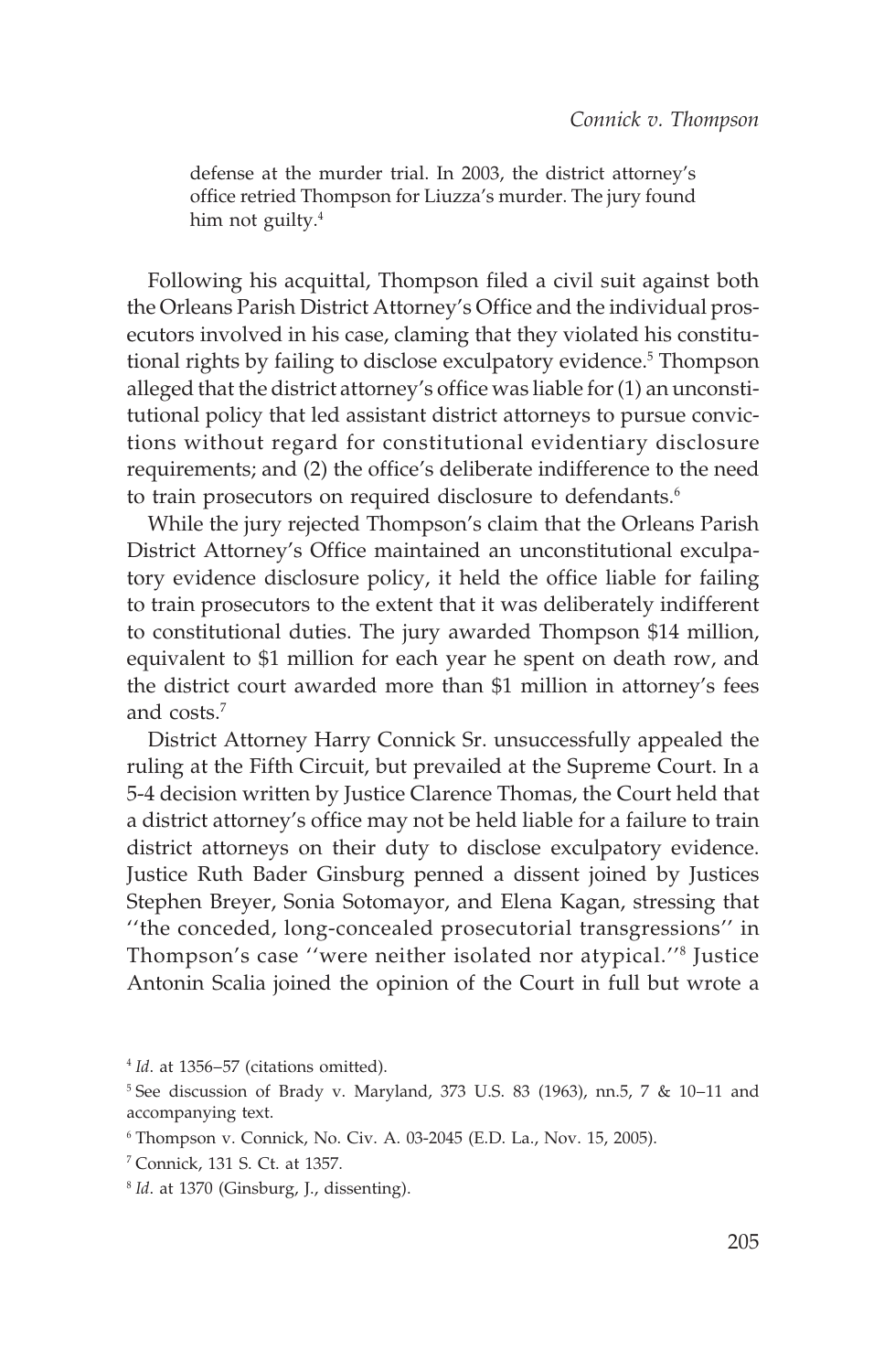CATO SUPREME COURT REVIEW<br>concurrence (joined by Justice Samuel Alito) to rebut the dissent and<br>stress the role of individual-prosecutor mischief in Thompson's case.<sup>9</sup><br>In the wake of the *Connick* decision, John Thompson

CATO SUPREME COURT REVIEW<br>concurrence (joined by Justice Samuel Alito) to rebut the dissent and<br>stress the role of individual-prosecutor mischief in Thompson's case.<sup>9</sup><br>In the wake of the *Connick* decision, John Thompson CATO SUPREME COURT REVIEW<br>
concurrence (joined by Justice Samuel Alito) to rebut the dissent and<br>
stress the role of individual-prosecutor mischief in Thompson's case.<sup>9</sup><br>
In the wake of the *Connick* decision, John Thomps *Times*, aptivarian and *Times*, apply Justice Samuel Alito) to rebut the dissestness the role of individual-prosecutor mischief in Thompson's In the wake of the *Connick* decision, John Thompson w rebuttal of his own, in the role of individual-prosecutor mischief in Thompson's case.<sup>9</sup><br>
ne wake of the *Connick* decision, John Thompson wrote a<br>
al of his own, in the form of an opinion piece in the *New York*<br>
aptly titled "The Prosecution R

the wake of the *Connick* decision, John Thompson wrote a<br>al of his own, in the form of an opinion piece in the *New York*<br>aptly titled "The Prosecution Rests, But I Can't":<br>I don't care about the money. I just want to kno rebuttal of his own, in the form of an opinion piece in the *New York Times*, aptly titled "The Prosecution Rests, But I Can't":<br>I don't care about the money. I just want to know why the prosecutors who hid evidence, sent the prosecutors who hid evidence, sent me to prison for I don't care about the money. I just want to know why<br>the prosecutors who hid evidence, sent me to prison for<br>something I didn't do and nearly had me killed are not in<br>jail themselves. There were no ethics charges against I don't care about the money. I just want to know why<br>the prosecutors who hid evidence, sent me to prison for<br>something I didn't do and nearly had me killed are not in<br>jail themselves. There were no ethics charges against

something I didn't do and nearly had me killed are not in<br>jail themselves. There were no ethics charges against them,<br>no criminal charges, no one was fired and now, according<br>to the Supreme Court, no one can be sued.<sup>10</sup><br>T Figure 1 interestives. There were no ethics charges against them,<br>no criminal charges, no one was fired and now, according<br>to the Supreme Court, no one can be sued.<sup>10</sup><br>This article focuses on the injustice of the *Connick* In Criminal charges, no one was fired and now, according<br>to the Supreme Court, no one can be sued.<sup>10</sup><br>This article focuses on the injustice of the *Connick* holding and the<br>current regime of immunity for constitutional vi document regiments and the injustice of the *Connick* holding and the current regime of immunity for constitutional violations, but the case cannot be viewed in isolation. Section I explores the natural-law roots of the Co This article focuses on the injustice of the *Connick* holding and the current regime of immunity for constitutional violations, but the case cannot be viewed in isolation. Section I explores the natural-law roots of the C current regime of immunity for constitutional violations, but the case cannot be viewed in isolation. Section I explores the natural-law roots of the Constitution and the effort to "complete" our Founding document with the case cannot be viewed in isolation. Section I explores the natural-law<br>roots of the Constitution and the effort to "complete" our Founding<br>document with the post-Civil War amendments and their supporting<br>legislation—with p roots of the Constitution and the effort to "complete" our Founding<br>document with the post-Civil War amendments and their supporting<br>legislation—with particular attention to the civil remedies for consti-<br>tutional violatio document with the post-Civil War amendments and their supporting<br>legislation—with particular attention to the civil remedies for consti-<br>tutional violations by public officials. Section II explores the history<br>of the Supre legislation—with particular attention to the civil remedies for constitutional violations by public officials. Section II explores the history of the Supreme Court's interpretation of prosecutorial immunity and how it dive tutional violations by public officials. Section II explores the history<br>of the Supreme Court's interpretation of prosecutorial immunity<br>and how it diverges from the intent of the authors of the Fourteenth<br>Amendment and th of the Supreme Court's interpretation of prosecutorial immunity<br>and how it diverges from the intent of the authors of the Fourteenth<br>Amendment and the Civil Rights Act of 1871. Section III tracks the<br>development of a simil and how it diverges from the intent of the authors of the Fourteenth<br>Amendment and the Civil Rights Act of 1871. Section III tracks the<br>development of a similarly flawed doctrine of municipal liability<br>that treats the tor Amendment and the Civil Rights Act of 1871. Section III tracks the development of a similarly flawed doctrine of municipal liability that treats the tortious actions of public employees differently from those of private en development of a similarly flawed doctrine of municipal liability<br>that treats the tortious actions of public employees differently from<br>those of private entities, another misinterpretation of the Civil Rights<br>Act of 1871. that treats the tortious actions of public employees differently from<br>those of private entities, another misinterpretation of the Civil Rights<br>Act of 1871. Section IV shows how these two lines of government<br>immunity jurisp those of private entities, another misinterpretation of the Act of 1871. Section IV shows how these two lines of immunity jurisprudence converged in *Connick v. Thom* duce a manifestly unjust result, and how this state of **I. Incomplete Constitution, Continuing Injustice**<br>Immunity jurisprudence converged in *Connick v. Thompson*<br>duce a manifestly unjust result, and how this state of affai<br>continue until either the Court or Congress reverses are a manifestly unjust result, and how this state of affairs will intinue until either the Court or Congress reverses a regime of munity that facilitates constitutional violations.<br> **Incomplete Constitution, Continuing In** continue until either the Court or Congress reverses a regime of<br>immunity that facilitates constitutional violations.<br>I. Incomplete Constitution, Continuing Injustice<br>As the Founders famously put it, "all Men are created e

<sup>&</sup>lt;sup>9</sup> "The withholding of evidence in his case was almost certainly caused not by a Incomplete Constitution, Continuing Injustice<br>
As the Founders famously put it, "all Men are created equal,"<br>
And "they are endowed by their Creator with certain unalienable<br>
"The withholding of evidence in his case was al As the Founders famously put it, "all Men are created equal,"<br>and "they are endowed by their Creator with certain unalienable<br><sup>9</sup>"The withholding of evidence in his case was almost certainly caused not by a<br>failure to give and "they are endowed by their Creator with certain unalienable"<br>"The withholding of evidence in his case was almost certainly caused not by a failure to give prosecutors specific training, but by miscreant prosecutor Gerr <sup>9</sup> "The withholding of evidence in his case was almost certainly caused not by a failure to give prosecutors specific training, but by miscreant prosecutor Gerry Deegan's willful suppression of evidence he believed to be <sup>9</sup> "The withhol<br>failure to give <sub>]</sub><br>gan's willful st<br>railroad Thomps<br><sup>10</sup> John Thomps<br>at WK 11.<br>206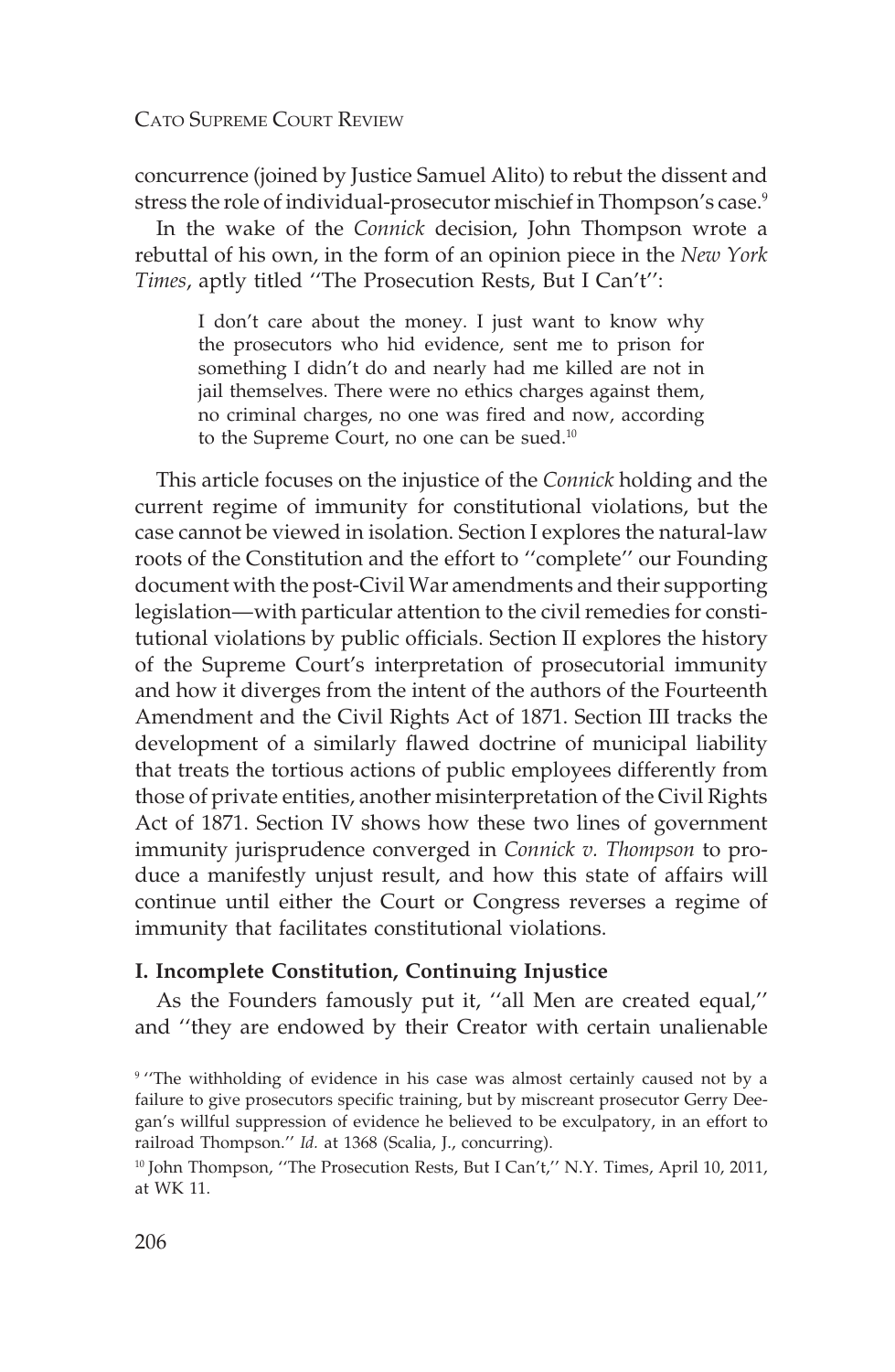*Connick v. Thompson* Connick v. Thompson<br>Rights, that among these are Life, Liberty, and the Pursuit of Happi-<br>ness.''<sup>11</sup> With these words they put the former colonies on the path<br>toward a republic based on Lockean principles of natural law. Connick v. Thompson<br>Rights, that among these are Life, Liberty, and the Pursuit of Happi-<br>ness.''<sup>11</sup> With these words they put the former colonies on the path<br>toward a republic based on Lockean principles of natural law. Connick v. Thompson<br>Rights, that among these are Life, Liberty, and the Pursuit of Happi-<br>ness.''<sup>11</sup> With these words they put the former colonies on the path<br>toward a republic based on Lockean principles of natural law. Connick v. Thompson<br>Rights, that among these are Life, Liberty, and the Pursuit of Happi-<br>ness."<sup>11</sup> With these words they put the former colonies on the path<br>toward a republic based on Lockean principles of natural law. T Rights, that among these are Life, Liberty, and<br>ness.''<sup>11</sup> With these words they put the former<br>toward a republic based on Lockean principle<br>was the theory. As is often the case, applying<br>imperfect world produces mixed re ghts, that among these are Life, Liberty, and the Pursuit of Happiss."<sup>11</sup> With these words they put the former colonies on the path ward a republic based on Lockean principles of natural law. That as the theory. As is oft

ness."<sup>11</sup> With these words they put the former colonies on the path toward a republic based on Lockean principles of natural law. That was the theory. As is often the case, applying perfect theory to an imperfect world pr toward a republic based on Lockean principles of natural law. That<br>was the theory. As is often the case, applying perfect theory to an<br>imperfect world produces mixed results.<br>Chief among these imperfections, the Constituti was the theory. As is often the case, applying perfect theory to an imperfect world produces mixed results.<br>Chief among these imperfections, the Constitution did not protect the rights of the individual as completely as th imperfect world produces mixed results.<br>Chief among these imperfections, the Constitution did not protect<br>the rights of the individual as completely as the Founders envisioned.<br>"[I]t so happened when our fathers came to re Chief among these imperfections, the Constitution did not protect<br>the rights of the individual as completely as the Founders envisioned.<br>"[I]t so happened when our fathers came to reduce the principles<br>on which they founde the rights of the individual as completely as the Founders envisioned.<br>"[I]t so happened when our fathers came to reduce the principles<br>on which they founded this Government into order, in shaping the<br>organic law, an insti "[I]t so happened when our fathers came to reduce the principles<br>on which they founded this Government into order, in shaping the<br>organic law, an institution from hell appeared among them."<sup>12</sup> The<br>"institution from hell" on which they founded this Government into order, in shaping the organic law, an institution from hell appeared among them."<sup>12</sup> The "institution from hell" was slavery, and the political machinations necessary to accommod "institution from hell" was slavery, and the political machinations necessary to accommodate slavery undermined the process of translating natural law into a parallel positive law framework. Thus, even though slaves had n "institution from hell" was slavery, and the political machinations<br>necessary to accommodate slavery undermined the process of trans-<br>lating natural law into a parallel positive law framework. Thus, even<br>though slaves had the federal level. The Bill of Rights did not apply against the states,<sup>13</sup> so no remedy existed until the Civil War and the constitutional amendments that would follow.<br>The Civil War Amendments intended to set right the b ough slaves had natural rights of life, liberty, and property, the sitive law provided no mechanism for enforcing these rights at e federal level. The Bill of Rights did not apply against the states,<sup>13</sup> no remedy existed

positive law provided no mechanism for enforcing these rights at<br>the federal level. The Bill of Rights did not apply against the states,<sup>13</sup><br>so no remedy existed until the Civil War and the constitutional<br>amendments that w the federal level. The Bill of Rights did not apply against the states,<sup>13</sup> so no remedy existed until the Civil War and the constitutional amendments that would follow.<br>The Civil War Amendments intended to set right the b so no remedy existed until the Civil War and the constitutional<br>amendments that would follow.<br>The Civil War Amendments intended to set right the balance<br>between the individual and the state: the Thirteenth to free the<br>slav amendments that would follow.<br>The Civil War Amendments intended to set right the balance<br>between the individual and the state: the Thirteenth to free the<br>slaves, the Fourteenth to protect individual rights, and the Fifteen The Civil War Amendments intended to set right the balance<br>between the individual and the state: the Thirteenth to free the<br>slaves, the Fourteenth to protect individual rights, and the Fifteenth<br>to extend to freedmen the r slaves, the Fourteenth to protect individual rights, and the Fifteenth<br>to extend to freedmen the right to vote. These amendments were<br>not intended as a redrafting of the Constitution, but rather as fulfill-<br>ing the intent

to extend to freedmen the right to vote. These amendments were<br>not intended as a redrafting of the Constitution, but rather as fulfill-<br>ing the intent of the Declaration, or "completing" the Constitution.<sup>14</sup><br>The goals of not intended as a redrafting of the Constitution, but rather as fulfilling the intent of the Declaration, or "completing" the Constitution.<sup>14</sup><br>The goals of the Civil War Amendments are nowhere clearer than<br>in the three fo ing the intent of the Declaration, or "completing" the Constitution.<sup>14</sup><br>The goals of the Civil War Amendments are nowhere clearer than<br>in the three foundational clauses of Section 1 of the Fourteenth<br>Amendment: Government The goals of the Civil War Amendments are nowhere clearer than<br>in the three foundational clauses of Section 1 of the Fourteenth<br>Amendment: Government must not violate the rights of the gov-<br>erned (Privileges or Immunities erned (Privileges or Immunities Clause), must actively secure the rights of all her citizens (Equal Protection Clause), and must provide a fair and impartial referee where the rights of the individual and <sup>11</sup> The Declarat

a rair and Impartial referee Where the rights of the individual and<br>
<sup>11</sup> The Declaration of Independence para. 2 (U.S. 1776).<br>
<sup>12</sup> Cong. Globe, 39th Cong., 1st Sess. 536 (statement of Rep. Thaddeus Stevens) (quoted<br>
in M

<sup>&</sup>lt;sup>13</sup> Barron v. Mayor of Baltimore, 32 U.S. (7 Pet.) 243 (1833).

<sup>&</sup>lt;sup>11</sup> The Declaration of Independence para. 2 (U.S. 1776).<br><sup>12</sup> Cong. Globe, 39th Cong., 1st Sess. 536 (statement of Rep. Thaddeus Stevens) (quoted<br>in Michael P. Zuckert, Completing the Constitution: The Fourteenth Amendmen <sup>14</sup> See, e.g., Michael P. Zuckert, Completing the Constitution: The Fourteenth Amendment and Constitutional Rights, 22 Publius 69 (Spring 1992); Robert J. Reinstein, Completing the Constitution: The Declaration of Indepe In Michael F. Zuckert, Completing the Constitution: The Fourteentif Americannelit<br>and Constitutional Rights, 22 Publius 69, 81 (Spring 1992)).<br><sup>13</sup> Barron v. Mayor of Baltimore, 32 U.S. (7 Pet.) 243 (1833).<br><sup>14</sup> See, e.g.,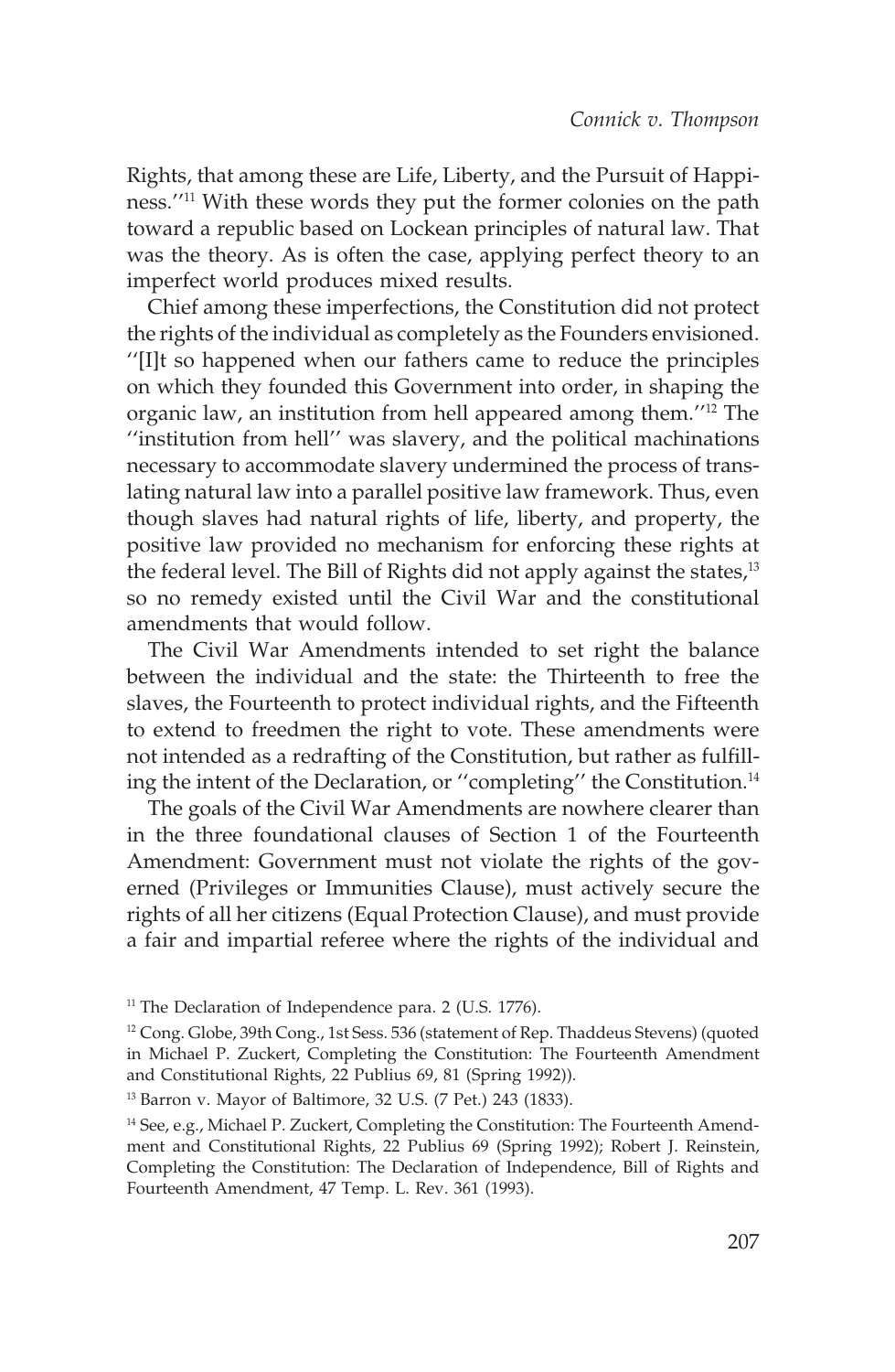CATO SUPREME COURT REVIEW<br>the powers of the state come into conflict (Due Process Clause).<sup>15</sup><br>Indeed, the Speaker of the House presiding over the Fourteenth<br>Amendment debates declared Section 1 the ''gem of the<br>Constituti CATO SUPREME COURT REVIEW<br>the powers of the state come into conflict (Due Process Clause).<sup>15</sup><br>Indeed, the Speaker of the House presiding over the Fourteenth<br>Amendment debates declared Section 1 the ''gem of the<br>Constituti CATO SUPREME COURT REVIEW<br>the powers of the state come into conflict (Due Process Clause).<sup>15</sup><br>Indeed, the Speaker of the House presiding over the Fourteenth<br>Amendment debates declared Section 1 the ''gem of the<br>Constituti the powers of the state come into conflict (Due Process Clause).<sup>15</sup><br>Indeed, the Speaker of the House presiding over the Fourteenth<br>Amendment debates declared Section 1 the "gem of the<br>Constitution...because it is the Decl

Indeed, the Speaker of the House presiding over the Fourteenth<br>Amendment debates declared Section 1 the "gem of the<br>Constitution...because it is the Declaration of Independence placed<br>immutably and forever in the Constitut Amendment debates declared Section 1 the "gem of the Constitution...because it is the Declaration of Independence placed immutably and forever in the Constitution."<sup>16</sup><br>While Section 1 was intended to be self-executing, th Constitution. . .because it is the Declaration of Independence placed<br>immutably and forever in the Constitution."<sup>16</sup><br>While Section 1 was intended to be self-executing, the practical<br>difficulties of asserting the Fourteent immutably and forever in the Constitution.<sup>716</sup><br>While Section 1 was intended to be self-executing, the practical<br>difficulties of asserting the Fourteenth Amendment's guarantee in<br>the Reconstruction-era South can hardly be While Section 1 was intended to be self-executing, the practical<br>difficulties of asserting the Fourteenth Amendment's guarantee in<br>the Reconstruction-era South can hardly be overstated. Members of<br>the Ku Klux Klan, often a difficulties of asserting the Fourteenth Amendment's guarantee in<br>the Reconstruction-era South can hardly be overstated. Members of<br>the Ku Klux Klan, often acting with varying degrees of state sanction,<br>visited violence on

the Ku Klux Klan, often acting with varying degrees of state sanction, visited violence on the recently freed slaves. President Ulysses S. Grant sent a message to Congress asking for legislative support of more forceful me visited violence on the recently freed slaves. President Ulysses S.<br>Grant sent a message to Congress asking for legislative support of<br>more forceful measures to enforce civil rights in the South.<sup>17</sup><br>In response, Congress Grant sent a message to Congress asking for legislative support of more forceful measures to enforce civil rights in the South.<sup>17</sup> In response, Congress enacted the Civil Rights Act of 1871, tellingly also referred to as more forceful measures to enforce civil rights in the South.<sup>17</sup><br>In response, Congress enacted the Civil Rights Act of 1871, tell-<br>ingly also referred to as the "Ku Klux Klan Act.<sup>718</sup> A significant<br>objective of the Act wa In response, Congress enacted the Civil Rights Act of 1871, tell-<br>ingly also referred to as the "Ku Klux Klan Act."<sup>18</sup> A significant<br>objective of the Act was to allow plaintiffs claiming constitutional<br>violations by state

violations by state officials to file their claims in federal court, and<br>to provide for both financial damages and equitable remedies such<br>as injunctions.<sup>19</sup> The Act's provision facilitating civil suits against<br><sup>15</sup> This as injunctions.<sup>19</sup> The Act's provision facilitating civil suits against<br><sup>15</sup> This is not to downplay the role that due process has historically played as a<br>guarantor of substantive liberties. The Fifth Amendment's Due Pr as the basis for early constitutional objections against slavery. See Robert J. Reinstein, *supra* note 14 at 395 nn. 184–85 (1993) and accompanying text. See also Timothy Sandefur, Privileges, Immunities, and Substantive <sup>15</sup> This is not to downplay the role that due process has historically played as a guarantor of substantive liberties. The Fifth Amendment's Due Process Clause served as the basis for early constitutional objections again <sup>15</sup> This is not to downplay the role that due process has historically played as a guarantor of substantive liberties. The Fifth Amendment's Due Process Clause served as the basis for early constitutional objections agai <sup>15</sup> This is not to downplay the role that due process has historically played as a guarantor of substantive liberties. The Fifth Amendment's Due Process Clause served as the basis for early constitutional objections again as the basis for early constitutional objections against slave<br> *supra* note 14 at 395 nn. 184–85 (1993) and accompanyin<br>
Sandefur, Privileges, Immunities, and Substantive Due<br> *Liberty* 115, 134 (2010).<br>
<sup>16</sup> Cincinnati

erty 115, 134 (2010).<br>
incinnati Commercial, Aug. 9, 1866, at 2 (quoted in Robert J. Reinstein, *supra* note<br>
at 389).<br>
resident Grant's message reads, in pertinent part:<br>
A condition of affairs now exists in some States o incinnati Commercial, Aug. 9, 1866, at 2 (quoted in Robert J. Reinstein, *supra* note at 389).<br>
resident Grant's message reads, in pertinent part:<br>
A condition of affairs now exists in some States of the Union rendering li resident Grant's message reads, in pertinent part:<br>A condition of affairs now exists in some States of the Union rendering life<br>and property insecure and the carrying of the mails and the collection of the<br>revenue dangerou localities is message reads, in pertinent part:<br>
A condition of affairs now exists in some States of the Union rendering life<br>
and property insecure and the carrying of the mails and the collection of the<br>
revenue dangerou Besident Grant's inessage reads, in pertinent part.<br>
A condition of affairs now exists in some States of the Union rendering life<br>
and property insecure and the carrying of the mails and the collection of the<br>
revenue dang A condition of affairs now exists in some States of the Union rendering life and property insecure and the carrying of the mails and the collection of the revenue dangerous. The proof that such a condition of affairs exist and property insecure and the carrying of the mails and the collection of the revenue dangerous. The proof that such a condition of affairs exists in some localities is now before the Senate. That the power to correct thes revenue dangerous. The proof that such a condition of affairs exists in some localities is now before the Senate. That the power to correct these evils is beyond the control of State authorities I do not doubt; that the po localities is now before the Senate. That the power to correct these evils is beyond the control of State authorities I do not doubt; that the power of the Executive of the United States, acting within the limits of existi beyond the con<br>Executive of th<br>sufficient for pre<br>such legislation<br>liberty, and pro<br>States.... Executive of the Ontect Jaakes, acting whanti the finits of existing taws, is<br>sufficient for present emergencies is not clear. Therefore, I urgently recommend<br>such legislation as in the judgment of Congress shall effectual

States....<br>
Cong. Globe, 42d Cong., 1st Sess., 244.<br>
<sup>18</sup> Pub. L. No. 42-22, 17 Stat. 13 (1871).<br>
<sup>19</sup> See Michael J. Gerhardt, The Monell Legacy: Balancing Federalism Concerns and<br>
Municipal Accountability under Section 1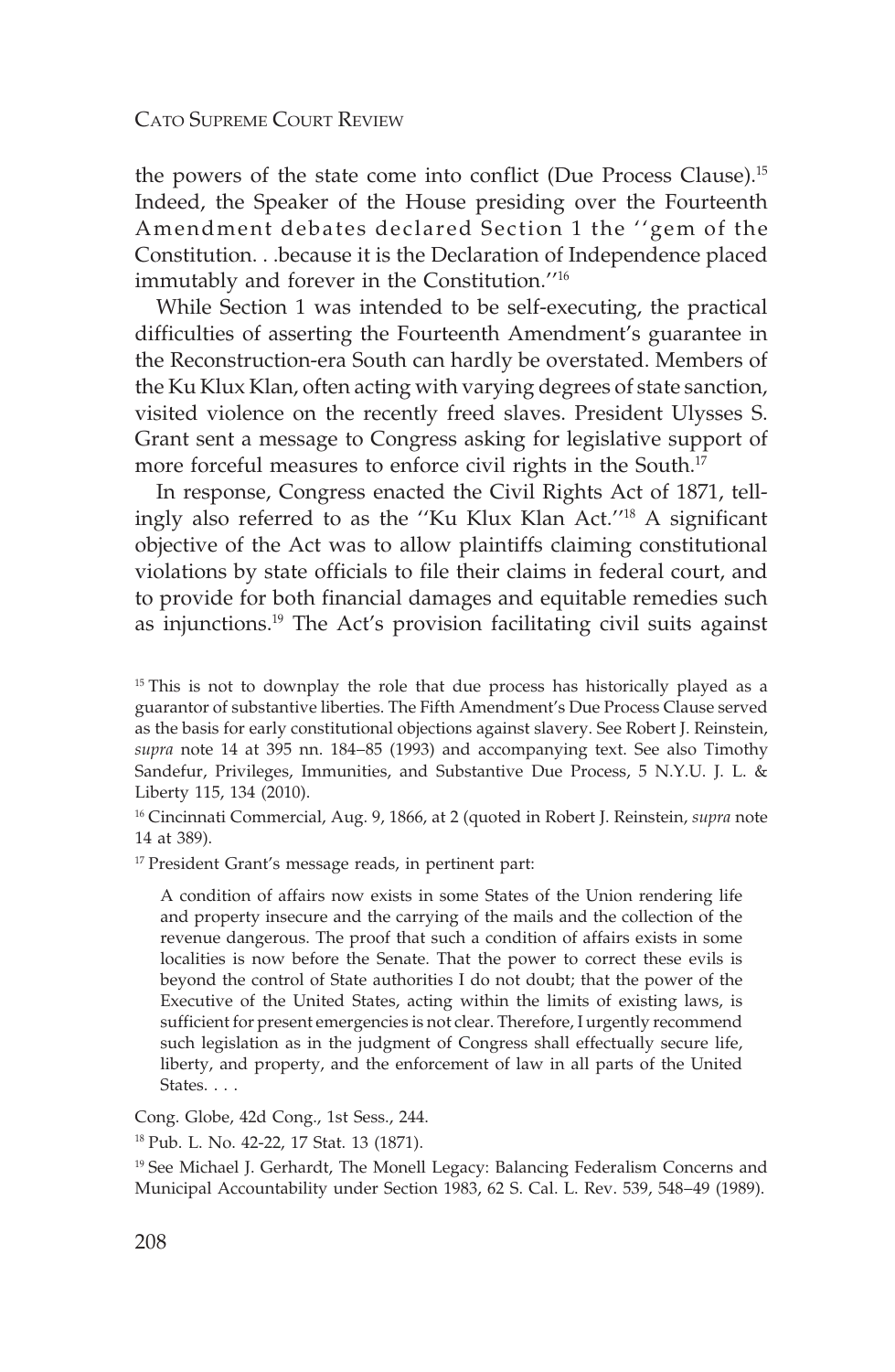*Connick v. Thompson* Connick v. Thompson<br>government officials for constitutional violations, presently codified<br>at 42 U.S.C. § 1983, provides the basis for what we today call Section<br>1983 suits. Section 1983 provides, in relevant part: Connick v. Thompson<br>government officials for constitutional violations, presently codified<br>at 42 U.S.C. § 1983, provides the basis for what we today call Section<br>1983 suits. Section 1983 provides, in relevant part: Connick<br>1983 government officials for constitutional violations, preser<br>1983 suits. Section 1983 provides, in relevant part:<br>1983 suits. Section 1983 provides, in relevant part:<br>1983 Every person who, under color of any st government officials for constitutional violations, presently codified<br>at 42 U.S.C. § 1983, provides the basis for what we today call Section<br>1983 suits. Section 1983 provides, in relevant part:<br>Every person who, under col

at 42 U.S.C. § 1983, provides the basis for what we today call Section<br>1983 suits. Section 1983 provides, in relevant part:<br>Every person who, under color of any statute, ordinance,<br>regulation, custom, or usage, of any Stat DER TROS, provides the basis for what we today can bection.<br>
This expection 1983 provides, in relevant part:<br>
Every person who, under color of any statute, ordinance,<br>
regulation, custom, or usage, of any State or Territor Ints. Section 1983 provides, in relevant part:<br>Every person who, under color of any statute, ordinance,<br>regulation, custom, or usage, of any State or Territory or the<br>District of Columbia, subjects, or causes to be subject Every person who, under color of any statute, ordinance, regulation, custom, or usage, of any State or Territory or the District of Columbia, subjects, or causes to be subjected, any citizen of the United States or other p Every person who, under color of any statute, ordinance, regulation, custom, or usage, of any State or Territory or the District of Columbia, subjects, or causes to be subjected, any citizen of the United States or other regulation, custom, or usage, of any State or Territory or the District of Columbia, subjects, or causes to be subjected, any citizen of the United States or other person within the jurisdiction thereof to the deprivation District of Columbia, subjects, or causes to be subjected, any<br>citizen of the United States or other person within the juris-<br>diction thereof to the deprivation of any rights, privileges,<br>or immunities secured by the Const

% or immunities secured by the Constitution and laws, shall<br>be liable to the party injured in an action at law, suit in<br>equity, or other proper proceeding for redress.<sup>20</sup><br>There is some evidence to suggest that Congress d be liable to the party injured in an action at law, suit in<br>equity, or other proper proceeding for redress.<sup>20</sup><br>There is some evidence to suggest that Congress did not intend for<br>traditional common-law immunities to apply equity, or other proper proceeding tor redress.<sup>20</sup><br>There is some evidence to suggest that Congress did not intend for<br>traditional common-law immunities to apply to Section 1983 suits,<br>with potentially far-reaching effects There is some evidence to suggest that Congress did not intend for traditional common-law immunities to apply to Section 1983 suits, with potentially far-reaching effects for public officials, prosecutors included.<sup>21</sup> As There is some evidence to suggest that Congress did not intend for traditional common-law immunities to apply to Section 1983 suits, with potentially far-reaching effects for public officials, prosecutors included.<sup>21</sup> As traditional common<br>with potentially far-<br>included.<sup>21</sup> As we w<br>trines of immunity t<br>immunizing public c<br>tutional rights.<br>The Supreme Co<br>much of Congress's ith potentially far-reaching effects for public officials, prosecutors<br>cluded.<sup>21</sup> As we will see, the Court has created freestanding doc-<br>nes of immunity that move significantly in the opposite direction,<br>munizing public

included.<sup>21</sup> As we will see, the Court has created freestanding doctrines of immunity that move significantly in the opposite direction, immunizing public officials even in cases of clear violations of constitutional righ trines of immunity that move significantly in the opposite direction,<br>immunizing public officials even in cases of clear violations of consti-<br>tutional rights.<br>The Supreme Court promptly and systematically undermined<br>much immunizing public officials even in cases of clear violations of constitutional rights.<br>The Supreme Court promptly and systematically undermined<br>much of Congress's effort to complete the Constitution, dismantling<br>the Fourt tutional rights.<br>The Supreme Court promptly and systematically undermined<br>much of Congress's effort to complete the Constitution, dismantling<br>the Fourteenth Amendment piece by piece. The Court first reduced<br>the Privileges The Supreme Court promptly and systematically undermined<br>much of Congress's effort to complete the Constitution, dismantling<br>the Fourteenth Amendment piece by piece. The Court first reduced<br>the Privileges or Immunities Cla much of Congress's effort to complete the Constitution, dismantling<br>the Fourteenth Amendment piece by piece. The Court first reduced<br>the Privileges or Immunities Clause to incidental benefits of a<br>national government, such the Fourteenth Amendment piece by piece. The Court first reduced<br>the Privileges or Immunities Clause to incidental benefits of a<br>national government, such as the right to "demand the care and<br>protection of the Federal gove the Privileges or Immunities Clause to incidental benefits of a<br>national government, such as the right to "demand the care and<br>protection of the Federal government over his life, liberty, and prop-<br>erty when on the high se national government, such as the right to "demand the care and<br>protection of the Federal government over his life, liberty, and prop-<br>erty when on the high seas or within the jurisdiction of a foreign<br>government."<sup>22</sup> The government."<sup>22</sup> The Court further thwarted the intent of the Four-<br>teenth Amendment's drafters by declaring that it did not place the<br>liberties affirmed by the Bill of Rights before the laws of the states.<sup>23</sup><br>Section 198 government."<sup>22</sup> The Court further thwarted the intent of the Four-<br>teenth Amendment's drafters by declaring that it did not place the<br>liberties affirmed by the Bill of Rights before the laws of the states.<sup>23</sup><br>Section 198 selective incorporation of the Bill of Rights—making certain provis-<br>ions effective against the states piecemeal—breathed new life into<br><sup>20</sup> 42 U.S.C. § 1983 (2010).<br><sup>21</sup> Gerhardt, The Monell Legacy, *supra* note 19, at n.

<sup>&</sup>lt;sup>20</sup> 42 U.S.C. § 1983 (2010).<br><sup>21</sup> Gerhardt, The Monell Legacy*, supra* note 19, at n.42 and accompanying text; Monell v. Dept. of Social Services of the City of New York, 436 U.S. 658, 689–90 (1978).<br><sup>22</sup> Slaughter-House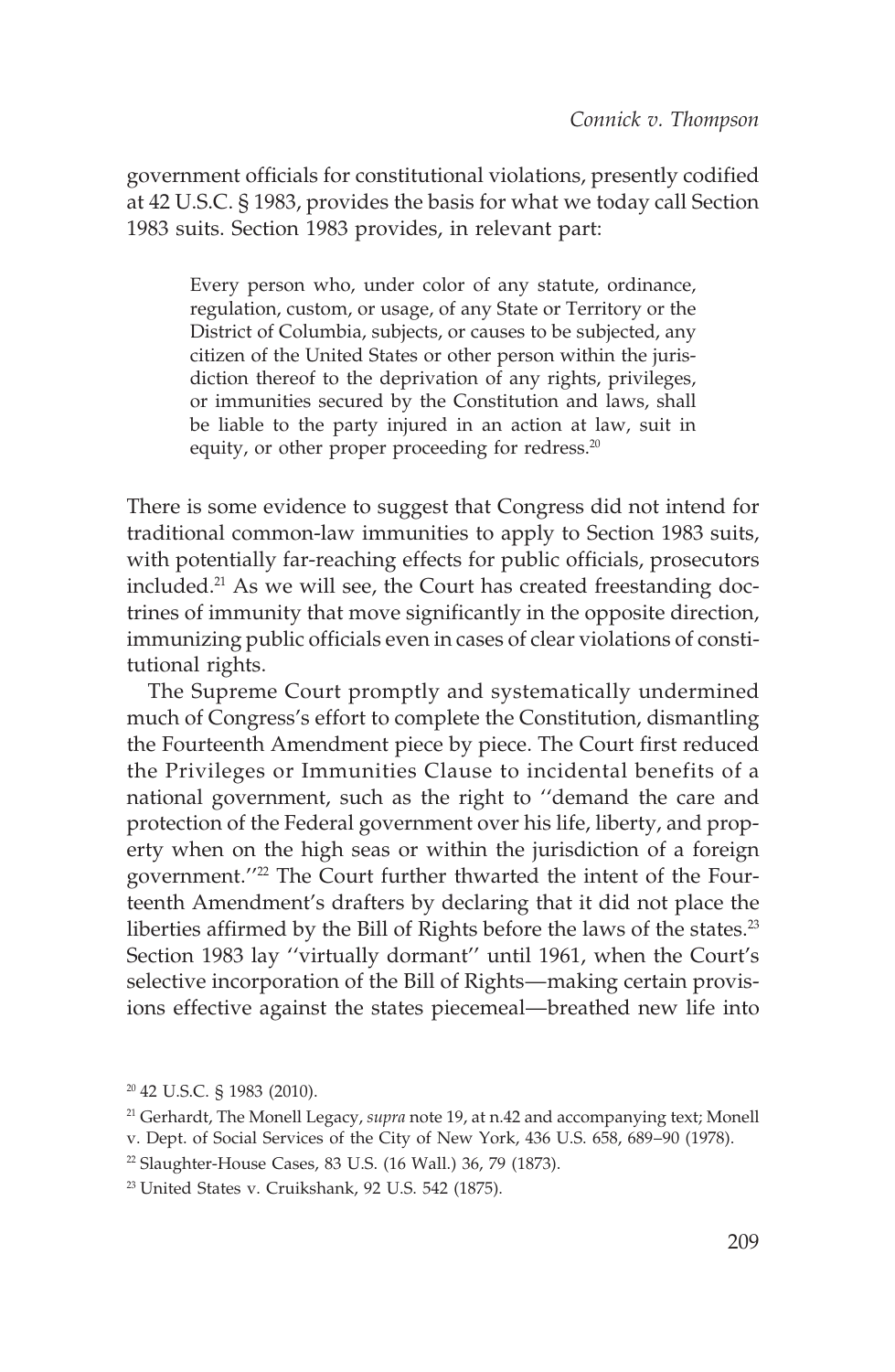CATO SUPREME COURT REVIEW<br>the Fourteenth Amendment's constitutional guarantees and the stat-<br>utes created to facilitate its enforcement.<sup>24</sup><br>Section 1983's resurrection came to pass not through the Four-

CATO SUPREME COURT REVIEW<br>the Fourteenth Amendment's constitutional guarantees and the stat-<br>utes created to facilitate its enforcement.<sup>24</sup><br>Section 1983's resurrection came to pass not through the Four-<br>teenth Amendment's CATO SUPREME COURT REVIEW<br>the Fourteenth Amendment's constitutional guarantees and the stat-<br>utes created to facilitate its enforcement.<sup>24</sup><br>Section 1983's resurrection came to pass not through the Four-<br>teenth Amendment's the Fourteenth Amendment's constitutional guarantees and the stat-<br>utes created to facilitate its enforcement.<sup>24</sup><br>Section 1983's resurrection came to pass not through the Four-<br>teenth Amendment's Privileges or Immunities the Fourteenth Amendment's constitutional guarantees and the stat-<br>utes created to facilitate its enforcement.<sup>24</sup><br>Section 1983's resurrection came to pass not through the Four-<br>teenth Amendment's Privileges or Immunities utes created to facilitate its enforcement.<sup>24</sup><br>
Section 1983's resurrection came to pass not through the Four-<br>
teenth Amendment's Privileges or Immunities Clause, but rather<br>
through the Due Process Clause. The Due Proce Section 1983's resurrection came to pass not through the Four-<br>enth Amendment's Privileges or Immunities Clause, but rather<br>rough the Due Process Clause. The Due Process Clause has since<br>rved double duty, protecting both "

teenth Amendment's Privileges or Immunities Clause, but rather<br>through the Due Process Clause. The Due Process Clause has since<br>served double duty, protecting both "procedural" due process and<br>"fundamental" due process.<br>Re through the Due Process Clause. The Due Process Clause has since<br>served double duty, protecting both "procedural" due process and<br>"fundamental" due process.<br>Regardless of the source, rights must have remedies if they are<br>t served double duty, protecting both "procedural" due process and "fundamental" due process.<br>Regardless of the source, rights must have remedies if they are<br>to mean anything at all. That notion is not found solely within<br>Se Regardless of the source, rights must have remedies if they are<br>to mean anything at all. That notion is not found solely within<br>Section 1983, but at the heart of the Constitution. As Chief Justice<br>John Marshall wrote in t to mean anything at all. That notion is not found solely within Section 1983, but at the heart of the Constitution. As Chief Justice John Marshall wrote in the foundational case of *Marbury v. Madison*, "The very essence o Section 1983, but at the heart of the Constitution. As Chief Justice<br>John Marshall wrote in the foundational case of *Marbury v*. *Madison*,<br>"The very essence of civil liberty certainly consists in the right of<br>every ind John Marshall wrote in the foundational case of *Marbury v. Madison*, "The very essence of civil liberty certainly consists in the right of every individual to claim the protection of the laws, whenever he receives an inj no remedy for the violation of a vested legal right."<sup>26</sup> Yet that is the present situation with regard to prosecutorial misconduct, where every individual to claim the protection of the laws, whenever he<br>receives an injury.<sup>725</sup> This protection of the laws is insufficient if the<br>remedy is so weak as to fail to deter future violations. As the *Marbury*<br>court receives an injury.<sup>725</sup> This protection of the laws is insufficient if the remedy is so weak as to fail to deter future violations. As the *Marbury* court went on to say, "The government of the United States has been emph remedy is so weak as to fail to deter future violations. As the *Marbury* court went on to say, "The government of the United States has been emphatically termed a government of laws, not of men. It will certainly cease to certainly cease to deserve this high appellation, if the laws furnish<br>no remedy for the violation of a vested legal right."<sup>26</sup> Yet that is the<br>present situation with regard to prosecutorial misconduct, where<br>those charge been emphatically termed a government of laws, not of men. It will<br>certainly cease to deserve this high appellation, if the laws furnish<br>no remedy for the violation of a vested legal right."<sup>26</sup> Yet that is the<br>present sit

those charged with enforcing the laws are, for all intents and purposes, relieved of any personal liability for constitutional violations.<sup>27</sup> This state of affairs is simply unacceptable.<br>As we turn to the two species of present situation with regard to prosecutorial misconduct, where<br>those charged with enforcing the laws are, for all intents and pur-<br>poses, relieved of any personal liability for constitutional violations.<sup>27</sup><br>This state o those charged with enforcing the laws are, for all intents and pur-<br>poses, relieved of any personal liability for constitutional violations.<sup>27</sup><br>This state of affairs is simply unacceptable.<br>As we turn to the two species o poses, relieved of any personal liability for constitutional violations.<sup>27</sup><br>This state of affairs is simply unacceptable.<br>As we turn to the two species of immunity that shield prosecutors<br>from accountability, we should no This state of affairs is simply unacceptable.<br>As we turn to the two species of immunity that shield prosecutors<br>from accountability, we should note that the plain text of Section<br>1983 makes no allowance for the immunity do

<sup>25</sup> Marbury v. Madison, 5 U.S. 137, 163 (1803).<br><sup>26</sup> Id.<br><sup>27</sup> See *infra* Section II, nn.35, 48 & 54–55 and accompanying text.<br><sup>28</sup> Imbler v. Pachtman, 424 U.S. 409, 417 (1976) (noting that the Civil Rights Act of 1871 "

place.<sup>28</sup> The Supreme Court has endeavored to read the statute in light of the common law as it stood in 1871, however, reasoning <sup>24</sup> See Michael J. Gerhardt, 62 S. Cal. L. Rev. 539, 549–51 for a discussion of sovereign <sup>24</sup> See Michael J. Gerhardt, 62 S. Cal. L. Rev. 539, 549–51 for a discussion of sovereign<br><sup>24</sup> See Michael J. Gerhardt, 62 S. Cal. L. Rev. 539, 549–51 for a discussion of sovereign<br>immunity and civil rights jurisprudence <sup>24</sup> See Michael J. Gerhardt, 62 S. Cal. L. Rev. 539, 549–51 for a discussion of sovereign<br><sup>24</sup> See Michael J. Gerhardt, 62 S. Cal. L. Rev. 539, 549–51 for a discussion of sovereign<br>immunity and civil rights jurisprudence <sup>24</sup> See Michael J. Gerhardt, 62 S. Cal. L. Rev. 539, 549–51 for a discussion of sovereign immunity and civil rights jurisprudence between 1871 and 1961. For a discussion of the development of the Court's selective incorpo *tion in a tion in tights jurisprudence between 1871 and 1961. For a discussion of* the development of the Court's selective incorporation doctrine, see Josh Blackman & Ilya Shapiro, Keeping Pandora's Box Sealed: Privilege <sup>24</sup> See Michael J. Gerhardt, 62 S. Cal. L. Rev. 539, 549–51 for a discussion of sovereign<br>immunity and civil rights jurisprudence between 1871 and 1961. For a discussion of<br>the development of the Court's selective incorp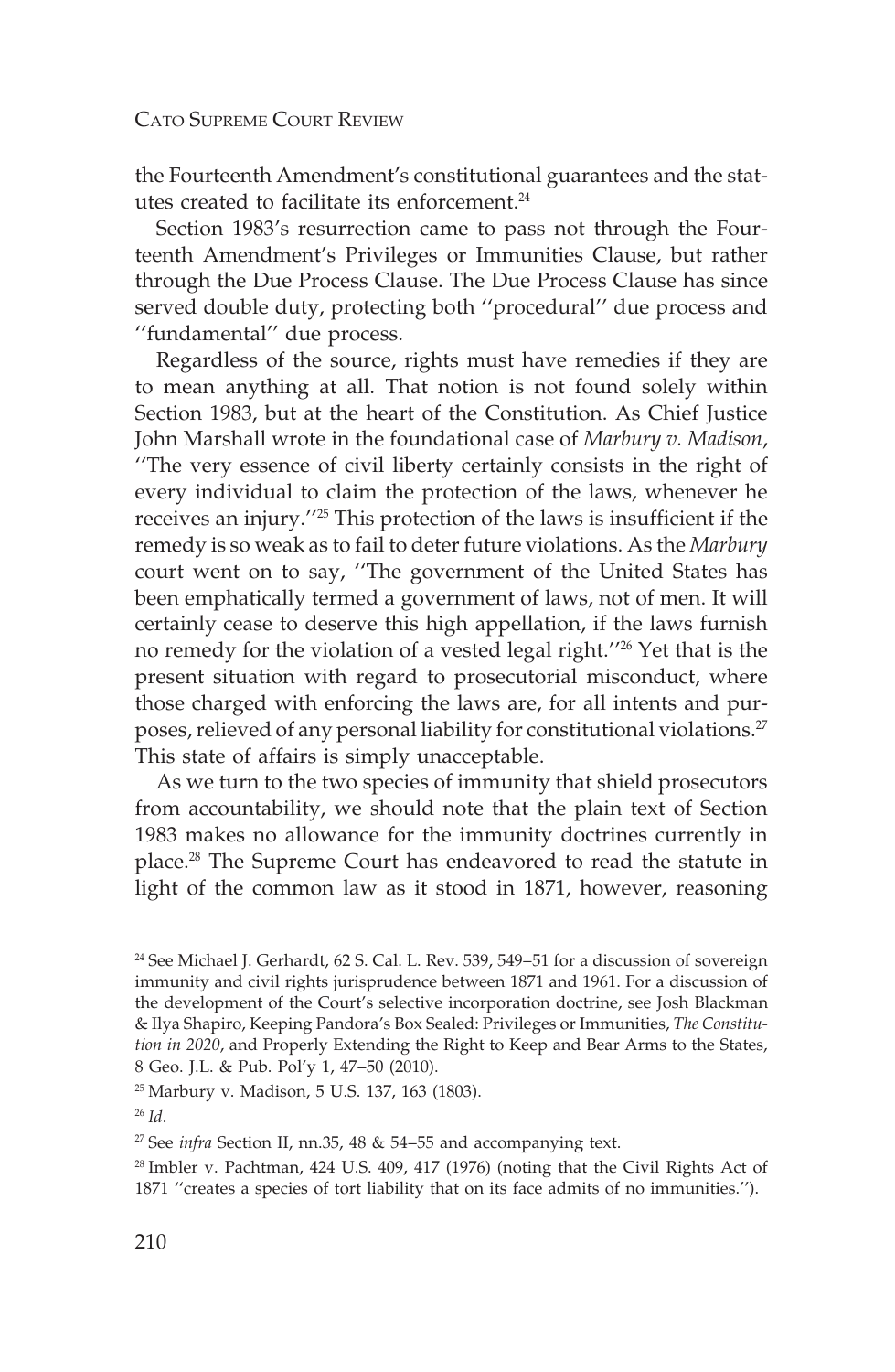*Connick v. Thompson Connick v. Thompson*<br>that Congress would not abolish common-law tort principles "so<br>well grounded in history and reason by covert inclusion in the<br>general language."<sup>29</sup> These doctrines include official immunity from Connick v. Thompson<br>that Congress would not abolish common-law tort principles "so<br>well grounded in history and reason by covert inclusion in the<br>general language."<sup>29</sup> These doctrines include official immunity from<br>liabil Connick v. Thompson<br>that Congress would not abolish common-law tort principles "so<br>well grounded in history and reason by covert inclusion in the<br>general language.''<sup>29</sup> These doctrines include official immunity from<br>liabi *Connick v. Thompson*<br>that Congress would not abolish common-law tort principles "so<br>well grounded in history and reason by covert inclusion in the<br>general language."<sup>29</sup> These doctrines include official immunity from<br>liab that Congress would not abolish common-law tort principles "so<br>well grounded in history and reason by covert inclusion in the<br>general language."<sup>29</sup> These doctrines include official immunity from<br>liability so "well establi that Congress would not abolish common-law tort principles "so<br>well grounded in history and reason by covert inclusion in the<br>general language."<sup>29</sup> These doctrines include official immunity from<br>liability so "well establi well grounded in history and reason by covert inclusion in the general language."<sup>29</sup> These doctrines include official immunity from liability so "well established" within the common law that "Congress would have specifica general language."<sup>29</sup> These doctrines include official immunity from<br>liability so "well established" within the common law that "Con-<br>gress would have specifically so provided had it wished to abolish<br>the doctrine."<sup>30</sup> W liability so "well established" within the common law that "Congress would have specifically so provided had it wished to abolish the doctrine."<sup>30</sup> While the Court will begin its inquiry into official immunity by determin gress would have specifically so provided had it wished to abolish<br>the doctrine."<sup>30</sup> While the Court will begin its inquiry into official<br>immunity by determining whether "an official was accorded immu-<br>nity from tort acti the doctrine.''<sup>30</sup> While the Court will begin its inquiry into official<br>immunity by determining whether "an official was accorded immu-<br>nity from tort actions at common law when the Civil Rights Act<br>was enacted in 1871, t

nity from tort actions at common law when the Civil Rights Act<br>was enacted in 1871, the Court next considers whether § 1983's<br>history or purposes nonetheless counsel against recognizing the<br>same immunity in § 1983 actions. was enacted in 1871, the Court next considers whether § 1983's<br>history or purposes nonetheless counsel against recognizing the<br>same immunity in § 1983 actions."<sup>31</sup><br>Unfortunately, the Court's interpretation of Section 1983 history or purposes nonetheless counsel against recognizing the<br>same immunity in § 1983 actions.<sup>731</sup><br>Unfortunately, the Court's interpretation of Section 1983 is far less<br>protective of essential liberties than the statute same immunity in § 1983 actions.<sup>731</sup><br>Unfortunately, the Court's interpretation of Section 1983 is far less<br>protective of essential liberties than the statute's authors intended,<br>creating immunity that fails to deter offic Unfortunately, the Cour<br>protective of essential libe<br>creating immunity that fa<br>meant to make governme<br>rights they violate, but the<br>palities off the hook.<br>II. *Imbler* and the Creatic **II.** Implement that tails to deter official misconduct. Congress<br>
II. **I** *Inbler* and the Court has let both prosecutors and munici-<br>
palities off the hook.<br> **II.** *Imbler* and the Creation of Absolute Prosecutorial Immu

Figure 2.1 The United States whose the set that the Vindote state is whose<br>this they violate, but the Court has let both prosecutors and munici-<br>lities off the hook.<br>*Imbler* and the Creation of Absolute Prosecutorial Immu Fights they violate, but the Court has let both prosecutors and municipalities off the hook.<br> **II.** *Imbler* and the Creation of Absolute Prosecutorial Immunity<br> *Connick* revolved around municipal liability, at least in p Frames on the Hook.<br>
11. *Imbler* and the Creation of Absolute Prosecutorial Immunity<br>
Connick revolved around municipal liability, at least in part,<br>
because individual prosecutors are quickly dismissed from Section<br>
1983 II. *Imbler* and the Creation of Absolute Prosecutorial Immunity<br>Connick revolved around municipal liability, at least in part,<br>because individual prosecutors are quickly dismissed from Section<br>1983 suits derived from wron **II.** *Imbler* and the Creation of Absolute Prosecutorial Immunity<br> *Connick* revolved around municipal liability, at least in part,<br>
because individual prosecutors are quickly dismissed from Section<br>
1983 suits derived fr misdeeds. cause individual prosecutors are quickly dismissed from Section<br>83 suits derived from wrongful convictions. The unwarranted<br>plication of absolute immunity to prosecutors has forced wrongly<br>nvicted plaintiffs to pursue muni

for the unwarranted application of absolute immunity to prosecutors has forced wrongly convicted plaintiffs to pursue municipal liability for prosecutors' misdeeds.<br>Prosecutors currently enjoy absolute immunity from prosec *Pachtman* that prosecutors' misdeeds.<br> *Prosecutors currently enjoy absolute immunity from prosecution* for their actions because of the Court's 1976 holding in *Imbler v.*<br> *Pachtman* that prosecutors are absolutely immu convicted plaintiffs to pursue municipal liability for prosecutors'<br>misdeeds.<br>Prosecutors currently enjoy absolute immunity from prosecution<br>for their actions because of the Court's 1976 holding in *Imbler v.*<br>Pachtman tha misdeeds.<br>
Prosecutors currently enjoy absolute immunity from prosecution<br>
for their actions because of the Court's 1976 holding in *Imbler v.*<br> *Pachtman* that prosecutors are absolutely immune for their court-<br>
room advo room advocacy. The prospect of immunizing public officials for unethical and illegal acts that resulted in constitutional violations sparked a sharp dissent by Justice Byron White—certainly no "bleed-ing heart liberal"—in for their actions because of the Court's 1976 holding in *Imbler v.*<br>Pachtman that prosecutors are absolutely immune for their court-<br>room advocacy. The prospect of immunizing public officials for<br>unethical and illegal act *Pachtman* that prosecutors are absolutely immune for their court-<br>room advocacy. The prospect of immunizing public officials for<br>unethical and illegal acts that resulted in constitutional violations<br>sparked a sharp dissen ing heart liberal''—in *Imbler*. The decades since have brought White's fears to life. Without a civil remedy available for defendants wronged<br><sup>29</sup> Tenney v. Brandhove, 341 U.S. 367, 376 (1951). <sup>30</sup> Pierson v. Ray, 386 U.

<sup>&</sup>lt;sup>29</sup> Tenney v. Brandhove, 341 U.S. 367, 376 (1951).<br><sup>30</sup> Pierson v. Ray, 386 U.S. 547, 554–55 (1967).<br><sup>31</sup> Malley v. Briggs, 475 U.S. 335, 340 (1986) (quoting Tower v. Glover, 467 U.S. 914, 920 (1984)).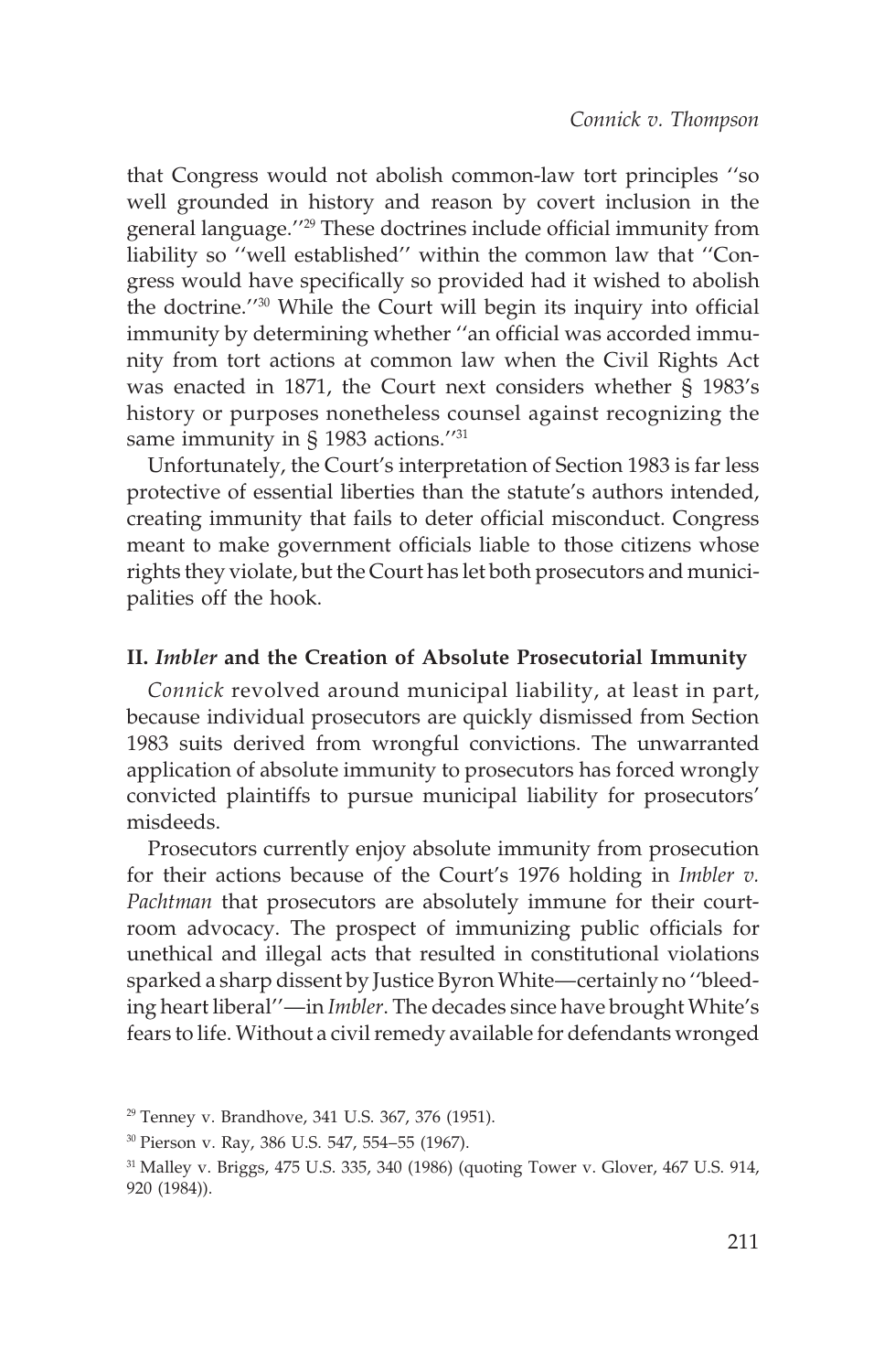CATO SUPREME COURT REVIEW<br>in court, there is clearly insufficient incentive for prosecutors to<br>release exculpatory evidence.<br>This section lays a brief foundation on the duty to disclose exculpa-

CATO SUPREME COURT REVIEW<br>in court, there is clearly insuffici<br>release exculpatory evidence.<br>This section lays a brief foundatic<br>tory evidence, explores the history THE SUPREME COURT REVIEW<br>
COUT COURT REVIEW<br>
COUT COURT EVENT INCOURT SUPPOSE TO PROSECUTE THIS SECTION LINES<br>
This section lays a brief foundation on the duty to disclose exculpa-<br>
This section lays a brief foundation on CATO SUPREME COURT REVIEW<br>
in court, there is clearly insufficient incentive for prosecutors to<br>
release exculpatory evidence.<br>
This section lays a brief foundation on the duty to disclose exculpa-<br>
tory evidence, explores in court, there is clearly insufficient incentive for prosecutors to release exculpatory evidence.<br>This section lays a brief foundation on the duty to disclose exculpatory evidence, explores the history of immunity for pro in court, there is clearly insufficient incentive for prosecutors to<br>release exculpatory evidence.<br>This section lays a brief foundation on the duty to disclose exculpa-<br>tory evidence, explores the history of immunity for p release exculpatory evidence.<br>This section lays a brief foundation on<br>tory evidence, explores the history of in<br>shows how absolute prosecutorial imm<br>tion of the state of the common law at 1<br>injustice in criminal prosecutio This section lays a bief found.<br>tory evidence, explores the histoshows how absolute prosecutori<br>tion of the state of the common injustice in criminal prosecution<br>Brady v. Maryland<br>The modern prosecutor's du<br>to the accused The modern prosecutorial immunity is both a misinterpretation of the state of the common law at 1871 and a recipe for systemic institution in criminal prosecutions.<br>ady v. Maryland<br>The modern prosecutor's duty to disclose

the accused proceduorial infinitivity is both a misinterpretation of the state of the common law at 1871 and a recipe for systemic injustice in criminal prosecutions.<br>Brady v. Maryland<br>The modern prosecutor's duty to discl *Brady v. Maryland*<br>*Brady v. Maryland*<br>**Brady** v. Maryland<br>**The modern prosecutor's duty to disclose exculpatory evidence<br>to the accused comes to us from the Supreme Court's holding in<br>***Brady* **v.** *Maryland***.<sup>32</sup> In** *Brady* Brady v. Maryland<br>The modern prosecutor's duty to disclose exculpatory evidence<br>to the accused comes to us from the Supreme Court's holding in<br>*Brady v. Maryland*.<sup>32</sup> In *Brady*, the appellant had confessed to and<br>been f Brady v. Maryland<br>The modern prosecutor's duty to disclose exculpatory evidence<br>to the accused comes to us from the Supreme Court's holding in<br>Brady v. Maryland.<sup>32</sup> In Brady, the appellant had confessed to and<br>been found to the accused comes to us from the Supreme Court's holding in *Brady v. Maryland*.<sup>32</sup> In *Brady*, the appellant had confessed to and been found guilty of murder in connection with a robbery, but claimed at trial that his *Brady v. Maryland.*<sup>32</sup> In *Brady,* the appellant had confessed to and been found guilty of murder in connection with a robbery, but claimed at trial that his accomplice had committed the actual killing.<sup>33</sup> Brady had ask been found guilty of murder in connection with a robbery, but claimed at trial that his accomplice had committed the actual killing.<sup>33</sup> Brady had asked to see statements given by his accomplice but was not shown one state claimed at trial that his accomplice had committed the actual killing.<sup>33</sup><br>Brady had asked to see statements given by his accomplice but was<br>not shown one statement where his accomplice confessed to the<br>homicide. The Court Brady had asked to see statements given by his accomplice but was<br>not shown one statement where his accomplice confessed to the<br>homicide. The Court held "that the suppression by the prosecution of<br>evidence favorable to an

homicide. The Court held "that the suppression by the prosecution of evidence favorable to an accused upon request violates due process where the evidence is material either to guilt or to punishment, irrespective of the g where the evidence is material either to guilt or to punishment, irrespective of the good faith or bad faith of the prosecution."<sup>34</sup> While the Court held that both good-faith and bad-faith violations of constitutional rig where the evidence is material either to guilt or to punishment, irrespective of the good faith or bad faith of the prosecution."<sup>34</sup> While the Court held that both good-faith and bad-faith violations of constitutional rig irrespective of the good faith or bad faith of the prosecution."<sup>34</sup><br>While the Court held that both good-faith and bad-faith violations<br>of constitutional rights require remedies such as appellate consider-<br>ation of the pre While the Court held that both good-faith and bad-faith violations<br>of constitutional rights require remedies such as appellate consider-<br>ation of the prejudice suffered by the accused or a new trial, prosecu-<br>tors remain i of constitutional rights require remedies such as appellate consideration of the prejudice suffered by the accused or a new trial, prosecutors remain immune from civil suit even in bad-faith cases. A bad-faith violation is ation of the prejudice suffered by the accused or a new trial, prosecutors remain immune from civil suit even in bad-faith cases. A bad-faith violation is no mere oversight, as Thompson's case illustrates. With a bad-faith tors remain immune from civil suit even in bad-faith cases. A bad-faith violation is no mere oversight, as Thompson's case illustrates.<br>With a bad-faith *Brady* violation, the prosecutor deliberately suppresses or conceals faith violation is no mere oversight, as Thompson's case illustrates.<br>With a bad-faith *Brady* violation, the prosecutor deliberately suppresses or conceals evidence that she knows to be exculpatory in violation of ethical With a bad-faith *Brady* violation, the prosecutor deliberately su presses or conceals evidence that she knows to be exculpatory violation of ethical standards that require candor to the tribuna and of laws contravening pe presses or conceals evidence that she knows to be exculpatory in violation of ethical standards that require candor to the tribunal, and of laws contravening perjury. If successful, the result is not just a notch on the pr A little over a decade after *Brady*, the result is not just<br>anotch on the prosecutor's belt, but possibly an innocent citizen in<br>1 while the real perpetrator of a serious crime roams free.<br>beler vs. Pachtman *and Absolute* 

and of any contracting perjary. If successital, the restant  $B$  hot just a notch on the prosecutor's belt, but possibly an innocent citizen in jail while the real perpetrator of a serious crime roams free.<br>Imbler vs. Pach in the prosecutor *s* bent, but possibly an influence childer. In figall while the real perpetrator of a serious crime roams free.<br>
Imbler vs. Pachtman *and Absolute Immunity for Prosecutors*<br>
A little over a decade after they violate constitutional rights. In *Imbler v. Pachtman*, the Court <sup>32</sup> 373 U.S. 83 (1963). <sup>33</sup> *Id.* at 84. <sup>34</sup> *Id.* at 87.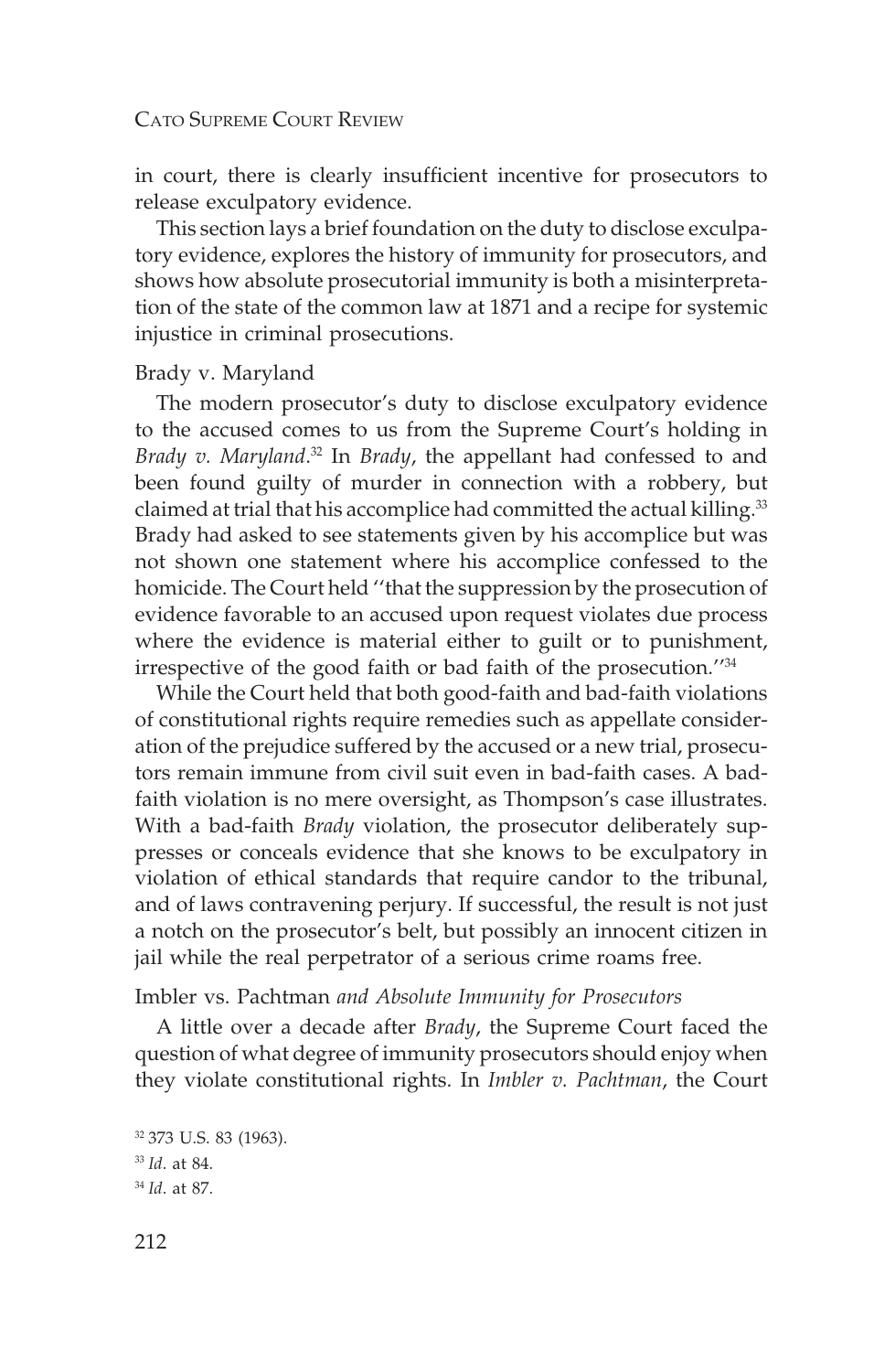*Connick v. Thompson Connick v. Thompson*<br>declined to apply qualified immunity to prosecutors, holding instead<br>that they enjoy absolute immunity "in initiating a prosecution and<br>in presenting the State's case."<sup>35</sup> The Court did leave open th Connick v. Thompson<br>declined to apply qualified immunity to prosecutors, holding instead<br>that they enjoy absolute immunity "in initiating a prosecution and<br>in presenting the State's case."<sup>35</sup> The Court did leave open the *Connick v. Thompson*<br>declined to apply qualified immunity to prosecutors, holding instead<br>that they enjoy absolute immunity "in initiating a prosecution and<br>in presenting the State's case.''<sup>35</sup> The Court did leave open t *Connick v. Thompson*<br>declined to apply qualified immunity to prosecutors, holding instead<br>that they enjoy absolute immunity "in initiating a prosecution and<br>in presenting the State's case."<sup>35</sup> The Court did leave open th declined to apply qualified immunity to prosecutors, holding instead<br>that they enjoy absolute immunity "in initiating a prosecution and<br>in presenting the State's case."<sup>35</sup> The Court did leave open the possi-<br>bility for pr declined to apply qualified immunity to prosecutors, holding instead<br>that they enjoy absolute immunity "in initiating a prosecution and<br>in presenting the State's case."<sup>35</sup> The Court did leave open the possi-<br>bility for pr that they enjoy absolute immunity "in initiating a prosecution and<br>in presenting the State's case."<sup>35</sup> The Court did leave open the possi-<br>bility for prosecutors who acted as investigators or administrators<br>rather than as in presenting the State's case.''<sup>35</sup> The Court did leave open the possibility for prosecutors who acted as investigators or administrators rather than as officers of the court to be granted qualified—instead of absolute bility for prosecutors who acted as investigators or administrators<br>rather than as officers of the court to be granted qualified—instead<br>of absolute—immunity. Under the qualified immunity standard,<br>officials remain immune rather than as officers of the court to be granted qualified—instead<br>of absolute—immunity. Under the qualified immunity standard,<br>officials remain immune "insofar as their conduct does not violate<br>clearly established statu

officials remain immune "insofar as their conduct does not violate<br>clearly established statutory or constitutional rights of which a rea-<br>sonable person would have known."<sup>36</sup> The Court left for later hold-<br>ings the contou clearly established statutory or constitutional rights of which a reasonable person would have known."<sup>36</sup> The Court left for later holdings the contours of absolute versus qualified immunity.<sup>37</sup> A "functional test" has s sonable person would have known."<sup>36</sup> The Court left for later holdings the contours of absolute versus qualified immunity.<sup>37</sup> A "functional test" has since evolved from *Imbler* that examines the type of action conducte ings the contours of absolute versus qualified immunity.<sup>37</sup><br>A "functional test" has since evolved from *Imbler* that examines<br>the type of action conducted by the prosecutor. Prosecutors (and<br>police officers when they per A "functional test" has since evolved from *Imbler* that examines<br>the type of action conducted by the prosecutor. Prosecutors (and<br>police officers when they perform tasks that might normally be<br>conducted by prosecutors) ar the type of action conducted by the prosecutor. Prosecutors (and police officers when they perform tasks that might normally be conducted by prosecutors) are not liable for missteps and mischief in the courtroom, but are s police officers when they perform tasks that might normally be conducted by prosecutors) are not liable for missteps and mischief in the courtroom, but are subject to qualified immunity for duties further from the well of conducted by prosecutors) are not liable for missteps and mischief<br>in the courtroom, but are subject to qualified immunity for duties<br>further from the well of the court. A decade after *Imbler*, the Court<br>held that a polic in the courtroom, but are subject to qualified immunity for duties<br>further from the well of the court. A decade after *Imbler*, the Court<br>held that a police officer filing a request for a warrant is subject to<br>qualified, n further from the well of the court. A decade after *Imbler*, the Court held that a police officer filing a request for a warrant is subject to qualified, not absolute, immunity because no tradition of absolute immunity exi held that a police officer filing a request for a warrant is subject to qualified, not absolute, immunity because no tradition of absolute immunity existed in 1871 that protected "one whose complaint causes a warrant to is immunity existed in 1871 that protected "one whose complaint causes a warrant to issue."<sup>38</sup> And while prosecutors wield absolute immunity for their participation in a probable-cause hearing against a defendant, they have immunity existed in 1871 that protected "one whose complaint<br>causes a warrant to issue."<sup>38</sup> And while prosecutors wield absolute<br>immunity for their participation in a probable-cause hearing against<br>a defendant, they have causes a warrant to issue."<sup>38</sup> And while prosecutors wield absolute<br>immunity for their participation in a probable-cause hearing against<br>a defendant, they have only qualified immunity for legal advice<br>provided to police o immunity for their participation in a probable-cause hearing against<br>a defendant, they have only qualified immunity for legal advice<br>provided to police officers. To hold otherwise, the Court reasoned,<br>"would mean that the For would mean that the police, who do not ordinarily hold law degrees, would be required to know the clearly established law, but prosecutors would not.<sup>739</sup><br>Prosecutors likewise enjoy only qualified immunity for partici

med technical disc canceled cause them.'' Imbler, 424 U.S. at 432, n.31.<br>
<sup>38</sup> Malley, 475 U.S. at 342.<br>
<sup>39</sup> Burns v. Reed, 500 U.S 478, 495 (1991).<br>
<sup>40</sup> "A prosecutor neither is, nor should consider himself to be, an ad <sup>38</sup> Malley, 475 U<br><sup>39</sup> Burns v. Reed<br><sup>40</sup> "A prosecutor<br>has probable ca<br>275 (1993).

<sup>&</sup>lt;sup>35</sup> Imbler, 424 U.S. at 431. <sup>36</sup> Harlow v. Fitzgerald, 457 U.S. 800, 818 (1982). <sup>37</sup> ''At some point, and with respect to some decisions, the prosecutor no doubt functions as an administrator rather than as an officer <sup>35</sup> Imbler, 424 U.S. at 431.<br><sup>36</sup> Harlow v. Fitzgerald, 457 U.S. 800, 818 (1982).<br><sup>37</sup> "At some point, and with respect to some decisions, the prosecutor no doubt<br>functions as an administrator rather than as an officer of <sup>35</sup> Imbler, 424 U.S. at 431.<br><sup>36</sup> Harlow v. Fitzgerald, 457 U.S. 800, 818 (1982).<br><sup>37</sup> "At some point, and with respect to some decisions, the prosecutor no doubt<br>functions as an administrator rather than as an officer o <sup>26</sup> Imbler, 424 U.S. at 431. 38 Malley v. Fitzgerald, 457 U.S. 800, 818 (1982).<br><sup>37</sup> "At some point, and with respect to some decisions, the prosecutor no doubt functions as an administrator rather than as an officer of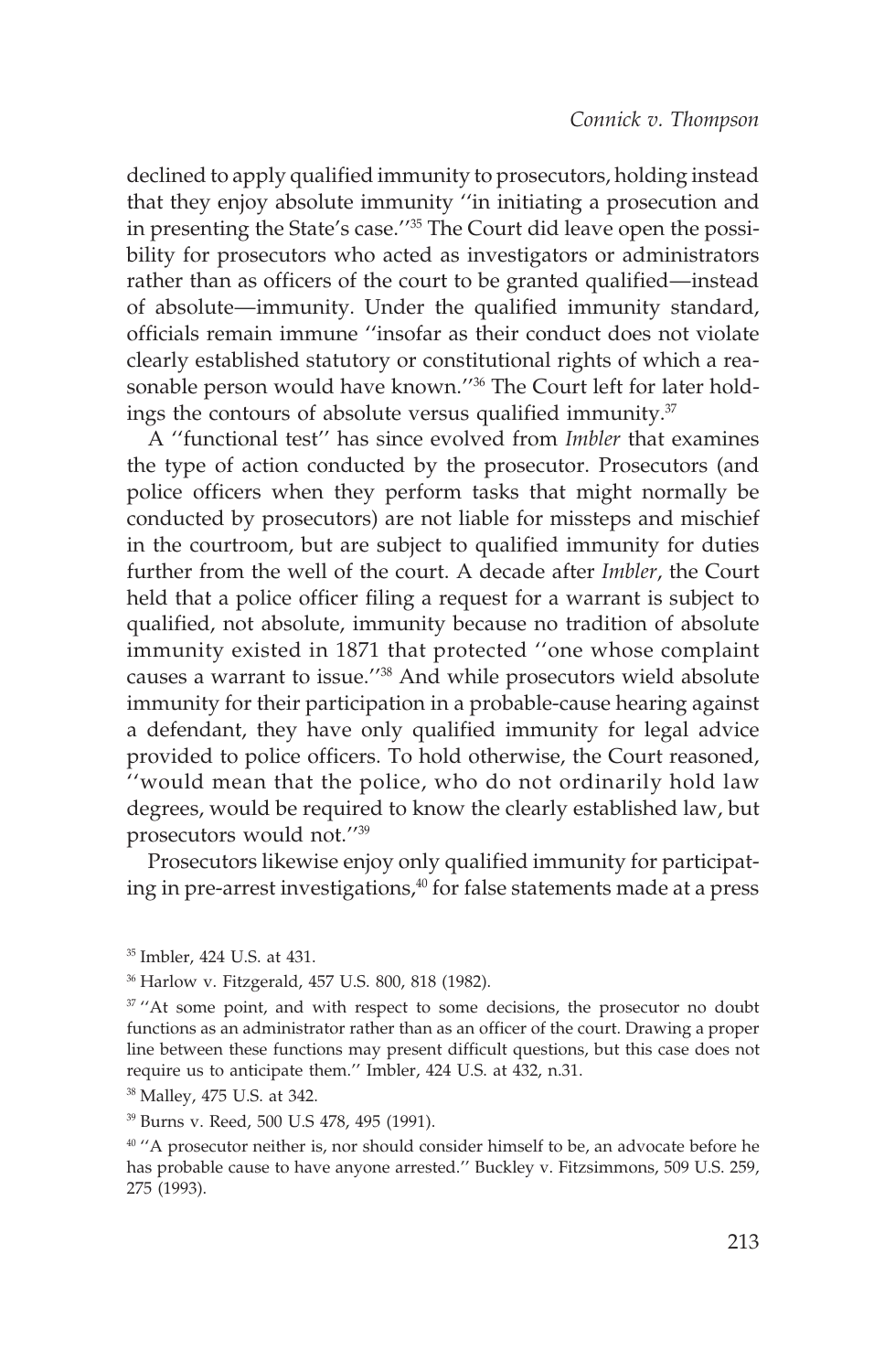CATO SUPREME COURT REVIEW<br>conference announcing the arrest and indictment of a defendant,<sup>41</sup><br>or for false statements in an affidavit supporting a finding of proba-<br>ble cause.<sup>42</sup><br>Imbler's *Denarture from Common Latu and J* CATO SUPREME COURT REVIEW<br>
conference announcing the arrest and indictment of a defendant,<sup>41</sup><br>
or for false statements in an affidavit supporting a finding of proba-<br>
ble cause.<sup>42</sup><br>
Imbler's *Departure from Common Law an* 

## *Concurrence*

For false statements in an affidavit supporting a finding of proba-<br>
For false statements in an affidavit supporting a finding of proba-<br>
Persone and *Istice White's Prescient*<br>
Mile *Imbler's* shield against liability set of its interactions in an antarctverp perint of intentig or press.<br>
ble cause.<sup>42</sup><br>
Imbler's *Departure from Common Law and Justice White's Prescient*<br>
Concurrence<br>
While *Imbler's* shield against liability set in motion t Imbler's *Departure from Common Law and Justice White's Prescient*<br>Concurrence<br>While *Imbler's* shield against liability set in motion the snowball<br>of immunity for advocacy functions that would ultimately wipe<br>out prospect Imbler's *Departure from Common Law and Justice White's Prescient*<br>Concurrence<br>While *Imbler's* shield against liability set in motion the snowball<br>of immunity for advocacy functions that would ultimately wipe<br>out prospect Concurrence<br>While *Imbler's* shield against liability set in motiof<br>of immunity for advocacy functions that would<br>out prospects for supervisory and failure-to-train<br>White's *Imbler* concurrence noted both the decision's<br>th While *Imbler's* shield against liability set in motion the snowball<br>immunity for advocacy functions that would ultimately wipe<br>it prospects for supervisory and failure-to-train liability, Justice<br>hite's *Imbler* concurren

of immunity for advocacy functions that would ultimately wipe<br>out prospects for supervisory and failure-to-train liability, Justice<br>White's *Imbler* concurrence noted both the decision's departure from<br>the common law and i out prospects for supervisory and failure-to-train liability, Justice White's *Imbler* concurrence noted both the decision's departure from the common law and its pernicious potential. White, joined by Justices William Bre White's *Imbler* concurrence noted both the decision's departure from<br>the common law and its pernicious potential.<br>White, joined by Justices William Brennan and Thurgood Mar-<br>shall, concurred on the facts before the *Imble* the common law and its pernicious potential.<br>White, joined by Justices William Brennan and Thurgood Marshall, concurred on the facts before the *Imbler* Court, but wrote<br>separately to warn against extending absolute immuni White, joined by Justices William Brennan and Thurgood Marshall, concurred on the facts before the *Imbler* Court, but wrote separately to warn against extending absolute immunity to prosecutors "on claims of unconstitutio shall, concurred on the facts before the *Imbler* Court, but wrote separately to warn against extending absolute immunity to prosecutors "on claims of unconstitutional suppression of evidence" such as *Brady* violations.<sup>4</sup> separately to warn against extending absolute immunity to prosecutors "on claims of unconstitutional suppression of evidence" such as *Brady* violations.<sup>43</sup> Justice White's concurrence focuses on the absence of a historic as *Brady* violations.<sup>43</sup> Justice White's concurrence focuses on the absence of a historical basis for absolute prosecutorial immunity at common law and the incentives created by civil remedies, reasoning that extending a as *Brady* violations.<sup>43</sup> Justice White's concurrence focuses on the absence of a historical basis for absolute prosecutorial immunity at common law and the incentives created by civil remedies, reasoning that extending a

common law and the incentives created by civil remedies, reasoning<br>that extending absolute immunity to *Brady* violations "would<br>threaten to *injure* the judicial process and to interfere with Congress"<br>purpose in enacting that extending absolute immunity to *Brady* violations "would<br>threaten to *injure* the judicial process and to interfere with Congress"<br>purpose in enacting 42 U.S.C. § 1983."<sup>44</sup><br>When the Civil Rights Act of 1871 was passe threaten to *injure* the judicial process and to interfere with Congress' purpose in enacting 42 U.S.C. § 1983."<sup>44</sup><br>When the Civil Rights Act of 1871 was passed, prosecutors did not enjoy absolute immunity at common law f purpose in enacting 42 U.S.C. § 1983.<sup>744</sup><br>When the Civil Rights Act of 1871 was passed, prosecutors did<br>not enjoy absolute immunity at common law for all actions. The<br>common law recognized three forms of immunity: (1) jud When the Civil Rights Act of 1871 was passed, prosecutors did not enjoy absolute immunity at common law for all actions. The common law recognized three forms of immunity: (1) judicial immunity, an absolute immunity that not enjoy absolute immunity at common law for all actions. The common law recognized three forms of immunity: (1) judicial immunity, an absolute immunity that extended to judges, jurors, grand jurors, and others performing common law recognized three forms of immunity: (1) judicial immu-<br>nity, an absolute immunity that extended to judges, jurors, grand<br>jurors, and others performing judicial functions;<sup>45</sup> (2) quasi-judicial<br>immunity, commonl immunity, commonly referred to today as "qualified immunity," or<br>a partial immunity for "official acts involving policy discretion but<br>not consisting of adjudication" that "could be defeated by a showing<br><sup>41</sup> "[The prosecu

a partial immunity for "official acts involving policy discretion but<br>not consisting of adjudication" that "could be defeated by a showing<br><sup>41</sup> "[The prosecutor] does not suggest that in 1871 there existed a common-law imm not consisting of adjudication" that "could be defeated by a showing<br><sup>41</sup> "[The prosecutor] does not suggest that in 1871 there existed a common-law immu-<br>nity for a prosecutor's, or attorney's out-of-court statement to th <sup>41</sup> "[The prosecutor] does not suggest that in 1871 there existed a common-law immunity for a prosecutor's, or attorney's out-of-court statement to the press.... Indeed, while prosecutors, like all attorneys, were entitl <sup>41</sup> "[The prosecutor] does not suggest that in 1871 there existed a common-law immunity for a prosecutor's, or attorney's out-of-court statement to the press.... Indeed, while prosecutors, like all attorneys, were entitl <sup>41</sup> "[The prosecutor] does not suggest that in 1871 there existed a common-law immunity for a prosecutor's, or attorney's out-of-court statement to the press.... Indeed, while prosecutors, like all attorney's out-of-cour

<sup>&</sup>lt;sup>43</sup> Imbler, 424 U.S. at 433 (White, J., concurring).<br>
<sup>44</sup> *Id.* (emphasis in original).<br>
<sup>45</sup> Burns, 500 U.S. at 499–500 (Scalia, J., concurring) (citing T. Cooley, Law of Torts<br>
408–11 (1880)).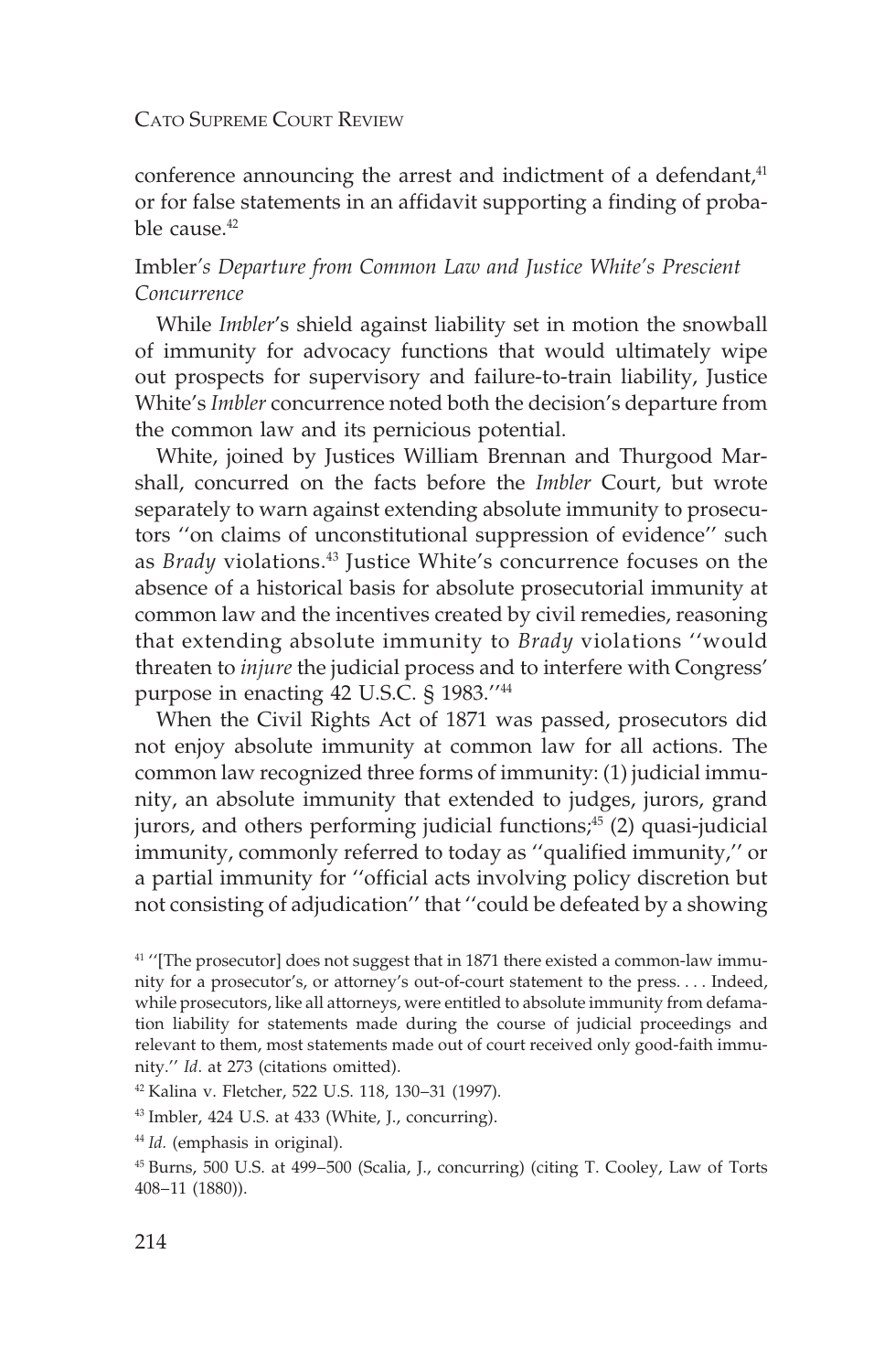*Connick v. Thompson Connick v. Thompson*<br>of malice'';<sup>46</sup> and (3) defamation immunity, which extended to "all<br>statements made in the course of court proceeding" and protected<br>witnesses as well as attorneys to ensure candor before the court.<sup></sup> Connick v. Thompson<br>of malice";<sup>46</sup> and (3) defamation immunity, which extended to "all<br>statements made in the course of court proceeding" and protected<br>witnesses as well as attorneys to ensure candor before the court.<sup>47</sup>

Connick v. Thompson<br>of malice";<sup>46</sup> and (3) defamation immunity, which extended to "all<br>statements made in the course of court proceeding" and protected<br>witnesses as well as attorneys to ensure candor before the court.<sup>47</sup> of malice",<sup>46</sup> and (3) defamation immunity, which extended to "all statements made in the course of court proceeding" and protected witnesses as well as attorneys to ensure candor before the court.<sup>47</sup> The current immuni of malice",<sup>46</sup> and (3) defamation immunity, which extended to "all statements made in the course of court proceeding" and protected witnesses as well as attorneys to ensure candor before the court.<sup>47</sup> The current immuni statements made in the course of court proceeding" and protected<br>witnesses as well as attorneys to ensure candor before the court.<sup>47</sup><br>The current immunity landscape is largely consistent with the<br>common-law tradition. Jud witnesses as well as attorneys to<br>The current immunity landsca<br>common-law tradition. Judges<sup>48</sup><br>immunity for actions in their officers,<sup>50</sup> school board members,<sup>51</sup> a<br>only by qualified immunity.<br>While the public prosecut The current immunity landscape is largely consistent with the common-law tradition. Judges<sup>48</sup> and legislators<sup>49</sup> enjoy absolute immunity for actions in their official capacity. State executive officers,<sup>50</sup> school board

immunity for actions in their official capacity. State executive officers,<sup>50</sup> school board members,<sup>51</sup> and police officers<sup>52</sup> are protected only by qualified immunity.<br>While the public prosecutor did not exist in 1871 a cers,<sup>50</sup> school board members,<sup>51</sup> and police officers<sup>52</sup> are protected<br>only by qualified immunity.<br>While the public prosecutor did not exist in 1871 as it does today,<sup>53</sup><br>the functions of the modern prosecutor in some i only by qualified immunity.<br>While the public prosecutor did not exist in 1871 as it does today,<sup>53</sup><br>the functions of the modern prosecutor in some instances did enjoy<br>absolute civil immunity at common law. As White wrote i While the public prosecutor did not exist in 1871 as it does today,<sup>53</sup> the functions of the modern prosecutor in some instances did enjoy absolute civil immunity at common law. As White wrote in his *Imbler* concurrence, the functions of the modern prosecutor in some instances did enjoy<br>absolute civil immunity at common law. As White wrote in his *Imbler*<br>concurrence, "The general rule was, and is, that a prosecutor is<br>absolutely immune fr absolute civil immunity at common law. As White wrote in his *Imbler* concurrence, "The general rule was, and is, that a prosecutor is absolutely immune from suit for malicious prosecution."<sup>54</sup> If the rule were otherwise, concurrence, "The general rule was, and is, that a prosecutor is<br>absolutely immune from suit for malicious prosecution."<sup>54</sup> If the rule<br>were otherwise, prosecutors would be deterred from filing charges.<br>And "prosecutors w absolutely immune from suit for malicious prosecution.<sup>754</sup> If the rule<br>were otherwise, prosecutors would be deterred from filing charges.<br>And "prosecutors were also absolutely immune at common law<br>from suits for defamator were otherwise, prosecutors would be deterred from filing charges.<br>And "prosecutors were also absolutely immune at common law<br>from suits for defamatory remarks made during and relevant to a<br>judicial proceeding."<sup>55</sup> This i And "prosecutors were also absolutely immune at common law<br>from suits for defamatory remarks made during and relevant to a<br>judicial proceeding."<sup>55</sup> This is simply a manifestation of the afore-<br>mentioned defamation immunit mentioned defamation immunity available to all witnesses at trial.<br>And when prosecutors act not as witnesses but as complaining<br>witnesses that make statements under oath to support warrants,<sup>56</sup><br>or act in investigatory and And when prosecutors act not as witnesses but as complaining<br>witnesses that make statements under oath to support warrants,<sup>56</sup><br>or act in investigatory and advisory roles, they enjoy only qualified<br>immunity.<sup>57</sup><br>Yet Justic witnesses that make statements under oath to support v<br>or act in investigatory and advisory roles, they enjoy only<br>immunity.<sup>57</sup><br>Yet Justice White's *Imbler* concurrence spells out sever<br>that *Brady* violations should be a

Yet Justice White's *Imbler* concurrence spells out several reasons<br>that *Brady* violations should be another area where qualified immu-<br>nity, rather than absolute immunity, is appropriate.<br><sup>46</sup> *Id.* at 500–01 (Scalia, J.

that *Brady* violations should be another area where qualified immunity, rather than absolute immunity, is appropriate.<br><sup>46</sup> *Id.* at 500–01 (Scalia, J., concurring).<br><sup>47</sup> *Id.* at 501 (Scalia, J., concurring) (citing J. (1889)). <sup>46</sup> Id. at 500–01 (Scalia, J., concurring).<br><sup>47</sup> Id. at 501 (Scalia, J., concurring) (citing J. Townshend, Slander and Libel 347–67 (2d<br>ed. 1872); J. Bishop, Commentaries on Non-Contract Law §§ 295–300, pp. 123–25<br>(1889)

<sup>&</sup>lt;sup>54</sup> *Id.* at 437 (White, J., concurring).<br>
<sup>55</sup> *Id.* at 438.<br>
<sup>56</sup> See, e.g., Kalina, v. Fletcher, 522 U.S. 118 (1997).<br>
<sup>57</sup> See, e.g., Burns v. Reed, 500 U.S 478 (1991); Buckley v. Fitzsimmons, 509 U.S. 259, 275 (1993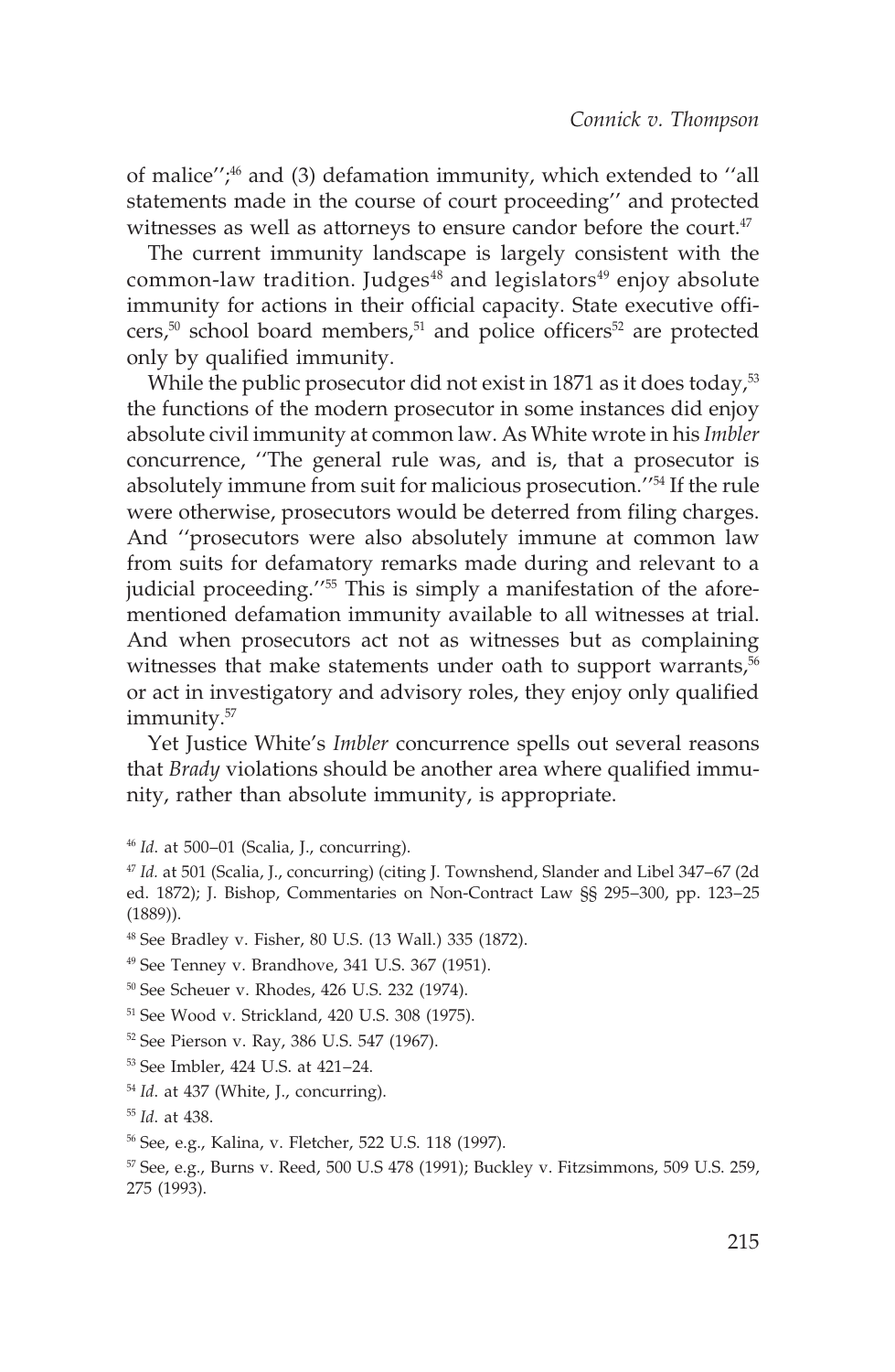NTO SUPREME COURT REVIEW<br>First, no such immunity existed at common law. The common-<br>w immunities from suits for malicious prosecution and defamation<br>d not extend to the nondisclosure or suppression of exculpatory CATO SUPREME COURT REVIEW<br>First, no such immunity existed at common law. The common-<br>law immunities from suits for malicious prosecution and defamation<br>did not extend to the nondisclosure or suppression of exculpatory<br>evid CATO SUPREME COURT REVIEW<br>First, no such immunity existed at common law. The common-<br>law immunities from suits for malicious prosecution and defamation<br>did not extend to the nondisclosure or suppression of exculpatory<br>evid evidence. First, no such immunity existed at common law. The common-<br>w immunities from suits for malicious prosecution and defamation<br>d not extend to the nondisclosure or suppression of exculpatory<br>idence.<br>Second, blanket absolute i

First, no such immunity existed at common law. The common-<br>law immunities from suits for malicious prosecution and defamation<br>did not extend to the nondisclosure or suppression of exculpatory<br>evidence.<br>Second, blanket abso law immunities from suits for malicious prosecution and defamation<br>did not extend to the nondisclosure or suppression of exculpatory<br>evidence.<br>Second, blanket absolute immunity is "not necessary or even help-<br>ful in protec did not extend to the nondisclosure or suppression of exculpatory<br>evidence.<br>Second, blanket absolute immunity is "not necessary or even help-<br>ful in protecting the judicial process. It should hardly need stating<br>that, ordi evidence.<br>
Second, blanket absolute immunity is "not necessary or even help-<br>
ful in protecting the judicial process. It should hardly need stating<br>
that, ordinarily, liability in damages for unconstitutional or other-<br>
wi Second, blanket absolute immunity is "not necessary or even help-<br>ful in protecting the judicial process. It should hardly need stating<br>that, ordinarily, liability in damages for unconstitutional or other-<br>wise illegal co ful in protecting the judicial process. It should hardly need stating<br>that, ordinarily, liability in damages for unconstitutional or other-<br>wise illegal conduct has the very desirable effect of deterring such<br>conduct.''<sup>58</sup>

A qualified immunity rule with regard to Brady violations would conduct.<sup>758</sup> As Justice White points out, the possibility of imposing liability on public officials for the violation of constitutional rights "was precisely the proposition upon which § 1983 was enacted.<sup>759</sup> A qualified liability on public officials for the violation of constitutional rights "was precisely the proposition upon which § 1983 was enacted."<sup>59</sup> A qualified immunity rule with regard to *Brady* violations would establish disclo establish disclosure incentives that are entirely consistent with traditional common-law immunities. Defamation liability existed in order<br>to encourage testimony and disclosure and to aid courts in their<br>truth-seeking role It would stand this immunities. Defamation liability existed in order<br>to encourage testimony and disclosure and to aid courts in their<br>truth-seeking role.<br>It would stand this immunity rule on its head, however,<br>to apply it

to encourage testimony and disclosure and to aid courts in their<br>truth-seeking role.<br>It would stand this immunity rule on its head, however,<br>to apply it to a suit based on a claim that the prosecutor<br>unconstitutionally *wi* beeking role.<br>It would stand this immunity rule on its head, however,<br>It would stand this immunity rule on its head, however,<br>to apply it to a suit based on a claim that the prosecutor<br>unconstitutionally *withheld* informa eeking role.<br>It would stand this immunity rule on its head, however,<br>to apply it to a suit based on a claim that the prosecutor<br>unconstitutionally *withheld* information from the court.<br>Immunity from a suit based upon a cl It would stand this immunity rule on its head, however, to apply it to a suit based on a claim that the prosecutor unconstitutionally *withheld* information from the court. Immunity from a suit based upon a claim that the It would stand this immunity rule on its head, however,<br>to apply it to a suit based on a claim that the prosecutor<br>unconstitutionally *withheld* information from the court.<br>Immunity from a suit based upon a claim that the to apply it to a suit based on a claim that the prosecutor unconstitutionally *withheld* information from the court.<br>Immunity from a suit based upon a claim that the prosecutor suppressed or withheld evidence would *disco* unconstitutionally *withheld* information from the court.<br>Immunity from a suit based upon a claim that the prosecutor<br>suppressed or withheld evidence would *discourage* precisely<br>the disclosure of evidence sought to be enc Immunity from a suit based upon a claim that the prosecutor<br>suppressed or withheld evidence would *discourage* precisely<br>the disclosure of evidence sought to be encouraged by the<br>rule granting prosecutors immunity from def

Intertube and assertion of evidence solid to be encounted by the<br>rule granting prosecutors immunity from defamation suits.<br>Denial of immunity for unconstitutional withholding of evi-<br>dence would encourage such disclosure.<sup></sup> Denial of immunity for unconstitutional withholding of evidence would encourage such disclosure.<sup>60</sup><br>The majority disputed this point, arguing that "[a] claim of using<br>perjured testimony simply may be reframed and asserted dence would encourage such disclosure.<sup>60</sup><br>The majority disputed this point, arguing that "[a] claim of using<br>perjured testimony simply may be reframed and asserted as a claim<br>of suppression of the evidence upon which the The majority disputed this point, arguing that "[a] claim of using<br>perjured testimony simply may be reframed and asserted as a claim<br>of suppression of the evidence upon which the knowledge of perjury<br>rested."<sup>61</sup> Yet, as J The majority disputed this point, arguing that "[a] claim of using<br>perjured testimony simply may be reframed and asserted as a claim<br>of suppression of the evidence upon which the knowledge of perjury<br>rested."<sup>61</sup> Yet, as J perjured testimony simply may be reframed and asserted as a claim<br>of suppression of the evidence upon which the knowledge of perjury<br>rested."<sup>61</sup> Yet, as Justice White countered, permitting suits against<br>prosecutors for su of suppression of the evidence upon which the knowledge of perjury rested."<sup>61</sup> Yet, as Justice White countered, permitting suits against prosecutors for suppressing evidence is justified by the positive incentives it crea such suits will be a beneficial one—more in<br>to the court," and this can be distinguisl<br><sup>58</sup> Imbler, 424 U.S. at 442 (White, J., concurring).<br><sup>59</sup> *Id.* 60 *Id.* at 442–43 (italics in original).<br><sup>61</sup> *Id.* at 431 (majority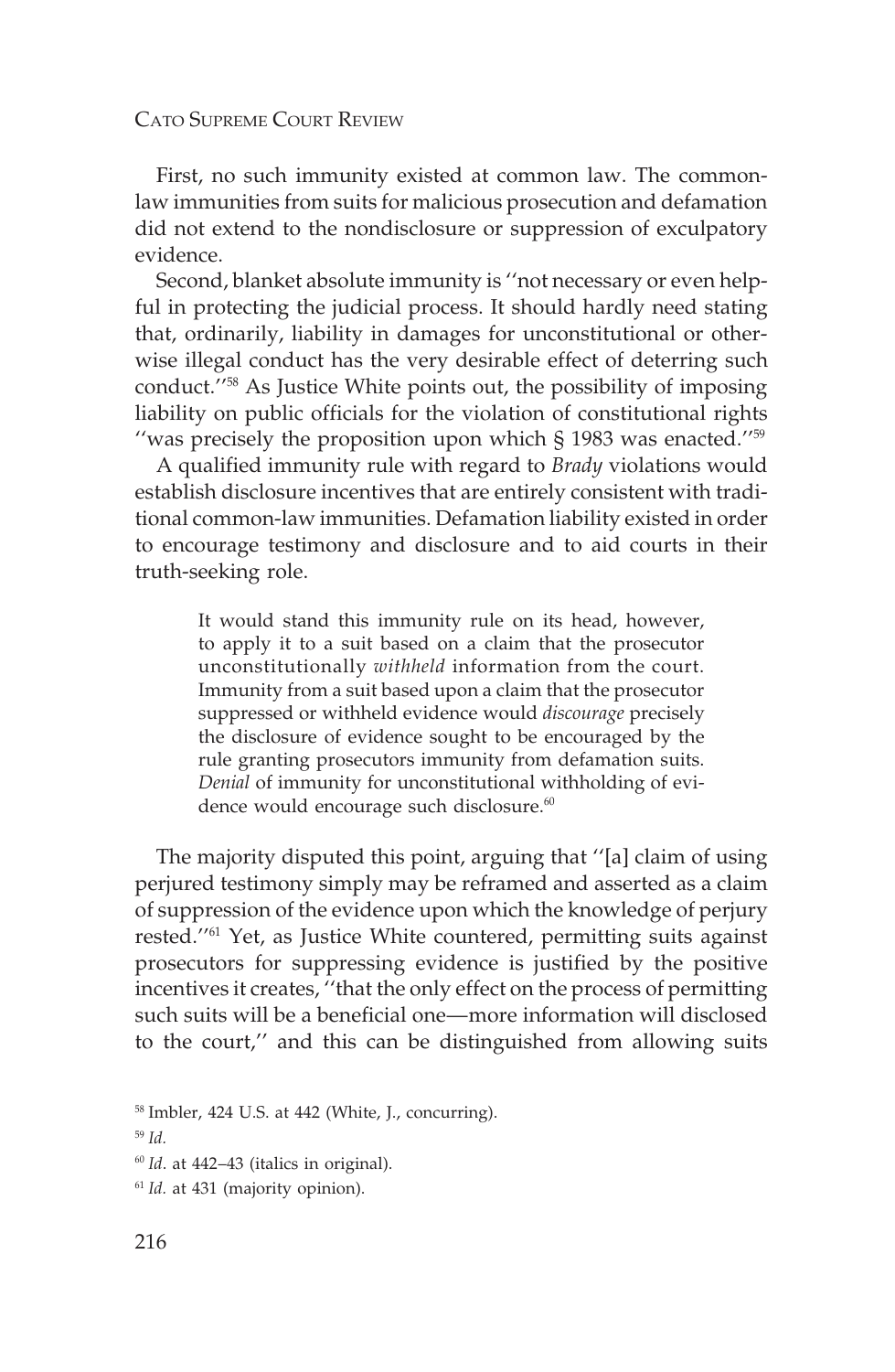*Connick v. Thompson Connick v. Thompson*<br>based on the use of perjured testimony, where "prosecutors may<br>withhold questionable but valuable testimony from the court."<sup>62</sup><br>Yet the majority in *Imbler* created an enduring rule that continues

Connick v. Thompson<br>based on the use of perjured testimony, where "prosecutors may<br>withhold questionable but valuable testimony from the court."<sup>62</sup><br>Yet the majority in *Imbler* created an enduring rule that continues<br>to a Connick v. Thompson<br>based on the use of perjured testimony, where "prosecutors may<br>withhold questionable but valuable testimony from the court."<sup>62</sup><br>Yet the majority in *Imbler* created an enduring rule that continues<br>to a based on the use of perjured testimony, where "prosecutors may<br>withhold questionable but valuable testimony from the court."<sup>62</sup><br>Yet the majority in *Imbler* created an enduring rule that continues<br>to allow public official based on the use of perjured testimony, where "prosecutors may withhold questionable but valuable testimony from the court."<sup>62</sup><br>Yet the majority in *Imbler* created an enduring rule that continues<br>to allow public officia withhold questionable but valuable testimony from the court.<sup>762</sup><br>Yet the majority in *Imbler* created an enduring rule that continues<br>to allow public officials to violate constitutional rights with impu-<br>nity. Ironically, Yet the majority in *Imbler* created an enduring rule that continues<br>to allow public officials to violate constitutional rights with impu-<br>nity. Ironically, the qualified immunity rule that the Court feared<br>would handicap to allow public officials to violate constitutional rights with impu-<br>nity. Ironically, the qualified immunity rule that the Court feared<br>would handicap prosecutors has proved more protective of officials<br>than initially fe nity. Ironically, the qualified immunity rule that the Court feared would handicap prosecutors has proved more protective of officials than initially feared, and in retrospect the case for absolute prosecutorial immunity i *Malley prosecutors* has proved more protective of officials than initially feared, and in retrospect the case for absolute prosecutorial immunity is weaker than when *Imbler* was written. Justice White would write the opi than initially feared, and in retrospect the case for absolute prosecutorial immunity is weaker than when *Imbler* was written. Justice White would write the opinion of the Court in its next contemplation of immunity for f torial immunity is weaker than when *Imbler* was written. Justice White would write the opinion of the Court in its next contemplation of immunity for functions commonly performed by prosecutors, *Malley v. Briggs*—decided White would write the opinion of the Court in its next of immunity for functions commonly performed by *Malley v. Briggs*—decided only a decade after *Imbler* "[a]s the qualified immunity defense has evolved, it protection als the qualified immunity defense has evolved, it provides ample otection to all but the plainly incompetent or those who knowingly olate the law."<sup>63</sup><br>an de Kamp *Rules Out Supervisor Liability*<br>Yet *Imbler's* liability

protection to all but the plainly incompetent or those who knowingly<br>protection to all but the plainly incompetent or those who knowingly<br>violate the law."<sup>63</sup><br>Van de Kamp *Rules Out Supervisor Liability*<br>Yet *Imbler's* l procedure to the accuse punity meanly even to the value Misson<br>Van de Kamp Rules Out Supervisor Liability<br>Yet Imbler's liability protection of prosecutors for their misconduct<br>or incompetence in the courtroom, particularly Van de Kamp *Rules Out Supervisor Liability*<br>
Yet *Imbler's* liability protection of prosecutors for their misconduct<br>
or incompetence in the courtroom, particularly with respect to duties<br>
of disclosure to the accused, re Van de Kamp *Rules Out Supervisor Liability*<br>
Yet *Imbler's* liability protection of prosecutors for their misconduct<br>
or incompetence in the courtroom, particularly with respect to duties<br>
of disclosure to the accused, re Yet *Imbler'*s liability protection of prosecutors for their misconduct<br>or incompetence in the courtroom, particularly with respect to duties<br>of disclosure to the accused, remains resolute. In 2009, the Court<br>handed down or incompetence in the courtroom, particularly with respect to duties<br>of disclosure to the accused, remains resolute. In 2009, the Court<br>handed down *Van de Kamp v. Goldstein*, which barred a Section 1983<br>action for a wron of disclosure to the accused, remains resolute. In 2009, the Court<br>handed down *Van de Kamp v. Goldstein*, which barred a Section 1983<br>action for a wrongful conviction due to a district attorney's office's<br>failure to insti handed down *Van de Kamp v. Goldstein*, which barred a Section 1983<br>action for a wrongful conviction due to a district attorney's office's<br>failure to institute an information-sharing system between deputy<br>district attorney

district attorneys and a failure to adequately train or supervise dep-<br>uty prosecutors on disclosure of impeachment information relevant<br>to witnesses for the prosecution.<sup>64</sup><br>Thomas Goldstein (no relation to the Supreme Co district attorneys and a failure to adequately train or supervise dep-<br>uty prosecutors on disclosure of impeachment information relevant<br>to witnesses for the prosecution.<sup>64</sup><br>Thomas Goldstein (no relation to the Supreme Co uty prosecutors on disclosure of impeachment information relevant<br>to witnesses for the prosecution.<sup>64</sup><br>Thomas Goldstein (no relation to the Supreme Court advocate)<br>successfully filed a *habeas corpus* petition, alleging t conviction hinged on the testimony of the appropriately named jailhouse informant Edward Fink. Fink had previously received reduced sentences for providing favorable testimony in other cases, a fact that some prosecutors k Thomas Goldstein (no relation to the Supreme Court advocate)<br>successfully filed a *habeas corpus* petition, alleging that his murder<br>conviction hinged on the testimony of the appropriately named<br>jailhouse informant Edward successfully filed a *habeas corpus* petition, alleging that his murder conviction hinged on the testimony of the appropriately named jailhouse informant Edward Fink. Fink had previously received reduced sentences for prov reduced sentences for providing favorable testimony in other cases,<br>a fact that some prosecutors knew but that was never shared with<br>Goldstein's attorney.<sup>65</sup> This constitutional violation, while not driven<br>by *Brady* disc a fact that some prosecutors knew but that was never shared with<br>Goldstein's attorney.<sup>65</sup> This constitutional violation, while not driven<br>by *Brady* disclosure requirements, demanded Goldstein's release.<sup>66</sup><br><sup>62</sup> Id. at

<sup>&</sup>lt;sup>63</sup> Malley, 475 U.S. at 341.<br>
<sup>64</sup> Van de Kamp v. Goldstein, 129 S. Ct. 855 (2009).<br>
<sup>65</sup> Id. at 859.<br>
<sup>66</sup> The duty to disclose impeachment evidence such as prior testimony given for lenience in sentencing derives from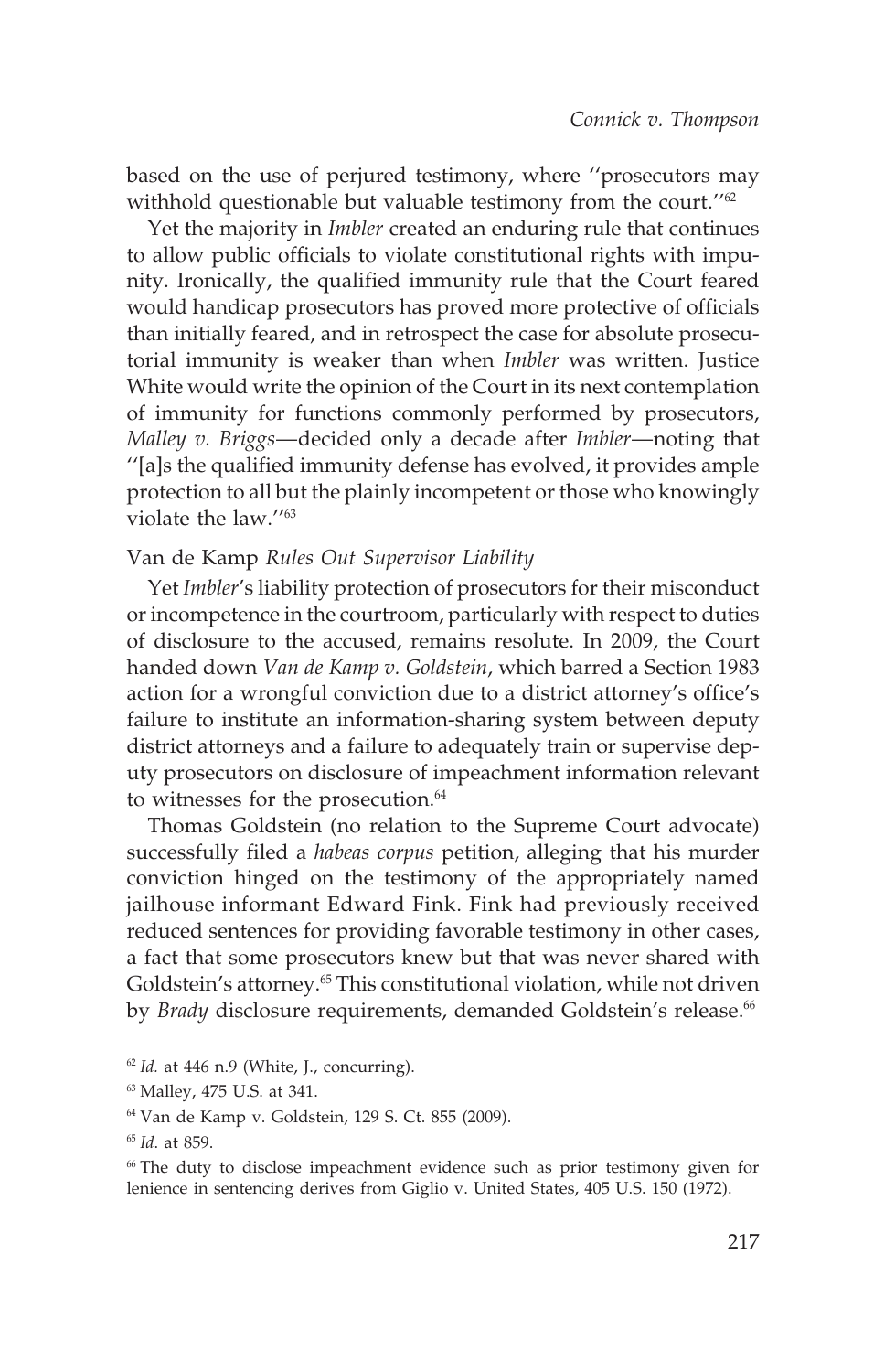Parallel to *Connick*, the Court refused to extend liability to supervisory prosecutors, finding that "prosecutors involved in such supervision or training or information-system management enjoy absolute CATO SUPREME COURT REVIEW<br>Parallel to *Connick*, the Court refused to extend liability to supervi-<br>sory prosecutors, finding that ''prosecutors involved in such supervi-<br>sion or training or information-system management en CATO SUPREME COURT REVIEW<br>Parallel to *Connick,* the Court refused to extend liability to supervi-<br>sory prosecutors, finding that "prosecutors involved in such supervi-<br>sion or training or information-system management enj CATO SUPREME COURT REVIEW<br>
Parallel to *Connick*, the Court refused to extend liability to supervi-<br>
sory prosecutors, finding that "prosecutors involved in such supervi-<br>
sion or training or information-system management Parallel to *Connick*, the Court refused to extend liability to supervisory prosecutors, finding that "prosecutors involved in such supervision or training or information-system management enjoy absolute immunity."<sup>67</sup> Ind Parallel to *Connick*, the Court refused to extend liability to supervisory prosecutors, finding that "prosecutors involved in such supervision or training or information-system management enjoy absolute immunity."<sup>67</sup> Ind sory prosecutors, finding that "prosecutors involved in such supervision or training or information-system management enjoy absolute immunity."<sup>67</sup> Indeed, the *Van de Kamp* Court explicitly foreshadowed its holding in *Co* sion or training or information-system management enjoy absolute<br>immunity.<sup>767</sup> Indeed, the *Van de Kamp* Court explicitly foreshadowed<br>its holding in *Connick*, declaring that absolute immunity must extend<br>to senior prose its holding in *Connick*, declaring that absolute immunity must extend<br>to senior prosecutors "because one cannot easily distinguish, for<br>immunity purposes, between claims based upon training or supervi-<br>sory failures relat to sentor prosecutors because one cannot easily<br>immunity purposes, between claims based upon tra<br>sory failures related to *Giglio* and similar claims<br>constitutional matters (obligations under *Brady*<br>example)."<sup>68</sup><br>The Ala The lack of an effective civil remedy and similar claims related to other nstitutional matters (obligations under *Brady v. Maryland*, for ample).<sup>768</sup><br>ee Alarming Frequency of Brady Violations<br>The lack of an effective civ

ial suppression of exculpatory evidence has demonstrably encouraged, or at least failed to discourage, misbehavior on the part of prosecutors.<br>In an article arguing for a "bad faith exception" to the absolute example)."<sup>68</sup><br>The Alarming Frequency of Brady Violations<br>The lack of an effective civil remedy deterrent against prosecutor-<br>ial suppression of exculpatory evidence has demonstrably encour-<br>aged, or at least failed to dis prosecutors. *In an article arguency of Brady Violations*<br>
The lack of an effective civil remedy deterrent against prosecutor-<br>
suppression of exculpatory evidence has demonstrably encour-<br>
Ind, or at least failed to discourage, misbeh

The lack of an effective civil remedy deterrent against prosecutor-<br>ial suppression of exculpatory evidence has demonstrably encour-<br>aged, or at least failed to discourage, misbehavior on the part of<br>prosecutors.<br>In an art ial suppression of exculpatory evidence has demonstrably encouraged, or at least failed to discourage, misbehavior on the part of prosecutors.<br>In an article arguing for a "bad faith exception" to the absolute immunity dict aged, or at least failed to discourage, misbehavior on the part of prosecutors.<br>In an article arguing for a "bad faith exception" to the absolute immunity dictated by *Imbler*, Pace University law professor Bennett Gershma prosecutors.<br>In an article arguing for a "bad faith exception" to the absolute<br>immunity dictated by *Imbler*, Pace University law professor Bennett<br>Gershman points to "a large and growing body of empirical and<br>anecdotal ev In an article arguing for a "bad faith exception" to the absolute<br>immunity dictated by *Imbler*, Pace University law professor Bennett<br>Gershman points to "a large and growing body of empirical and<br>anecdotal evidence sugge immunity dictated by *Imbler*, Pace University law professor Bennett<br>Gershman points to "a large and growing body of empirical and<br>anecdotal evidence suggesting that *Brady* violations are the most<br>common type of prosecuto anecdotal evidence suggesting that *Brady* violations are the most<br>common type of prosecutorial misconduct, often occurring in the<br>same prosecutor's office, often committed by the same prosecutor,<br>and that appear to occur

common type of prosecutorial misconduct, often occurring in the same prosecutor's office, often committed by the same prosecutor, and that appear to occur disproportionately in capital cases.<sup>7769</sup> Multiple studies point t same prosecutor's office, often committed by the same prosecutor, and that appear to occur disproportionately in capital cases."<sup>69</sup><br>Multiple studies point to an alarming prevalence of *Brady* violations. The *Chicago Tri* and that appear to occur disproportionately in capital cases."<sup>69</sup><br>Multiple studies point to an alarming prevalence of *Brady* viola-<br>tions. The *Chicago Tribune* reviewed 11,000 homicide convictions and<br>found that 381 ha Multiple studies point to an alarming prevalence of *Brady* violations. The *Chicago Tribune* reviewed 11,000 homicide convictions and found that 381 had been reversed for *Brady* violations.<sup>70</sup> The Center for Public Inte tions. The *Chicago Tribune* reviewed 11,000 homicide convictions and found that 381 had been reversed for *Brady* violations.<sup>70</sup> The Center for Public Integrity looked at 11,451 convictions reviewed by appellate courts f

duct in 2,012 of the cases, the majority for *Brady* violations.<sup>71</sup> The<br>California Commission on the Fair Administration of Justice<br><sup>67</sup> Van de Kamp, 129 S. Ct. at 861–62.<br><sup>68</sup> *Id.* at 863 (citations omitted).<br><sup>69</sup> Benne <sup>67</sup> Van de Kamp, 129 S. Ct. at 861–62.<br><sup>68</sup> Id. at 863 (citations omitted).<br><sup>69</sup> Bennett L. Gershman, Bad Faith Exception to Prosecutorial Immunity for *Brady*<br>Violations, Amicus, Aug. 10, 2010, at 12–13, available at htt content/uploads/2010/08/Gershman;usPublish.pdf. <sup>66</sup> Id. at 863 (citations omitted).<br><sup>66</sup> Id. at 863 (citations omitted).<br><sup>69</sup> Bennett L. Gershman, Bad Faith Exception to Prosecutorial Immunity for *Brady*<br>Violations, Amicus, Aug. 10, 2010, at 12–13, available at http: <sup>29</sup> *II*. at 863 (citations omitted).<br>
<sup>69</sup> Bennett L. Gershman, Bad Faith Exception to Prosecutorial Immunity for *Brady* Violations, Amicus, Aug. 10, 2010, at 12–13, available at http://harvardcrcl.org/wp-content/uploa

<sup>&</sup>lt;sup>70</sup> Ken Armstrong & Maurice Possley, The Verdict: Dishonor, Chicago Trib, Jan. 10, 1999, at 3.<br><sup>71</sup> Steve Weinberg, Breaking the Rules: Who Suffers When a Prosecutor Is Cited for Misconduct? The Ctr. for Pub. Integrity,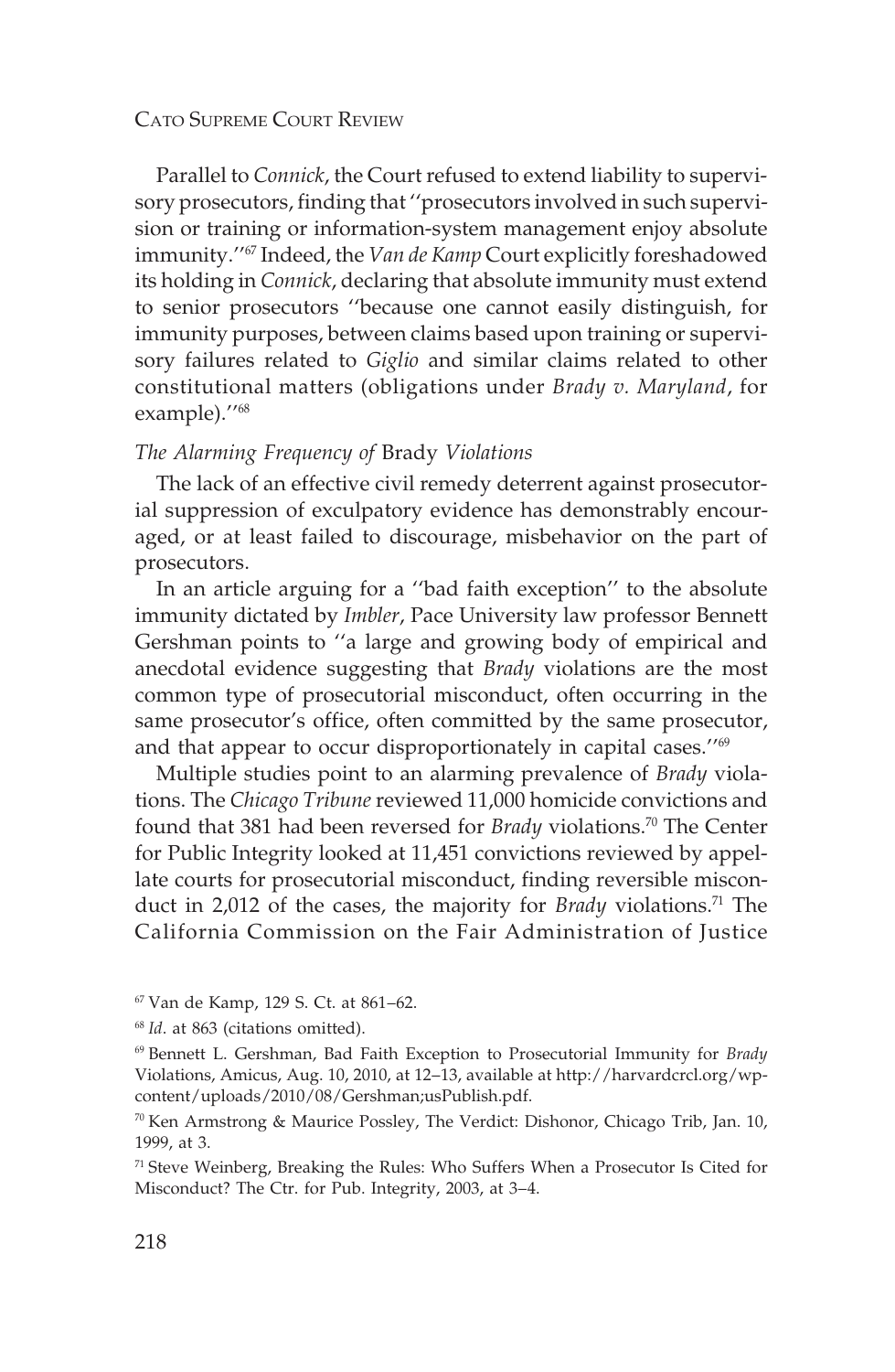*Connick v. Thompson* Connick v. Thompson<br>reviewed 2,130 cases of alleged prosecutorial misconduct, finding<br>misconduct in 443 cases, with *Brady* violations and improper argu-<br>ment the leading transgressions.<sup>72</sup> A two-year investigation by the **Connick v. Thompson**<br>reviewed 2,130 cases of alleged prosecutorial misconduct, finding<br>misconduct in 443 cases, with *Brady* violations and improper argu-<br>ment the leading transgressions.<sup>72</sup> A two-year investigation by t Connick v. Thompson<br>reviewed 2,130 cases of alleged prosecutorial misconduct, finding<br>misconduct in 443 cases, with *Brady* violations and improper argu-<br>ment the leading transgressions.<sup>72</sup> A two-year investigation by the *Connick v. Thompson*<br>reviewed 2,130 cases of alleged prosecutorial misconduct, finding<br>misconduct in 443 cases, with *Brady* violations and improper argu-<br>ment the leading transgressions.<sup>72</sup> A two-year investigation by t reviewed 2,130 cases of alleged prosecutorial misconduct, finding<br>misconduct in 443 cases, with *Brady* violations and improper argu-<br>ment the leading transgressions.<sup>72</sup> A two-year investigation by the<br>*Pittsburgh Post-Ga* reviewed 2,130 cases of alleged prosecutorial misconduct, finding<br>misconduct in 443 cases, with *Brady* violations and improper argu-<br>ment the leading transgressions.<sup>72</sup> A two-year investigation by the<br>*Pittsburgh Post-Ga* misconduct in 443 cases, with *Brady* violations and improper argument the leading transgressions.<sup>72</sup> A two-year investigation by the *Pittsburgh Post-Gazette* into 1500 allegations of prosecutorial misconduct found "hund

Pittsburgh Post-Gazette into 1500 allegations of prosecutorial misconduct found "hundreds of examples of discovery violations in which prosecutors intentionally concealed evidence that might have helped prove a defendant i duct found "hundreds of examples of discovery violations in which<br>prosecutors intentionally concealed evidence that might have helped<br>prove a defendant innocent or a witness against him suspect."<sup>73</sup><br>The high rate of *Brad* prosecutors intentionally concealed evidence that might have helped<br>prove a defendant innocent or a witness against him suspect."<sup>73</sup><br>The high rate of *Brady* violations is an expression of the inherent<br>conflict in the rol prove a defendant innocent or a witness against him suspect.<sup>773</sup><br>The high rate of *Brady* violations is an expression of the inherent<br>conflict in the roles prosecutors are asked to play. They are simulta-<br>neously particip The high rate of *Brady* violations is an expression of the inherent conflict in the roles prosecutors are asked to play. They are simultaneously participants in an adversarial system and expected to be neutral and detache conflict in the roles prosecutors are asked to play. They are simulta-<br>neously participants in an adversarial system and expected to be<br>neutral and detached officers of the court. The fact that they enjoy<br>the absolute immu neously participar<br>neutral and detact<br>the absolute immu<br>career and politic<br>publicized prosecu<br>at their apex. The absolute initially of the latter shippy exactibates the intense<br>career and political incentives they feel as the former. In highly<br>publicized prosecutions, especially capital cases, these pressures are<br>at their apex.<br> **Example 3**<br> **Monell and Municipal Li<br>
Monell and Municipal Li<br>
<b>Most Blatant Kind''**<br> **ust as the Court expanded**<br> **ust as the Court expanded** 

I. *Monell* and Municipal Liability: "Judicial Legislation of the<br>Most Blatant Kind"<br>Just as the Court expanded immunity for prosecutors far beyond<br>hat they might have enjoyed in 1871, so too with liability for<br>nstitutiona III. *Monell* and Municipal Liability: "Judicial Legislation of the<br>Most Blatant Kind"<br>Just as the Court expanded immunity for prosecutors far beyond<br>what they might have enjoyed in 1871, so too with liability for<br>constitu III. *Monell* and Municipal Liability: "Judicial Legislation of the<br>Most Blatant Kind"<br>Just as the Court expanded immunity for prosecutors far beyond<br>what they might have enjoyed in 1871, so too with liability for<br>constitu III. *Monell* and Municipal Liability: "Judicial Legislation of the<br>Most Blatant Kind"<br>Just as the Court expanded immunity for prosecutors far beyond<br>what they might have enjoyed in 1871, so too with liability for<br>constitu Most Blatant Kind<sup>27</sup><br>Just as the Court expanded immunity for prosecutors far beyond<br>what they might have enjoyed in 1871, so too with liability for<br>constitutional violations committed by public employees. Instead<br>of apply Just as the Court expanded immunity for prosecutors far beyond<br>what they might have enjoyed in 1871, so too with liability for<br>constitutional violations committed by public employees. Instead<br>of applying traditional princi what they might have enjoyed in 1871, so too with liability for constitutional violations committed by public employees. Instead of applying traditional principles of vicarious liability that make employers liable for the constitutional violations committed by public employees. Instead of applying traditional principles of vicarious liability that make employers liable for the torts of their employees, municipalities are generally only liab of applying traditional principles of vicarious liability that make<br>employers liable for the torts of their employees, municipalities are<br>generally only liable where the employee's error stems from his<br>employer's policy or employers liable for the torts of their employees, municipalities are<br>generally only liable where the employee's error stems from his<br>employer's policy or custom. As we will see, the history of common-<br>law liability and th employer's policy or custom. As we will see, the history of common-<br>law liability and the intent of the authors of the Civil Rights Act of<br>1871 do not support this conclusion. This doctrine is the product of,<br>as Justice J

<sup>&</sup>lt;sup>72</sup> California Commission on the Fair Administration of Justice, Report and Recommendations on Reporting Misconduct, Oct. 18, 2007, at 3.<br><sup>73</sup> Bill Moushey, Hiding the Facts: Discovery Violations Have Made Evidence-Gather

<sup>&</sup>lt;sup>72</sup> California Commission on the Fair Administration of Justice, Report and Recommendations on Reporting Misconduct, Oct. 18, 2007, at 3.<br><sup>73</sup> Bill Moushey, Hiding the Facts: Discovery Violations Have Made Evidence-Gather <sup>72</sup> California Commission on the Fair Administration of Justice, Report and Recommendations on Reporting Misconduct, Oct. 18, 2007, at 3.<br><sup>73</sup> Bill Moushey, Hiding the Facts: Discovery Violations Have Made Evidence-Gather www.postgazette.com/win/day3;us1a.asp. <sup>74</sup> California Commission on the Fair Administration or Justice, Report and Recc<br>mendations on Reporting Misconduct, Oct. 18, 2007, at 3.<br><sup>73</sup> Bill Moushey, Hiding the Facts: Discovery Violations Have Made Evidence-Gath<br>i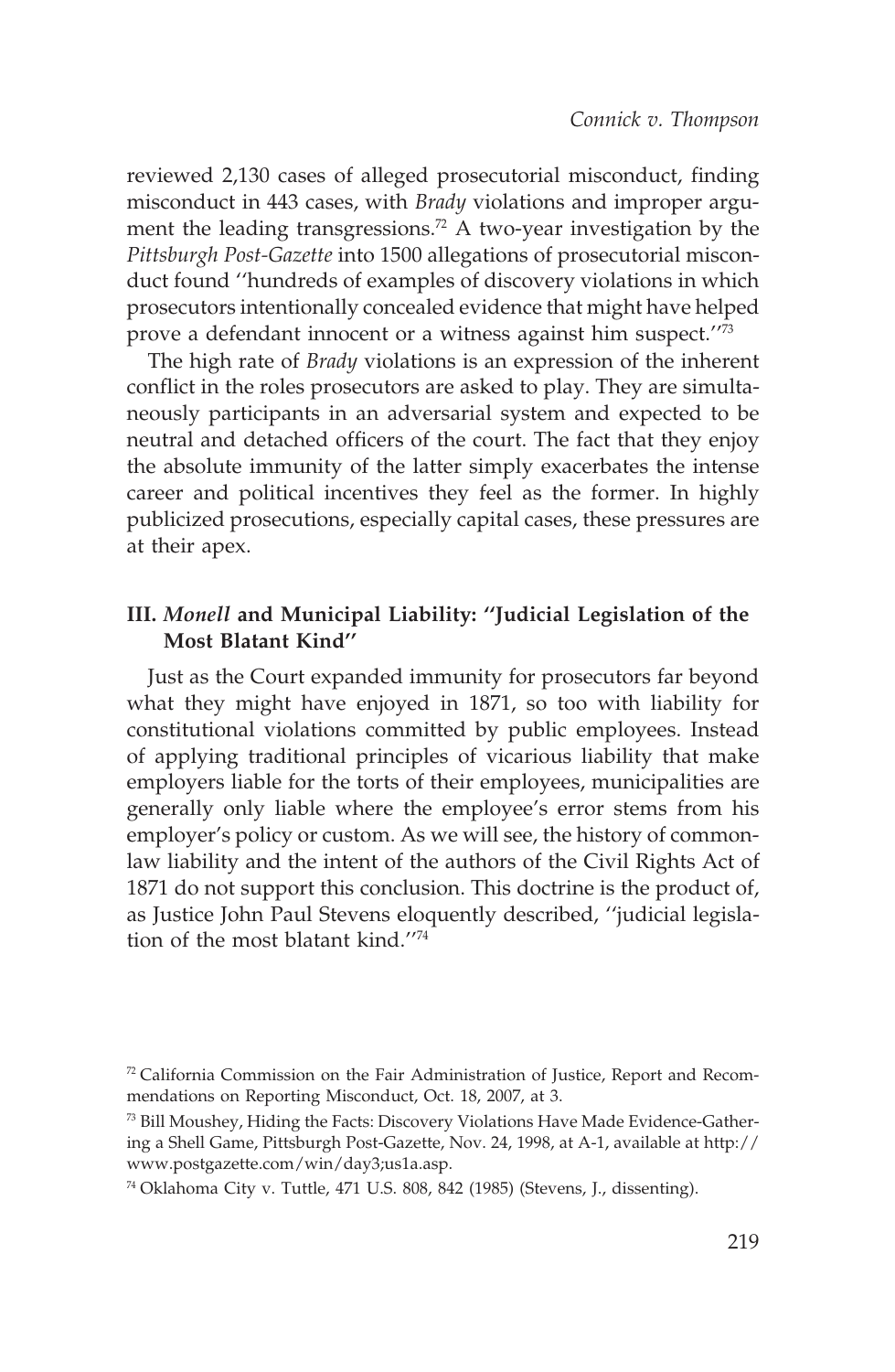CATO SUPREME COURT REVIEW<br>Monroe v. Pape: *Section 1983 Reborn, Municipalities Still Immune*<br>As previously discussed, Section 1983 lay dormant for 90 years<br>after its passage.<sup>75</sup> The statute only emerged as a protector of ATO SUPREME COURT REVIEW<br>
Sonroe v. Pape: *Section 1983 Reborn, Municipalities Still Immune*<br>
As previously discussed, Section 1983 lay dormant for 90 years<br>
ter its passage.<sup>75</sup> The statute only emerged as a protector of CATO SUPREME COURT REVIEW<br>Monroe v. Pape: *Section 1983 Reborn, Municipalities Still Immune*<br>As previously discussed, Section 1983 lay dormant for 90 years<br>after its passage.<sup>75</sup> The statute only emerged as a protector of CATO SUPREME COURT REVIEW<br>Monroe v. Pape: *Section 1983 Reborn, Municipalities Still Immune*<br>As previously discussed, Section 1983 lay dormant for 90 years<br>after its passage.<sup>75</sup> The statute only emerged as a protector of Monroe v. Pape: *Section 1983 Reborn, Mun* As previously discussed, Section 1983 after its passage.<sup>75</sup> The statute only emerge ual rights in the 1961 case *Monroe v. Pu* provide a litany of rights violations:<br>The complain As previously discussed, Section 1983 lay dormant for 90 years<br>after its passage.<sup>75</sup> The statute only emerged as a protector of individ-<br>ual rights in the 1961 case *Monroe v. Pape*.<sup>76</sup> The facts in *Monroe*<br>provide a li

is passage.<sup>75</sup> The statute only emerged as a protector of individ-<br>hts in the 1961 case *Monroe v. Pape*.<sup>76</sup> The facts in *Monroe*<br>e a litany of rights violations:<br>The complaint alleges that 13 Chicago police officers br fits in the 1961 case *Monroe v. Pape.*<sup>76</sup> The facts in *Monroe*<br>e a litany of rights violations:<br>The complaint alleges that 13 Chicago police officers broke<br>into petitioners' home in the early morning, routed them<br>from b ransacked every room, emptying drawers and ripping mattress covers. It further alleges that Mr. Monroe was then taken to the police station and detained on "open" charges The complaint alleges that 13 Chicago police officers broke<br>into petitioners' home in the early morning, routed them<br>from bed, made them stand naked in the living room, and<br>ransacked every room, emptying drawers and rippin The complaint alleges that 13 Chicago police officers broke<br>into petitioners' home in the early morning, routed them<br>from bed, made them stand naked in the living room, and<br>ransacked every room, emptying drawers and rippin into petitioners' home in the early morning, routed them<br>from bed, made them stand naked in the living room, and<br>ransacked every room, emptying drawers and ripping mat-<br>tress covers. It further alleges that Mr. Monroe was from bed, made them stand naked in the living room, and<br>ransacked every room, emptying drawers and ripping mat-<br>tress covers. It further alleges that Mr. Monroe was then<br>taken to the police station and detained on "open" c ransacked every room, emptying drawers and ripping mat-<br>tress covers. It further alleges that Mr. Monroe was then<br>taken to the police station and detained on "open" charges<br>for 10 hours, while he was interrogated about a t for 10 hours, while he was interrogated about a two-day-old murder, that he was not taken before a magistrate, though one was accessible, that he was not permitted to call his family or attorney, that he was subsequently r taken to the police station and detained on "open" charges<br>for 10 hours, while he was interrogated about a two-day-old<br>murder, that he was not taken before a magistrate, though<br>one was accessible, that he was not permitted for 10 hours, while he was interrogated about a two-day-old murder, that he was not taken before a magistrate, though one was accessible, that he was not permitted to call his family or attorney, that he was subsequently r out criminal charges being preferred against him. It is alleged that the officers had no search warrant and no arrest warrant and that they acted "under color of the statutes, ordinances, regulations, customs and usages" o one was accessible, that he was not permitted to call his family or attorney, that he was subsequently released without criminal charges being preferred against him. It is alleged that the officers had no search warrant an family or attorney, that he was subsequently released with-<br>out criminal charges being preferred against him. It is alleged<br>that the officers had no search warrant and no arrest warrant<br>and that they acted "under color of

Fourth Amendment's Due Process Clause a little over a decade before Manager and that they acted "under color of the statues, ordinances, regulations, customs and usages" of Illinois and of the City of Chicago.<sup>77</sup><br>This cla regulations, customs and usages" of Illinois and of the City<br>of Chicago.<sup>77</sup><br>This claim carried the day on account of the incorporation of the<br>Fourth Amendment's guarantee against unreasonable searches and<br>seizures against of Chicago.<sup>77</sup><br>This claim carried the day on account of the incorporation of the<br>Fourth Amendment's guarantee against unreasonable searches and<br>seizures against the states, a change effected via the Fourteenth<br>Amendment's This claim carried the day on account of the incorporation of the Fourth Amendment's guarantee against unreasonable searches and seizures against the states, a change effected via the Fourteenth Amendment's Due Process Cla This claim carried the day on account of the incorporation of the Fourth Amendment's guarantee against unreasonable searches and seizures against the states, a change effected via the Fourteenth Amendment's Due Process Cl Fourth Amendment's guarantee against unreasonable searches and<br>seizures against the states, a change effected via the Fourteenth<br>Amendment's Due Process Clause a little over a decade before Mon-<br>roe.<sup>78</sup> The Court held tha seizures against the states, a change effected via the Fourteenth<br>Amendment's Due Process Clause a little over a decade before *Mon-*<br>*roe.*<sup>78</sup> The Court held that the Civil Rights Act of 1871 afforded<br>Monroe a federal ci roe.<sup>78</sup> The Court held that the Civil Rights Act of 1871 afforded Monroe a federal civil remedy against the officers that snatched him from his home, and that this federal remedy stood independent of any state remedies.<sup>7</sup> Monroe a federal civil remedy against the officers that snatched him<br>from his home, and that this federal remedy stood independent of<br>any state remedies.<sup>79</sup><br>The Court also held that Monroe's class of potential defendants<br>

<sup>75</sup> See Section I, *supra* note 24, and accompanying text.<br><sup>76</sup> See Section I, *supra* note 24, and accompanying text.<br><sup>76</sup> 365 U.S. 167 (1961).<br><sup>77</sup> *Id.* at 169.<br><sup>78</sup> See Wolf v. Colorado, 338 U.S. 25 (1949). See also S

<sup>&</sup>lt;sup>75</sup> See Section I, *supra* note 24, and accompanying text.<br>
<sup>76</sup> 365 U.S. 167 (1961).<br>
<sup>77</sup> Id. at 169.<br>
<sup>78</sup> See Wolf v. Colorado, 338 U.S. 25 (1949). See also Section I, ni<br>
ing text, discussing Due Process Clause inco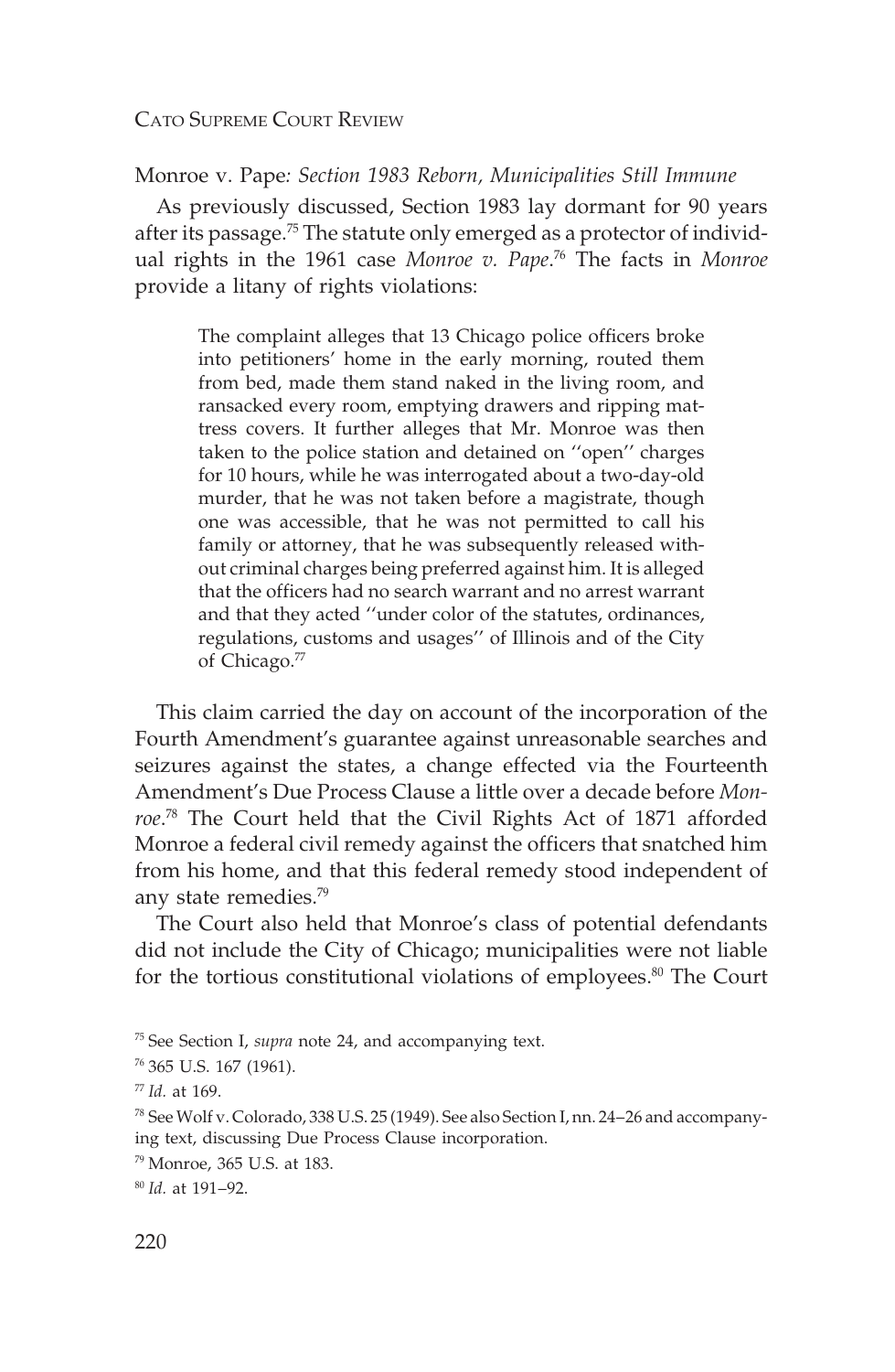*Connick v. Thompson* Connick v. Thompson<br>reviewed the history of the passage of the Civil Rights Act of 1871,<br>focusing on the debate over a controversial amendment proposed<br>by Senator John Sherman of Ohio.<sup>81</sup> The Sherman Amendment would *Connick v. Thompson*<br>reviewed the history of the passage of the Civil Rights Act of 1871,<br>focusing on the debate over a controversial amendment proposed<br>by Senator John Sherman of Ohio.<sup>81</sup> The Sherman Amendment would<br>hav *Connick v. Thompson*<br>reviewed the history of the passage of the Civil Rights Act of 1871,<br>focusing on the debate over a controversial amendment proposed<br>by Senator John Sherman of Ohio.<sup>81</sup> The Sherman Amendment would<br>hav Connick v. Thompson<br>reviewed the history of the passage of the Civil Rights Act of 1871,<br>focusing on the debate over a controversial amendment proposed<br>by Senator John Sherman of Ohio.<sup>81</sup> The Sherman Amendment would<br>have reviewed the history of the passage of the Civil Rights Act of 1871, focusing on the debate over a controversial amendment proposed by Senator John Sherman of Ohio.<sup>81</sup> The Sherman Amendment would have imposed civil liabil reviewed the history of the passage of the Civil Rights Act of 1871,<br>focusing on the debate over a controversial amendment proposed<br>by Senator John Sherman of Ohio.<sup>81</sup> The Sherman Amendment would<br>have imposed civil liabil focusing on the debate over a controversial amendment proposed<br>by Senator John Sherman of Ohio.<sup>81</sup> The Sherman Amendment would<br>have imposed civil liability on municipalities for the violent or<br>destructive actions of priva by Senator John Sherman of Ohio.<sup>81</sup> The Sherman Amendment would<br>have imposed civil liability on municipalities for the violent or<br>destructive actions of private parties, prodding "men of property"<br>to reject "Kukluxism" in have imposed civil liability on municipalities for the violent or<br>destructive actions of private parties, prodding "men of property"<br>to reject "Kukluxism" in their cities and counties with the threat of<br>emptying the public destructive actions of private parties, prodding "men of property"<br>to reject "Kukluxism" in their cities and counties with the threat of<br>emptying the public purse wherever local authorities tolerated Klan<br>violence.<sup>82</sup> The to reject "Kukluxism" in their cities and counties with the threat of<br>emptying the public purse wherever local authorities tolerated Klan<br>violence.<sup>82</sup> The Court considered the 42nd Congress's rejection of the<br>Sherman Amen Frame Amendment sufficient reason not to extend civil liability<br>medies to municipal corporations, even though the distinction<br>tween private and public actors is an easy one to make.<sup>83</sup><br>onell *and Its Progeny: Municipal Li* 

between private and public actors is an easy one to make.<sup>83</sup><br>Monell *and Its Progeny: Municipal Liability for a "Custom or Policy"*<br>The Court partially reversed course on the question of municipal<br>liability in *Monell v.* Monell *and Its Progeny: Municipal Liability for a "Custom or Policy"*<br>The Court partially reversed course on the question of municipal<br>liability in *Monell v. Dept. of Social Services of the City of New York*.<sup>84</sup><br>New Yor Monell *and Its Progeny: Municipal Liability for a "Custom or Policy"*<br>The Court partially reversed course on the question of municipal<br>liability in *Monell v. Dept. of Social Services of the City of New York*.<sup>84</sup><br>New Yor

liability in *Monell v. Dept. of Social Services of the City of New York*.<sup>84</sup><br>New York City government compelled female employees to "take<br>unpaid leaves of absence before such leaves were required for medi-<br>cal reasons," New York City government compelled female employees to "take unpaid leaves of absence before such leaves were required for medical reasons," sparking a civil suit under Section 1983.<sup>85</sup> Reviewing the legislative history o unpaid leaves of absence before such leaves were required for medical reasons," sparking a civil suit under Section 1983.<sup>85</sup><br>Reviewing the legislative history of the Civil Rights Act of 1871,<br>the Court held that corporati cal reasons," sparking a civil suit under Section 1983.<sup>85</sup><br>Reviewing the legislative history of the Civil Rights Act of 1871,<br>the Court held that corporations, municipal corporations included,<br>were "persons" that could be Reviewing the legislative history of the Civil Rights Act of 1871,<br>the Court held that corporations, municipal corporations included,<br>were "persons" that could be held civilly liable for constitutional<br>violations. Section the Court held that corporations, municipal corporations included, were "persons" that could be held civilly liable for constitutional violations. Section 1 of the Fourteenth Amendment clearly intended to incorporate liber were "persons" that could be held civilly liable for constitutional violations. Section 1 of the Fourteenth Amendment clearly intended to incorporate liberties against the states, logically extending the enforcement mechan violations. Section 1 of the Fourteenth Amendment clearly intended<br>to incorporate liberties against the states, logically extending the<br>enforcement mechanism provided in the Civil Rights Act of 1871 to<br>local government act to incorporate liberties against the states, logically extending the enforcement mechanism provided in the Civil Rights Act of 1871 to local government actions.<sup>86</sup> The Court held that corporate person-hood reached municip enforcement mechanism provided in the Civil Rights Act of 1871 to<br>local government actions.<sup>86</sup> The Court held that corporate person-<br>hood reached municipal corporations by virtue of both jurispru-<br>dence and legislation pr dence and legislation preceding and contemporary with the Civil<br>Rights Act's passage. The 42nd Congress, the very same one that<br>passed the Civil Rights Act of 1871, also passed legislation providing<br><sup>81</sup> Id. at 187–90.<br><sup>82</sup>

- 
- 
- 

<sup>83</sup> Monroe, 365 U.S. at 190–91.<br><sup>84</sup> 436 U.S. 658 (1978).<br><sup>85</sup> Id. at 660–61.<br><sup>86</sup> Id. at 686–87 (discussing intent of Rep. John Bingham to overrule *Barron v. Mayor*<br>*of Baltimore* with Section 1 of the Fourteenth Amendm <sup>84</sup> 436 U.S. 658 (1978).<br><sup>85</sup> Id. at 660–61.<br><sup>86</sup> Id. at 666–67 (discussing intent of Rep. John Bingham to overrule *Barron v. Mayor*<br>of *Baltimore* with Section 1 of the Fourteenth Amendment). "Given this purpose, it<br>be <sup>16</sup> 450 U.S. 658 (1978).<br><sup>85</sup> *Id.* at 660–61.<br><sup>86</sup> *Id.* at 686–87 (discussing intent of Rep. John Bingham to overrule *Barron v. Mayor*<br>*of Baltimore* with Section 1 of the Fourteenth Amendment). "Given this purpose, i <sup>186</sup> *Id.* at 660–61. We also simple intent of Rep. John Bingham to overrule *Barron v. Mayor* of *Baltimore* with Section 1 of the Fourteenth Amendment). "Given this purpose, it beggars reason to suppose that Congress w taken.''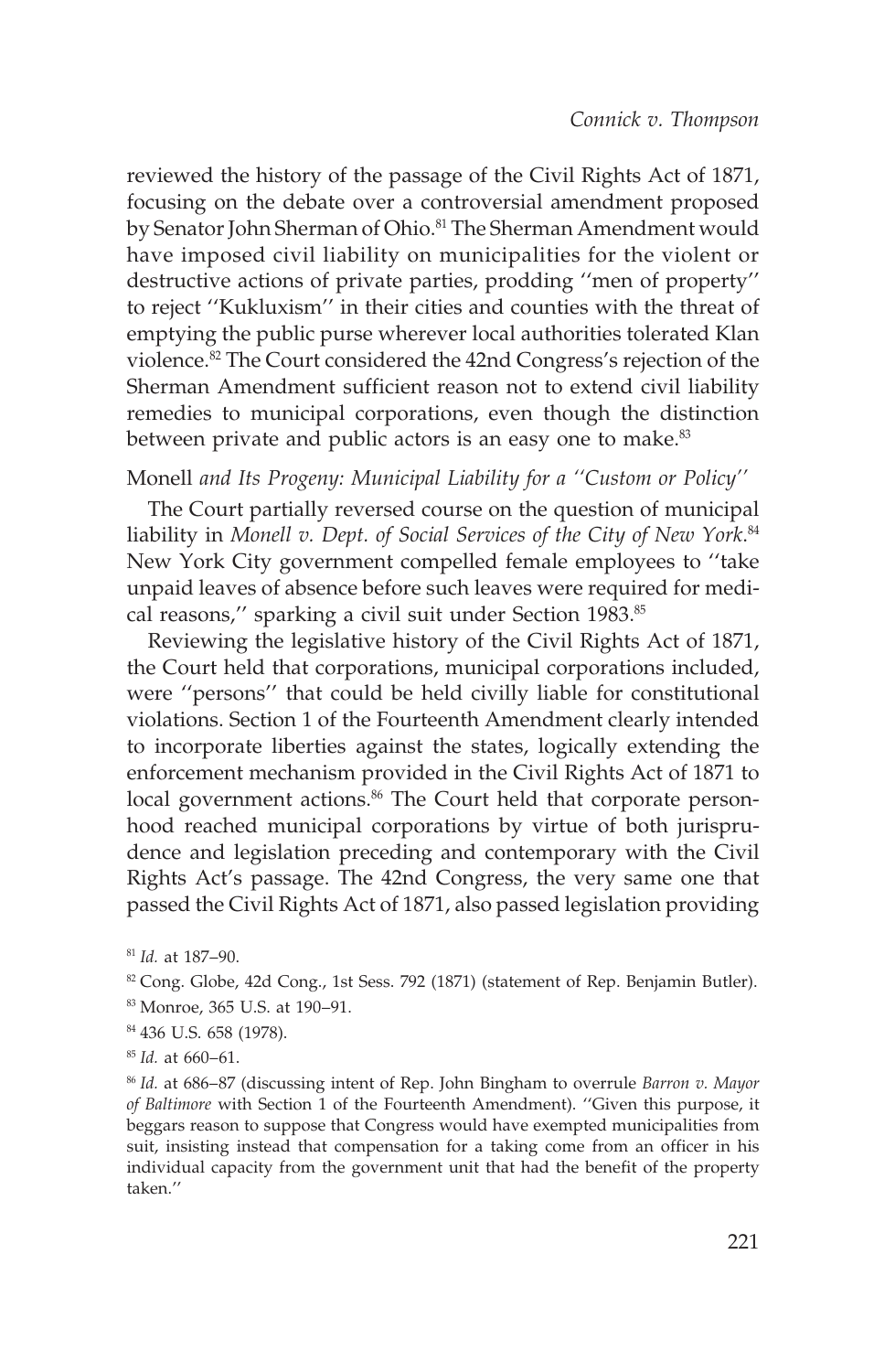guidance on the interpretation of federal statutes that included defining "bodies politic and corporate" as "persons."<sup>87</sup><br>While the Court correctly held that municipal corporations are "persons" liable for constitutional

CATO SUPREME COURT REVIEW<br>guidance on the interpretation of federal statutes that included defin-<br>ing "bodies politic and corporate" as "persons."<sup>87</sup><br>While the Court correctly held that municipal corporations are<br>"persons CATO SUPREME COURT REVIEW<br>
guidance on the interpretation of federal statutes that included defin-<br>
ing "bodies politic and corporate" as "persons."<sup>87</sup><br>
While the Court correctly held that municipal corporations are<br>
"per guidance on the interpretation of federal statutes that included defining "bodies politic and corporate" as "persons."<sup>87</sup><br>While the Court correctly held that municipal corporations are<br>"persons" liable for constitutional guidance on the interpretation of federal statutes that included defining "bodies politic and corporate" as "persons."<sup>87</sup><br>While the Court correctly held that municipal corporations are "persons" liable for constitutional ing "bodies politic and corporate" as "persons."<sup>87</sup><br>While the Court correctly held that municipal corporations are<br>"persons" liable for constitutional torts, it limited that liability to<br>actions taken by public employees

"persons" liable for constitutional torts, it limited that liability to<br>actions taken by public employees pursuant to the employer's "pol-<br>icy or custom."<sup>88</sup> The Court explicitly ruled out *respondeat superior*<br>liability actions taken by public employees pursuant to the employer's "pol-<br>icy or custom."<sup>88</sup> The Court explicitly ruled out *respondeat superior*<br>liability for municipal constitutional torts.<sup>89</sup><br>Since *Monell*, the Court has el icy or custom."<sup>88</sup> The Court explicitly ruled out *respondeat superior*<br>liability for municipal constitutional torts.<sup>89</sup><br>Since *Monell*, the Court has elaborated on its "policy or custom"<br>rule and expanded municipal liab liability for municipal constitutional torts.<sup>89</sup><br>
Since *Monell*, the Court has elaborated on its "policy or custom<br>
rule and expanded municipal liability to encompass some single<br>
instance violations, but has never exten Since *Monell*, the Court has elaborated on its "policy or custom"<br>le and expanded municipal liability to encompass some single-<br>stance violations, but has never extended liability to a *respondeat*<br>*perior* standard. As

rule and expanded municipal liability to encompass some single-<br>instance violations, but has never extended liability to a *respondeat*<br>superior standard. As we will see, a significant number of these cases<br>focus on the h instance violations, but has never extended liability to a *respondeat superior* standard. As we will see, a significant number of these cases focus on the hiring and training of law enforcement officers. In 1985, the Co superior standard. As we will see, a significant number of these cases focus on the hiring and training of law enforcement officers.<br>In 1985, the Court held that an allegedly insufficient police training program did not s focus on the hiring and training of law enforcement officers.<br>In 1985, the Court held that an allegedly insufficient police training<br>program did not support vicarious municipal liability for a single<br>incident of excessive In 1985, the Court held that an allegedly insufficient police training<br>program did not support vicarious municipal liability for a single<br>incident of excessive force in *Oklahoma City v. Tuttle*.<sup>90</sup> In contrast,<br>the Court program did not support vicarious municipal liability for a single<br>incident of excessive force in *Oklahoma City v. Tuttle.*<sup>90</sup> In contrast,<br>the Court held a year later that a single decision by a municipal<br>policymaker co incident of excessive force in *Oklahoma City v. Tuttle.*<sup>90</sup> In contrast, the Court held a year later that a single decision by a municipal policymaker could, under the right circumstances, make a county liable for a con the Court held a year later that a single decision by a municipal<br>policymaker could, under the right circumstances, make a county<br>liable for a constitutional tort in *Pembaur v. City of Cincimati.*<sup>91</sup> In<br>*Pembaur*, a pro liable for a constitutional tort in *Pembaur v. City of Cincinnati.*<sup>91</sup> In *Pembaur*, a prosecutor ordered sheriff's deputies to enter a doctor's office in search of two of the doctor's employees without a search warrant *Pembaur*, a prosecutor ordered sheriff's deputies to enter a doctor's office in search of two of the doctor's employees without a search warrant. Holding this action to be unconstitutional does not under-<br>mine absolute im

office in search of two of the doctor's employees without a search<br>warrant. Holding this action to be unconstitutional does not under-<br>mine absolute immunity for core prosecutorial functions under<br>*Imbler*.<sup>92</sup><br>In 1989, in warrant. Holding this action to be unconstitutional does not under-<br>mine absolute immunity for core prosecutorial functions under<br>*Imbler*.<sup>92</sup><br>In 1989, in *City of Canton v*. *Harris*, the Court held that the "failure<br>to mine absolute immunity for core prosecutorial functions under *Imbler*.<sup>92</sup><br>In 1989, in *City of Canton v. Harris*, the Court held that the "failure<br>to train" theory of liability common to lawsuits against police officers<br> *Imbler*.<sup>92</sup><br>In 1989, in *City of Canton v*. *Harris*, the Court held that the "failure<br>to train" theory of liability common to lawsuits against police officers<br>requires a "deliberate indifference" on the part of the muni In 1989, in *City of Canton v. Harris*, the Court held that the "failure to train" theory of liability common to lawsuits against police officers requires a "deliberate indifference" on the part of the municipality for pot requires a "deliberate indifference" on the part of the municipality for potential constitutional torts such that the "shortcoming [can] be properly thought of as a city 'policy or custom' that is actionable under § 1983.

under § 1983.''<sup>93</sup> The plaintiff in *Canton* slumped to the floor several<br>times in custody, and when asked if she needed medical attention,<br><sup>87</sup> Act of Feb. 25, 1871 (Dictionary Act) § 2, 16 Stat. 431.<br><sup>88</sup> Monell, 436 U <sup>99</sup> Id. at 693.<br><sup>90</sup> 471 U.S. at 821 (1985).<br><sup>91</sup> 475 U.S. 469, 479–80 (1986).<br><sup>92</sup> Id. at 471–73. Note that the plaintiff in *Pembaur* did not sue the prosecutor in his<br>personal capacity, believing that such a claim was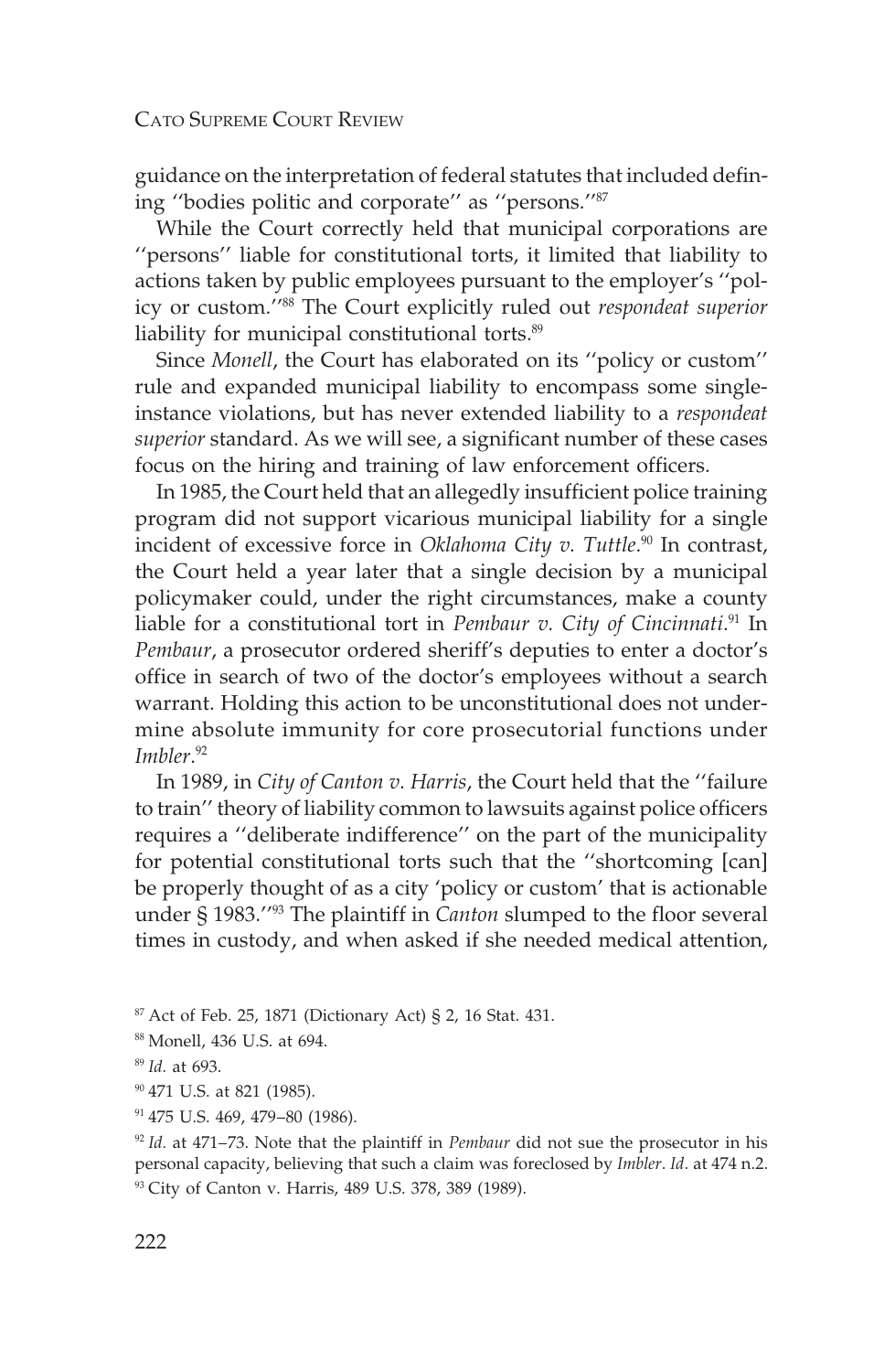*Connick v. Thompson* Connick v. Thompson<br>responded incoherently.<sup>94</sup> She suffered from emotional ailments and<br>alleged that police officers should have determined that she required<br>medical attention during her time in custody. The Court treated *Connick v. Thompson*<br>responded incoherently.<sup>94</sup> She suffered from emotional ailments and<br>alleged that police officers should have determined that she required<br>medical attention during her time in custody. The Court treat *Connick v. Thompson*<br>responded incoherently.<sup>94</sup> She suffered from emotional ailments and<br>alleged that police officers should have determined that she required<br>medical attention during her time in custody. The Court treat *Connick v. Thompson*<br>responded incoherently.<sup>94</sup> She suffered from emotional ailments and<br>alleged that police officers should have determined that she required<br>medical attention during her time in custody. The Court treat responded incoherently.<sup>94</sup> She suffered from emotional ailments and alleged that police officers should have determined that she required medical attention during her time in custody. The Court treated this claim skeptic responded incoherently.<sup>94</sup> She suffered from emotional ailments and<br>alleged that police officers should have determined that she required<br>medical attention during her time in custody. The Court treated this<br>claim skeptica alleged that police officers should have determined that she required medical attention during her time in custody. The Court treated this claim skeptically, questioning what level of medical training police should reasona medical attention during her time in custody. The Court treated this<br>claim skeptically, questioning what level of medical training police<br>should reasonably be required to have, and distinguished this ques-<br>tion from clear claim skeptically, questioning what level of medical training police<br>should reasonably be required to have, and distinguished this ques-<br>tion from clear constitutional commands, such as training officers on<br>when firearms a should reasonably be required to have, and distinguished this question from clear constitutional commands, such as training officers on when firearms and lethal force may be employed.<sup>95</sup> This hypothetical situation—a muni tion from clear constitutional commands, such as training officers on<br>when firearms and lethal force may be employed.<sup>95</sup> This hypothetical<br>situation—a municipality's deploying a police force without rudi-<br>mentary training

situation—a municipality's deploying a police force without rudi-<br>mentary training in constitutional constraints on lethal force—<br>became a centerpiece for the majority's discussion of municipal lia-<br>bility in *Connick v. T* mentary training in constitutional constraints on lethal force—<br>became a centerpiece for the majority's discussion of municipal lia-<br>bility in *Connick v. Thompson*.<br>In 1997, the Court considered the "deliberate indifferen became a centerpiece for the majority's discussion of municipal liability in *Connick v. Thompson.*<br>In 1997, the Court considered the "deliberate indifference" standard as applied to negligent hiring in *Board of the Count* bility in *Connick v. Thompson.*<br>In 1997, the Court considered the "deliberate indifference" stan-<br>dard as applied to negligent hiring in *Board of the County Commission-*<br>*ers of Bryan County v. Brown.*<sup>96</sup> In *Bryan Coun* In 1997, the Court considered the "deliberate indifference" stan-<br>dard as applied to negligent hiring in *Board of the County Commission-*<br>*ers of Bryan County v. Brown.*<sup>96</sup> In *Bryan County*, a woman sustained<br>serious le dard as applied to negligent hiring in *Board of the County Commission-*<br>ers of *Bryan County v. Brown.*<sup>96</sup> In *Bryan County,* a woman sustained<br>serious leg injuries when she was forcefully pulled from a vehicle<br>by a sher serious leg injuries when she was forcefully pulled from a vehicle<br>by a sheriff's deputy.<sup>97</sup> The deputy had been hired in spite of a<br>criminal record that included multiple misdemeanor convictions<br>on charges from drunken serious leg injuries when she was forcefully pulled from a vehicle<br>by a sheriff's deputy.<sup>97</sup> The deputy had been hired in spite of a<br>criminal record that included multiple misdemeanor convictions<br>on charges from drunken d by a sheriff's deputy.<sup>97</sup> The deputy had been hired in spite of a criminal record that included multiple misdemeanor convictions on charges from drunken driving to assault.<sup>98</sup> The Court held that inadequate screening in criminal record that included multiple misdemeanor convictions<br>on charges from drunken driving to assault.<sup>98</sup> The Court held that<br>inadequate screening in the hiring process only rises to the level of<br>"deliberate indiffere Heliberate indifference" where a constitutional violation "would a plainly obvious consequence of the hiring decision," and that e facts in *Bryant County* did not support such a conclusion."<sup>9</sup><br>*ie Case for Municipal Resp* 

The Case for Municipal Respondeat Superior Liability<br>A plain reading of Section 1983 and the legislative history of the<br>Civil Rights Act of 1871 does not support the "policy or custom"<br>threshold for municipal liability cre the facts in *Bryant County* did not support such a conclusion.<sup>99</sup><br>The Case for Municipal Respondeat Superior Liability<br>A plain reading of Section 1983 and the legislative history of the<br>Civil Rights Act of 1871 does not The Case for Municipal Respondeat Superior Liability<br>A plain reading of Section 1983 and the legislative history of the<br>Civil Rights Act of 1871 does not support the "policy or custom"<br>threshold for municipal liability cre A plain reading of Section 1983 and the legislative history of the Civil Rights Act of 1871 does not support the "policy or custom" threshold for municipal liability created by the Court in *Monell*. Justice Stevens concur Civil Rights Act of 1871 does not support the "policy or custom" threshold for municipal liability created by the Court in *Monell*. Justice Stevens concurred in *Monell* only so far as it correctly held that municipalitie threshold for municipal liability created by the Court in *Monell*. Justice Stevens concurred in *Monell* only so far as it correctly held that municipalities are liable for constitutional torts under Section 1983 and wrot

94 *Id.* at 381. 95 *Id.* at 390, n.10. 96 520 U.S. 397 (1997). 97 *Id.* at 400–01. 98 *Id.* at 401. 99 *Id.* at 412–13.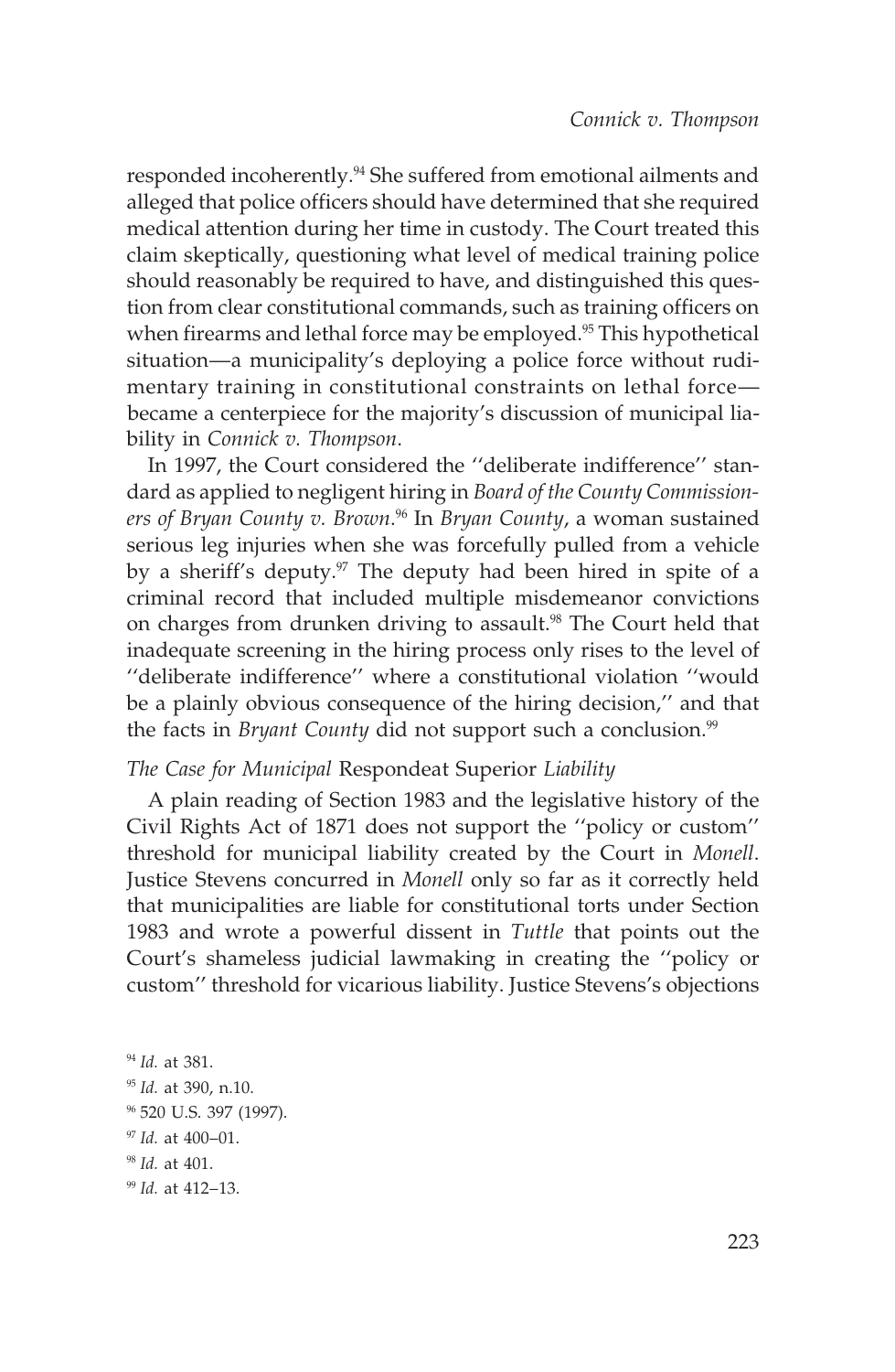to any liability standard other than *respondeat superior* have only

CATO SUPREME COURT REVIEW<br>to any liability standard other than *respondeat superior* have<br>gained force since the *Monell* line of cases has developed.<br>Congress intended to provide a remedy against municipalitie<br>constitutio ATO SUPREME COURT REVIEW<br>
any liability standard other than *respondeat superior* have only<br>
ined force since the *Monell* line of cases has developed.<br>
Congress intended to provide a remedy against municipalities for<br>
nst CATO SUPREME COURT REVIEW<br>to any liability standard other than *respondeat superior* have only<br>gained force since the *Monell* line of cases has developed.<br>Congress intended to provide a remedy against municipalities for<br>c to any liability standard other than *respondeat superior* have only gained force since the *Monell* line of cases has developed. Congress intended to provide a remedy against municipalities for constitutional torts when i to any liability standard other than *respondeat superior* have only gained force since the *Monell* line of cases has developed. Congress intended to provide a remedy against municipalities for constitutional torts when i gained force since the *Monell* line of cases has developed.<br>Congress intended to provide a remedy against municipalities for constitutional torts when it passed the Civil Rights Act of 1871. The decision to create this ci Congress intended to provide a remedy against municipalities for constitutional torts when it passed the Civil Rights Act of 1871. The decision to create this civil remedy must be viewed in the context of the legislative constitutional torts when it passed the Civil Rights Act of 1871. The decision to create this civil remedy must be viewed in the context of the legislative history and the legal framework of vicarious liability that existe

of the legislative history and the legal framework of vicarious liabil-<br>ity that existed at the time of the Act's passage. The *Monell* Court<br>correctly recognized that where the 42nd Congress said "person,"<br>it meant to inc ity that existed at the time of the Act's passage. The *Monell* Court<br>correctly recognized that where the 42nd Congress said "person,"<br>it meant to include corporations, both private and public.<sup>100</sup><br>Not only did the 42nd C correctly recognized that where the 42nd Congress said "person,"<br>it meant to include corporations, both private and public.<sup>100</sup><br>Not only did the 42nd Congress know what it meant when it<br>said "person," then-existing and re it meant to include corporations, both private and public.<sup>100</sup><br>Not only did the 42nd Congress know what it meant when it<br>said "person," then-existing and respected applications of *respondeat*<br>superior doctrine against m Not only did the 42nd Congress know what it meant when it said "person," then-existing and respected applications of *respondeat superior* doctrine against municipalities indicate that the same Congress intended to apply said "person," then-existing and respected applications of *respondeat* superior doctrine against municipalities indicate that the same Congress intended to apply this liability to municipal corporations for torts committ *superior* doctrine against municipalities indicate that the same Congress intended to apply this liability to municipal corporations for torts committed by their employees.<sup>101</sup> Blackstone remarked that "the wrong done b gress intended to apply this liability to municipal corporations for torts committed by their employees.<sup>101</sup> Blackstone remarked that "the wrong done by the servant is looked upon in law as the wrong of the master himself torts committed by their employees.<sup>101</sup> Blackstone remarked that "the wrong done by the servant is looked upon in law as the wrong of the master himself" a hundred years before the 42nd Congress debated the Civil Rights "the wrong done by the servant is looked upon in law as the w<br>of the master himself" a hundred years before the 42nd Cong<br>debated the Civil Rights Act of 1871, making no allowance for m<br>ipal corporations.<sup>102</sup> State court ipal corporations.<sup>102</sup> State courts in the years and decades leading<br>up to 1871 considered it unremarkable that municipal employers<br>were liable for the tortious actions of their employees.<sup>103</sup><br><sup>100</sup> See *supra* note 87,

including defenses previously recognized in ordinary tort intgation, and that they<br>likely intended these common-law principles to obtain, absent specific provisions to<br>the contrary." Newport v. Fact Concerts, Inc., 453 U.S Intery Interided these common-law principles to obtain, absent specific provisions to the contrary." Newport v. Fact Concerts, Inc., 453 U.S. 247, 258 (1981).<br><sup>102</sup> William Blackstone, 1 Commentaries \*432.<br><sup>103</sup> "When offi Ine contrary. Newport V. ract Concerts, Inc., 455 U.S. 247, 256 (1981).<br>
<sup>102</sup> William Blackstone, 1 Commentaries \*432.<br>
<sup>103</sup> "When officers of a town, acting as its agents, do a tortious act ... reason and<br>
justice requi <sup>102</sup> William Blackstone, 1 Commentaries  $*432$ .<br><sup>103</sup> "When officers of a town, acting as its agents, do a tortious act ... reason and<br>justice require that the town in its corporate capacity should be liable to make good justice require that the town in its corporate capacity should be liable to make good the damage sustained by an individual in consequence of the acts done." Hawks v. Claremont, 107 Mass. 414, 417–18 (1871); "Governmental justice require that the town in its corporate capacity should be liable to make good<br>the damage sustained by an individual in consequence of the acts done." Hawks v.<br>Claremont, 107 Mass. 414, 417–18 (1871); "Governmental Claremont, 107 Mass. 414, 417–18 (1871); "Governmental corporations, then, from<br>the highest to the lowest, can commit wrongful acts through their authorized agents<br>for which they are responsible; and the only question is, Claremont, 107 Mass. 414, 417–18 (1871); "Governmental corporations, then, from<br>the highest to the lowest, can commit wrongful acts through their authorized agents<br>for which they are responsible; and the only question is, the highest to the lowest, can commit wrongful acts through their authorized agents<br>for which they are responsible; and the only question is, how that responsibility shall<br>be enforced. The obvious answer is, in courts of j for which they are responsible; and the only question is, how that responsibility shall be enforced. The obvious answer is, in courts of justice, where, by the law, they can be sued." Allen v. City of Decatur, 23 Ill. 332, be enforced. The obvious answer is, in courts of justice, where, by the law, they can<br>be sued." Allen v. City of Decatur, 23 Ill. 332, 335 (1860) (cited at 471 U.S. 836 n. 8);<br>"The liability of municipal corporations for t be sued." Allen v. City of Decatur, 23 Ill. 332, 335 (1860) (cited at 471 U.S. 836 n. 8);<br>"The liability of municipal corporations for the acts of their agent is, as a general<br>rule, too well settled at this day to be serio "The liability of municipal corporations for the acts of their agent is, as a general rule, too well settled at this day to be seriously questioned." Johnson v. Municipality No. One, 5 La. Ann. 100 (1850); "That an action rule, too well settled at t<br>No. One, 5 La. Ann. 10<br>corporation, though form<br>And there seems no suff<br>and towns and other co<br>(citations omitted).

<sup>&</sup>lt;sup>100</sup> See *supra* note 87, discussing the Dictionary Act of 1871.<br><sup>100</sup> See *supra* note 87, discussing the Dictionary Act of 1871.<br><sup>101</sup> This is consistent with other Court holdings interpreting the intended scope of<br>Sect <sup>100</sup> See *supra* note 87, discussing the Dictionary Act of 1871.<br><sup>101</sup> This is consistent with other Court holdings interpreting the intended scope of Section 1983. "One important assumption underlying the Court's decisio <sup>100</sup> See *supra* note 87, discussing the Dictionary Act of 1871.<br><sup>101</sup> This is consistent with other Court holdings interpreting the intended scope of<br>Section 1983. "One important assumption underlying the Court's decisio <sup>100</sup> See *supra* note 87, discussing the Dictionary Act of 1871.<br><sup>101</sup> This is consistent with other Court holdings interpreting the intended scope of Section 1983. "One important assumption underlying the Court's decisio <sup>101</sup> This is consistent with other Court holdings interpreting the intended scope of Section 1983. "One important assumption underlying the Court's decisions in this area is that members of the 42d Congress were familiar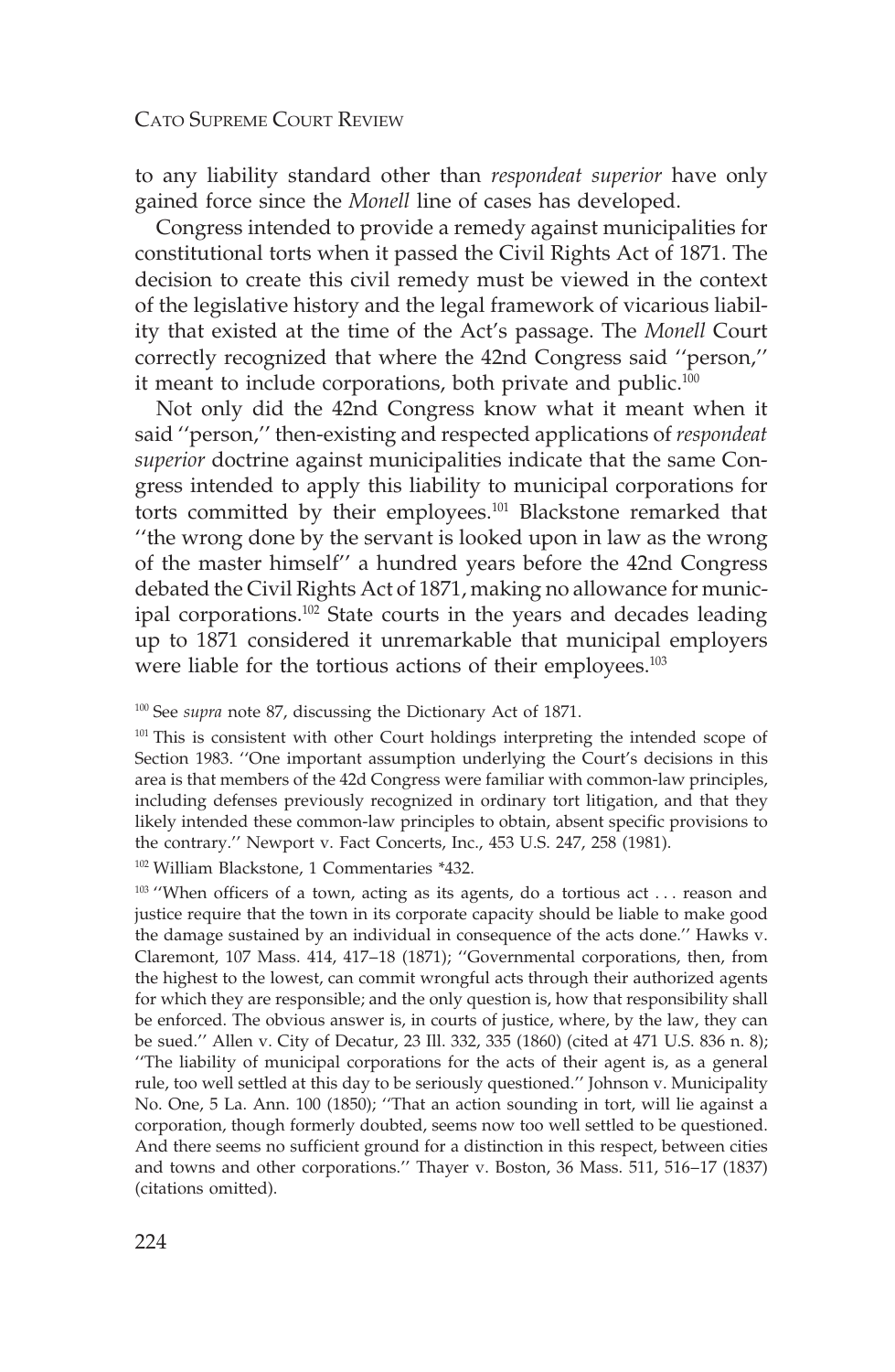*Connick v. Thompson* Connick v. Thompson<br>Congressional debate over and rejection of the Sherman Amend-<br>ent is not persuasive evidence of an intent to impose a liability<br>andard other than *respondeat superior* on municipalities. The chair-Connick v. Thompson<br>Congressional debate over and rejection of the Sherman Amend-<br>ment is not persuasive evidence of an intent to impose a liability<br>standard other than *respondeat superior* on municipalities. The chair-<br>m Connick v. Thompson<br>Congressional debate over and rejection of the Sherman Amend-<br>ment is not persuasive evidence of an intent to impose a liability<br>standard other than *respondeat superior* on municipalities. The chair-<br>m *Connick v. Thompson*<br>Congressional debate over and rejection of the Sherman Amend-<br>ment is not persuasive evidence of an intent to impose a liability<br>standard other than *respondeat superior* on municipalities. The chair-Congressional debate over and rejection of the Sherman Amendment is not persuasive evidence of an intent to impose a liability standard other than *respondeat superior* on municipalities. The chairman of the Senate Judicia Congressional debate over and rejection of the Sherman Amend-<br>ment is not persuasive evidence of an intent to impose a liability<br>standard other than *respondeat superior* on municipalities. The chair-<br>man of the Senate Jud ment is not persuasive evidence of an intent to impose a liability<br>standard other than *respondeat superior* on municipalities. The chair-<br>man of the Senate Judiciary Committee remarked that "nobody"<br>objected to Section 1 standard other than *respondeat superior* on municipalities. The chair-<br>man of the Senate Judiciary Committee remarked that "nobody"<br>objected to Section 1 of the Civil Rights Act of 1871, which would later<br>be codified as S man of the Senate Judiciary Committee remarked that "nobody"<br>objected to Section 1 of the Civil Rights Act of 1871, which would later<br>be codified as Section 1983.<sup>104</sup> In contrast, the Sherman Amendment<br>sparked fierce oppo objected to Section 1 of the Civil Rights Act of 1871, which would later<br>be codified as Section 1983.<sup>104</sup> In contrast, the Sherman Amendment<br>sparked fierce opposition because it would have imposed liability<br>on local gover be codified as Section 1983.<sup>104</sup> In contrast, the Sherman Amendment sparked fierce opposition because it would have imposed liability on local government for the criminal actions of private third parties, "an extraordinar on local government for the criminal actions of private third parties,<br>
"an extraordinary and novel form of absolute liability.<sup>"105</sup> Congressional rejection of this unprecedented civil remedy does nothing to<br>
undermine th

"an extraordinary and novel form of absolute liability."<sup>105</sup> Congressional rejection of this unprecedented civil remedy does nothing to undermine the application of commonly accepted liability doctrines.<sup>106</sup> As Justice sional rejection of this unprecedented civil remedy does nothing to<br>undermine the application of commonly accepted liability<br>doctrines.<sup>106</sup><br>As Justice Stevens pointed out in his *Tuttle* dissent, *Monell's* "pol-<br>icy or c undermine the application of commonly accepted liability<br>doctrines.<sup>106</sup><br>As Justice Stevens pointed out in his *Tuttle* dissent, *Monell's* "pol-<br>icy or custom" doctrine is "judicial legislation of the most blatant<br>kind."<sup></sup> doctrines.<sup>106</sup><br>As Justice Stevens pointed out in his *Tuttle* dissent, *Monell's* "pol-<br>icy or custom" doctrine is "judicial legislation of the most blatant<br>kind."<sup>107</sup> There is no historical or legislative basis for this As Justice Stevens pointed out in his *Tuttle* dissent, *Monell's* "pol-<br>icy or custom" doctrine is "judicial legislation of the most blatant<br>kind."<sup>107</sup> There is no historical or legislative basis for this constrained<br>for icy or custom'' doctrine is "judicial legislation of the most blatant kind."<sup>107</sup> There is no historical or legislative basis for this constrained form of vicarious liability. The rationale for this policy choice—"concern kind."<sup>107</sup> There is no historical or legislative basis for this constrained form of vicarious liability. The rationale for this policy choice—<br>"concern about the danger of bankrupting municipal corporations"—is certainly form of vicarious liability. The rationale for this policy choice—<br>"concern about the danger of bankrupting municipal corpora-<br>tions"—is certainly a factor to take into consideration when crafting<br>legislation affording ci

tions"—is certainly a factor to take into consideration when crafting<br>legislation affording civil remedies such as Section 1983, but that is<br>an assessment properly made prospectively by Congress, not retro-<br>actively by the legislation affording civil remedies such as Section 1983, but that is<br>an assessment properly made prospectively by Congress, not retro-<br>actively by the Court.<sup>108</sup><br>The policy concerns with regard to municipal liability do an assessment properly made prospectively by Congress, not retro-<br>actively by the Court.<sup>108</sup><br>The policy concerns with regard to municipal liability do not all<br>bend the calculus in favor of the state actor, so long as adhe actively by the Court.<sup>108</sup><br>The policy concerns with regard to municipal liability do not all<br>bend the calculus in favor of the state actor, so long as adherence<br>to the Constitution retains any force. "The interest in prov The policy concerns with regard to municipal liability do not all<br>bend the calculus in favor of the state actor, so long as adherence<br>to the Constitution retains any force. "The interest in providing<br>fair compensation for

violations by formulating sound municipal policy, and the interest<br>in fair treatment for individual officers who are performing difficult<br><sup>104</sup> "The first section is one that I believe nobody objects to, as defining the r in fair treatment for individual officers who are performing difficult<br><sup>104</sup> "The first section is one that I believe nobody objects to, as defining the rights<br>secured by the Constitution of the United States when they are <sup>104</sup> "The first section is one that I believe nobody objects to, as defining the rights secured by the Constitution of the United States when they are assailed by any State law or under color of any State law, and it is m <sup>104</sup> "The first section is one that I believe nobody objects to, as defining the rights secured by the Constitution of the United States when they are assailed by any State law or under color of any State law, and it is m <sup>104</sup> "The first section is one that I believe nobody objects to, as defining the rights secured by the Constitution of the United States when they are assailed by any State law or under color of any State law, and it is m

statute of the civil rights bill, which has since become a part of the Constitution." Cong. Globe, 42d Cong., 1st Sess., App. 68, 80, 83–85 (statement of Sen. George Edmunds).<br><sup>105</sup> Tuttle, 471 U.S. at 839 (Stevens, J., di 42d Cong., 1st Sess., App. 68, 80, 83–85 (statement of Sen. George Edmunds).<br><sup>105</sup> Tuttle, 471 U.S. at 839 (Stevens, J., dissenting).<br><sup>106</sup> "The rejection of the Sherman Amendment sheds no light on the meaning of the<br>stat responsibility for carrying out the commands of the Fourteenth Amendment.'' *Id.* 108 *I*d. at 842. If *If I*d. at 844. 108 *Id.* at 844.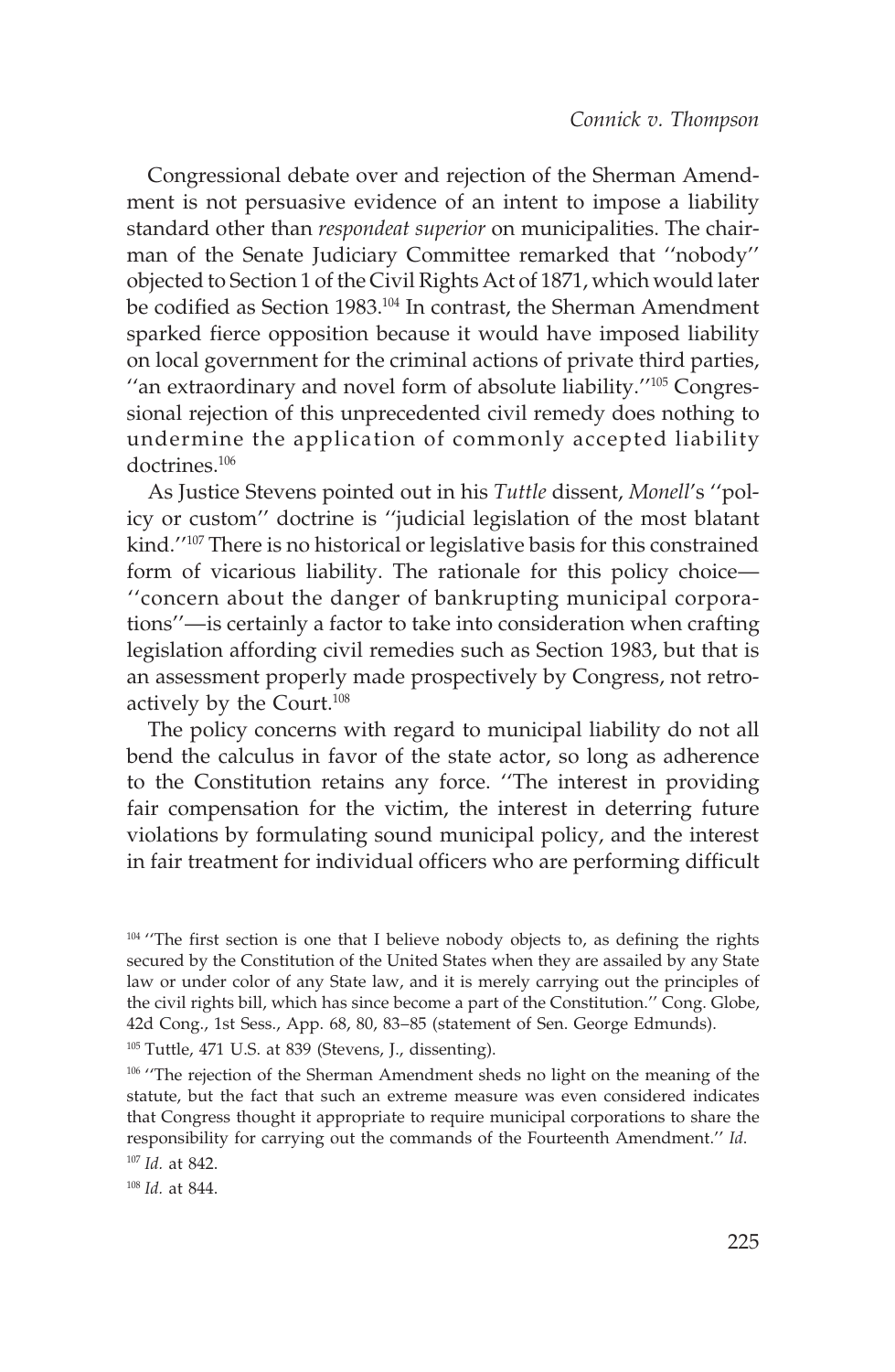CATO SUPREME COURT REVIEW<br>and dangerous work, all militate in favor of placing primary respon-<br>sibility on the municipal corporation.<sup>7109</sup> Sibility on the municipal corporation.''<sup>109</sup><br>IV. *Connick v. Thompson*: *Imbler*, *Monell*, and *Immunity*<br>**IV.** *Connick v. Thompson***:** *Imbler***,** *Monell***, and** *Immunity***<br><b>Applied**<br>The Court's decision in *Connick v. Thomp* 

# **Applied**

d dangerous work, all militate in favor of placing primary respon-<br>positive on the municipal corporation.<sup>7109</sup><br>The Court's decision in *Connick v. Thompson* can now be placed<br>context against the history of the Fourteenth in context against multiple and Immunity<br> **IV.** *Connick v. Thompson: Imbler, Monell,* and Immunity<br>
Applied<br>
The Court's decision in *Connick v. Thompson* can now be placed<br>
in context against the history of the Fourteent IV. *Connick v. Thompson: Imbler, Monell,* and Immunity<br>Applied<br>The Court's decision in *Connick v. Thompson* can now be placed<br>in context against the history of the Fourteenth Amendment and<br>the Civil Rights Act of 1871. T IV. Connick v. Thompson: Imbler, Monell, and Immunity<br>
Applied<br>
The Court's decision in Connick v. Thompson can now be placed<br>
in context against the history of the Fourteenth Amendment and<br>
the Civil Rights Act of 1871. T Applied<br>The Court's decision in *Connick v. Thompson* can now be placed<br>in context against the history of the Fourteenth Amendment and<br>the Civil Rights Act of 1871. The two lines of immunity discussed<br>in the preceding sect The Court's decision in *Connick v. Thompson* can now be placed<br>in context against the history of the Fourteenth Amendment and<br>the Civil Rights Act of 1871. The two lines of immunity discussed<br>in the preceding sections—pro violations. e Civil Rights Act of 1871. The two lines of immunity discussed<br>the preceding sections—prosecutorial immunity under *Imbler* and<br>unicipal liability under *Monell*—converged in *Connick v. Thompson*<br>bar recovery where a pro

in the preceding sections—prosecutorial immunity under *Imbler* and<br>municipal liability under *Monell*—converged in *Connick v. Thompson*<br>to bar recovery where a prosecutor committed clear constitutional<br>violations.<br>While municipal liability under *Monell*—converged in *Connick v. Thompson*<br>to bar recovery where a prosecutor committed clear constitutional<br>violations.<br>While it dwells on the *Monell* case and its progeny, the majority<br>inadver to bar recovery where a prosecutor committed clear constitutional violations.<br>While it dwells on the *Monell* case and its progeny, the majority inadvertently makes an excellent case for either (1) acknowledging that the violations.<br>
While it dwells on the *Monell* case and its progeny, the majority<br>
inadvertently makes an excellent case for either (1) acknowledging<br>
that the *Monell* "policy or custom" doctrine is irretrievably flawed<br>
an *The Monell "policy or custom"* doctrine is irretrievably flaws and should be discarded in favor of municipal *respondeat superifiability*; or (2) vitiating the absolute immunity prescribed by *Imblat* least as it applies

# *Hypothetical*

In the section of the discussion in the majority prescribed by *Imbler*,<br>least as it applies to *Brady* violations.<br>le Opinion of the Court and the City of Canton v. Harris<br>prothetical<br>Justice Thomas wrote for the majority The Opinion of the Court and the City of Canton v. Harris<br>
Hypothetical<br>
Justice Thomas wrote for the majority in *Connick*, agreeing with<br>
District Attorney Connick that he was not "on actual or constructive<br>
notice of" a The Opinion of the Court and the City of Canton v. Harris<br>Hypothetical<br>Justice Thomas wrote for the majority in *Connick*, agreeing with<br>District Attorney Connick that he was not "on actual or constructive<br>notice of" a nee The Opinion of the Court and the City of Canton v. Harris<br>Hypothetical<br>Justice Thomas wrote for the majority in *Connick*, agreeing with<br>District Attorney Connick that he was not "on actual or constructive<br>notice of" a nee Hypothetical<br>Justice Thomas wrote for the majority in *Connick*, agreeing with<br>District Attorney Connick that he was not "on actual or constructive<br>notice of" a need for more or different training on *Brady* disclosure<br>req District Attorney Connick that he was not "on actual or constructive<br>notice of" a need for more or different training on *Brady* disclosure<br>requirements and therefore did not meet the "deliberate indiffer-<br>ence" standard f

notice of" a need for more or different training on *Brady* disclosure requirements and therefore did not meet the "deliberate indifference" standard for liability under *City of Canton v. Harris*.<sup>110</sup> The Court spends a requirements and therefore did not meet the "deliberate incence" standard for liability under *City of Canton v. Harris*.<sup>110</sup><br>The Court spends a significant amount of its energy comp<br>the facts in *Connick* to the hypothet Court spends a significant amount of its energy comparing<br>that in *Connick* to the hypothetical "deliberate indifference"<br>io postulated in *City of Canton v. Harris* that bears illustrating<br>n *Harris*, the Court posed the

scenario postulated in *City of Canton v. Harris* that bears illustrating<br>here. In *Harris*, the Court posed the situation as follows:<br>For example, city policymakers know to a moral certainty<br>that their police officers wil io postulated in *City of Canton v*. Harris that bears illustrating<br>n *Harris*, the Court posed the situation as follows:<br>For example, city policymakers know to a moral certainty<br>that their police officers will be required In *Harris*, the Court posed the situation as follows:<br>For example, city policymakers know to a moral certainty<br>that their police officers will be required to arrest fleeing<br>felons. The city has armed its officers with fir For example, city policymakers know to a moral certainty that their police officers will be required to arrest fleeing felons. The city has armed its officers with firearms, in part to allow them to accomplish this task. T For example, city policymakers know to a moral certainty that their police officers will be required to arrest fleeing felons. The city has armed its officers with firearms, in part to allow them to accomplish this task. T to allow them to accomp<br>officers in the constituti<br>force*, see Tennessee v. G.*<br><sup>109</sup> *Id.* at 843.<br><sup>110</sup> Connick, 131 S. Ct. at 1358.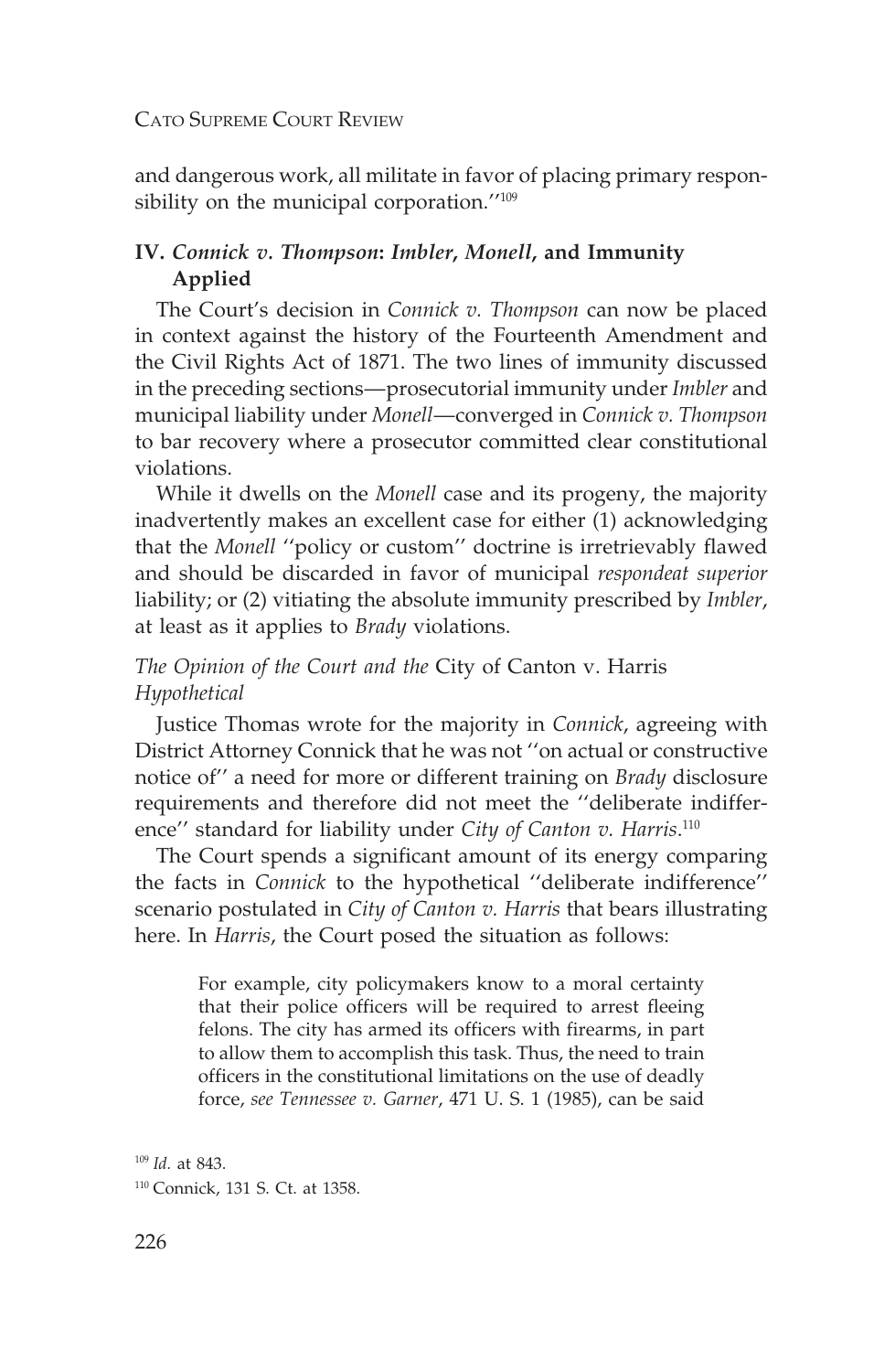Connick v. Thompson<br>to be ''so obvious'' that failure to do so could properly be<br>characterized as ''deliberate indifference'' to constitutional<br>rights. Connick v. Thompso<br>to be "so obvious" that failure to do so could properly be<br>characterized as "deliberate indifference" to constitutional<br>rights.<br>It could also be that the police, in exercising their discrerights.

Connick v. Th<br>
be "so obvious" that failure to do so could properly be<br>
aracterized as "deliberate indifference" to constitutional<br>
ghts.<br>
It could also be that the police, in exercising their discre-<br>
on, so often violate to be "so obvious" that failure to do so could properly be characterized as "deliberate indifference" to constitutional rights.<br>It could also be that the police, in exercising their discretion, so often violate constitutio to be "so obvious" that failure to do so could properly be characterized as "deliberate indifference" to constitutional rights. It could also be that the police, in exercising their discretion, so often violate constitutio characterized as "deliberate indifference" to constitutional<br>rights.<br>It could also be that the police, in exercising their discre-<br>tion, so often violate constitutional rights that the need for<br>further training must have b It could also be that the police, in exercising their discretion, so often violate constitutional rights that the need for further training must have been plainly obvious to the city policymakers, who, nevertheless, are " It collid also be that the police, it exercising then uscle-<br>tion, so often violate constitutional rights that the need for<br>further training must have been plainly obvious to the city<br>policymakers, who, nevertheless, are "

burglar that the officer was "reasonably obvious to the city<br>policymakers, who, nevertheless, are "deliberately indiffer-<br>ent" to the need.<sup>111</sup><br>In the *Garner* case cited above, a police officer pursued a fleeing<br>burglar policymakers, who, nevertheless, are "deliberately indifferent" to the need.<sup>111</sup><br>ent" to the need.<sup>111</sup><br>In the *Garner* case cited above, a police officer pursued a fleeing<br>burglar that the officer was "reasonably sure" w ent" to the need.<sup>111</sup><br>In the *Garner* case cited above, a police officer pursued a fleeing<br>burglar that the officer was "reasonably sure" was unarmed.<sup>112</sup> As<br>the burglar scaled a fence, the officer fatally shot the burgl In the *Garner* case cited above, a police officer pursued a fleeing burglar that the officer was "reasonably sure" was unarmed.<sup>112</sup> As the burglar scaled a fence, the officer fatally shot the burglar in the back of the h In the *Garner* case cited above, a police officer pursued a fleeing<br>burglar that the officer was "reasonably sure" was unarmed.<sup>112</sup> As<br>the burglar scaled a fence, the officer fatally shot the burglar in the<br>back of the h burglar that the officer was "reasonably sure" was unarmed.<sup>112</sup> As<br>the burglar scaled a fence, the officer fatally shot the burglar in the<br>back of the head. The Court found that the shooting constituted<br>an unreasonable se the burglar scaled a fence, the officer fatally shot the burglar in the back of the head. The Court found that the shooting constituted an unreasonable seizure under the Fourth Amendment (as applied against the state via t back of the head. The Court found that the shooting constituted<br>an unreasonable seizure under the Fourth Amendment (as applied<br>against the state via the Fourteenth Amendment) and held that "such<br>force may not be used unles an unreasonable seizure under the Fourth Amendment (as applied<br>against the state via the Fourteenth Amendment) and held that "such<br>force may not be used unless it is necessary to prevent the escape<br>and the officer has prob

force may not be used unless it is necessary to prevent the escape<br>and the officer has probable cause to believe that the suspect poses<br>a significant threat of death or serious physical injury to the officer<br>or others.<sup>711</sup> and the officer has probable cause to believe that the suspect poses<br>a significant threat of death or serious physical injury to the officer<br>or others.<sup>7113</sup><br>The hypothetically ill-trained police force unnecessarily shooti a significant threat of death or serious physical injury to the officer<br>or others.<sup>7113</sup><br>The hypothetically ill-trained police force unnecessarily shooting<br>fleeing suspects will prove an ill fit for analyzing intentional p or others.<sup>7113</sup><br>The hypothetically ill-trained police force unnecessarily shooting<br>fleeing suspects will prove an ill fit for analyzing intentional prosecu-<br>torial misconduct in violation of a constitutional duty to discl The hypothetically ill-trained police force unnecessarily shooting fleeing suspects will prove an ill fit for analyzing intentional prosecutorial misconduct in violation of a constitutional duty to disclose exculpatory evi fleeing suspects will prove an ill fit for analyzing intentional prosecutorial misconduct in violation of a constitutional duty to disclose exculpatory evidence. First, excessive (presumably fatal) uses of force by police torial misconduct in violation of a constitutional duty to disclose<br>exculpatory evidence. First, excessive (presumably fatal) uses of<br>force by police officers are unmistakable. A corpse or hospital report<br>accompanies a use exculpatory evidence. First, excessive (presumably fatal) uses of<br>force by police officers are unmistakable. A corpse or hospital report<br>accompanies a use of force, while *Brady* violations may go undiscov-<br>ered for years force by police officers are unmistakable. A corpse or hospital report accompanies a use of force, while *Brady* violations may go undiscovered for years—as in John Thompson's case—or never come to light at all. Second, th accompanies a use<br>ered for years—a<br>light at all. Secono<br>paradigm that ma<br>police failures, but<br>by attorneys.<br>Dead Men Tell Tale *Dead Men Tell Tales,* Brady *Violations Don't*<br>*Dead Men Tell Tales,* but one that does not effectively add<br>by attorneys.<br>*Dead Men Tell Tales,* Brady *Violations Don't*<br>After a recitation of the facts and relevant legal<br> Tradigm that may have some viability when it comes to analyzing<br>plice failures, but one that does not effectively address misbehavior<br>attorneys.<br>ead Men Tell Tales, Brady Violations Don't<br>After a recitation of the facts an

police failures, but one that does not effectively address misbehavior<br>by attorneys.<br>Dead Men Tell Tales, Brady Violations Don't<br>After a recitation of the facts and relevant legal standards, Justice<br>Thomas turns to the que by attorneys.<br>
Dead Men Tell Tales, Brady Violations Don't<br>
After a recitation of the facts and relevant legal standards, Justice<br>
Thomas turns to the question of whether there was a pattern of *Brady*<br>
violations that sho Dead Men Tell Tales, Brady *Violations Don't*<br>After a recitation of the facts and relevant legal standards, Justice<br>Thomas turns to the question of whether there was a pattern of *Brady*<br>violations that should have prompte violations that should have prompted Di<br>institute training in *Brady* disclosure requ<br><sup>111</sup> City of Canton, 489 U.S. at 390 n.10.<br><sup>112</sup> Tennessee v. Garner, 471 U.S. 1, 3–4 (1985).<br><sup>113</sup> *Id.* at 3.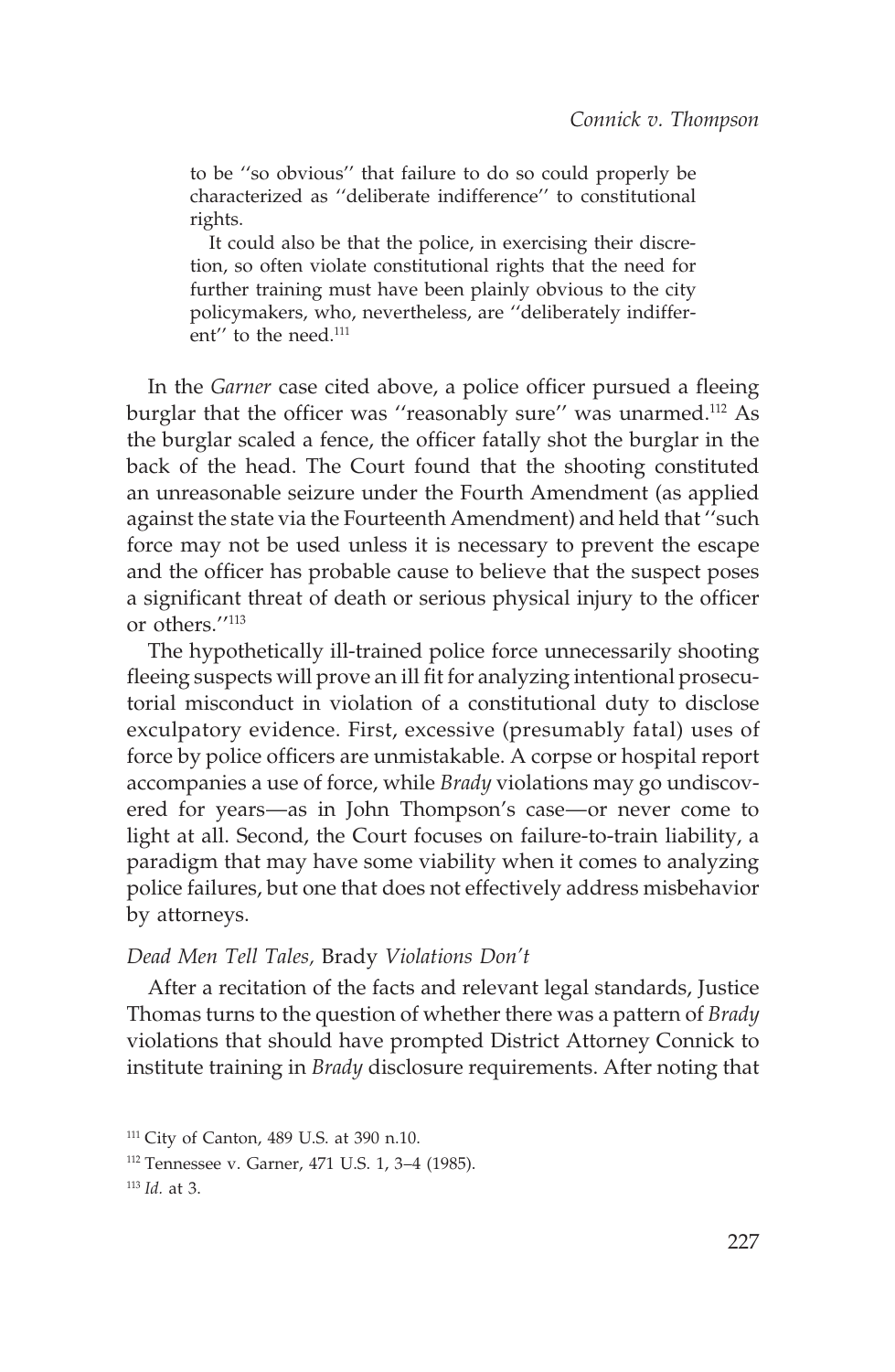Louisiana courts had overturned four convictions from Connick's CATO SUPREME COURT REVIEW<br>Louisiana courts had overturned four convictions from Connick<br>office in a 10-year span, Thomas dismissed this as a pattern.<br>None of those cases involved failure to disclose blood evi-

Louisiana courts had overturned four convictions from Connick's<br>office in a 10-year span, Thomas dismissed this as a pattern.<br>None of those cases involved failure to disclose blood evi-<br>dence, a crime lab report, or physic and courts had overturned four convictions from Connick's<br>
in a 10-year span, Thomas dismissed this as a pattern.<br>
None of those cases involved failure to disclose blood evi-<br>
dence, a crime lab report, or physical or scie In a 10-year span, Thomas dismissed this as a pattern.<br>None of those cases involved failure to disclose blood evi-<br>dence, a crime lab report, or physical or scientific evidence<br>of any kind. Because those incidents are not It a 10-year span, Thomas cusmissed this as a pattern.<br>None of those cases involved failure to disclose blood evi-<br>dence, a crime lab report, or physical or scientific evidence<br>of any kind. Because those incidents are not None of those cases involved failure to disclose blood evi-<br>dence, a crime lab report, or physical or scientific evidence<br>of any kind. Because those incidents are not similar to the<br>violation at issue here, they could not None of those cases involved failure to disclose blood evi-<br>dence, a crime lab report, or physical or scientific evidence<br>of any kind. Because those incidents are not similar to the<br>violation at issue here, they could not

violation at issue here, they could not have put Connick<br>on notice that specific training was necessary to avoid this<br>constitutional violation.<sup>114</sup><br>Using the hypothetical failure-to-train liability standard that the<br>Court on notice that specific training was necessary to avoid this<br>constitutional violation.<sup>114</sup><br>Using the hypothetical failure-to-train liability standard that the<br>Court dwells on is tantamount to saying that while other offic constitutional violation.<sup>114</sup><br>Using the hypothetical failure-to-train liability standard that the<br>Court dwells on is tantamount to saying that while other officers<br>had fatally shot four fleeing, unarmed suspects unnecessa Using the hypothetical failure-to-train liability standard that the Court dwells on is tantamount to saying that while other officers had fatally shot four fleeing, unarmed suspects unnecessarily over the last 10 years, th Using the hypothetical failure-to-train liability standard that the Court dwells on is tantamount to saying that while other officers had fatally shot four fleeing, unarmed suspects unnecessarily over the last 10 years, th Court dwells on is tantamount to saying that while other officers<br>had fatally shot four fleeing, unarmed suspects unnecessarily over<br>the last 10 years, the officer in this instance incurs no municipal<br>liability because he had fatally shot four fleeing, unarmed suspects unnecessarily over<br>the last 10 years, the officer in this instance incurs no municipal<br>liability because he instead ran down a fleeing purse-snatcher with<br>his police cruiser. the last 10 years, the officer in this instance incurs no municipal<br>liability because he instead ran down a fleeing purse-snatcher with<br>his police cruiser. The Court would have us believe that because<br>the means of deliveri liability because he insemblished in this police cruiser. The<br>the means of deliverinces<br>essential liberty differ<br>taking note of the confurther missteps.<br>As a constitutional neutors bear under *Brad* s police cruiser. The Court would have us believe that because<br>e means of delivering a constitutional violation against the same<br>sential liberty differ, the municipality is relieved of the burden of<br>king note of the consti

the means of delivering a constitutional violation against the same<br>essential liberty differ, the municipality is relieved of the burden of<br>taking note of the constitutional violations and acting to prevent<br>further misstep essential liberty differ, the municipality is relieved of the burden of taking note of the constitutional violations and acting to prevent further missteps.<br>As a constitutional matter, this is nonsense. The burden that pro taking note of the constitutional violations and acting to prevent<br>further missteps.<br>As a constitutional matter, this is nonsense. The burden that prose-<br>cutors bear under *Brady* is no lighter in the case of forensic evid further missteps.<br>As a constitutional matter, this is nonsense. The burden that prose-<br>cutors bear under *Brady* is no lighter in the case of forensic evidence<br>than that of eyewitness descriptions of an assailant that coul As a constitutional matter, this is nonsense. The burden that prose-<br>cutors bear under *Brady* is no lighter in the case of forensic evidence<br>than that of eyewitness descriptions of an assailant that could prove<br>exculpato cutors bear under *Brady* is no lighter in the case of forensic evidence<br>than that of eyewitness descriptions of an assailant that could prove<br>exculpatory.<sup>115</sup> Indeed, it may be heavier. Eyewitness accounts and<br>testimony than that of eyewitness descriptions of an assailant that could prove exculpatory.<sup>115</sup> Indeed, it may be heavier. Eyewitness accounts and testimony often prove less reliable and more contested than a forensic test with th

exculpatory blood test a disclosure more readily identifiable as one<br>that must be made to meet *Brady* obligations.<br><sup>114</sup> Connick, 131 S. Ct. at 1360.<br><sup>115</sup> For example, initial descriptions of the perpetrator's hairstyle <sup>114</sup> Connick, 131 S. Ct. at 1360.<br><sup>115</sup> For example, initial descriptions of the perpetrator's hairstyle in Thompson's mur-<br>der trial differed greatly from Thompson's hair and tended to implicate one of the<br>prosecution's <sup>114</sup> Connick, 131 S. Ct. at 1360.<br><sup>115</sup> For example, initial descriptions of the perpetrator's hairstyle in Thompson's mur-<br>der trial differed greatly from Thompson's hair and tended to implicate one of the<br>prosecution's <sup>114</sup> Connick, 131 S. Ct. at 1360.<br><sup>115</sup> For example, initial descriptions of the perpetrator's hairstyle in Thompson's mur-<br>der trial differed greatly from Thompson's hair and tended to implicate one of the<br>prosecution's <sup>114</sup> Connick, 131 S. Ct. at 1360.<br><sup>115</sup> For example, initial descriptions of the perpetrator's hairstyle in Thompson's mur-<br>der trial differed greatly from Thompson's hair and tended to implicate one of the<br>prosecution's <sup>115</sup> For example, initial descriptions of the perpetrator's hairstyle in Thompson's mur-<br>der trial differed greatly from Thompson's hair and tended to implicate one of the<br>prosecution's chief witnesses instead, but the p der trial differed greatly from Thompson's hair and tended to implicate one of the prosecution's chief witnesses instead, but the prosecution team did not release these initial police reports to the defense. See *id.* at 1 prosecution's chief witnesses instead, but the prosecution team did not release these initial police reports to the defense. See *id.* at 1374 (Ginsburg, J., dissenting). This sort of evidence, though often less accurate t initial police reports to the defense. See *id.* at 1374 (Ginsburg, J., dissenting). This sort of evidence, though often less accurate than blood-typing, was found to be *Brady* material by the Supreme Court in a case invo sort of evidence, though often less accurate than blood material by the Supreme Court in a case involving a v<br>v. Whitley, 514 U.S. 419 (1995). The *Kyles* case also focust Parish District Attorney's Office, nearly contempo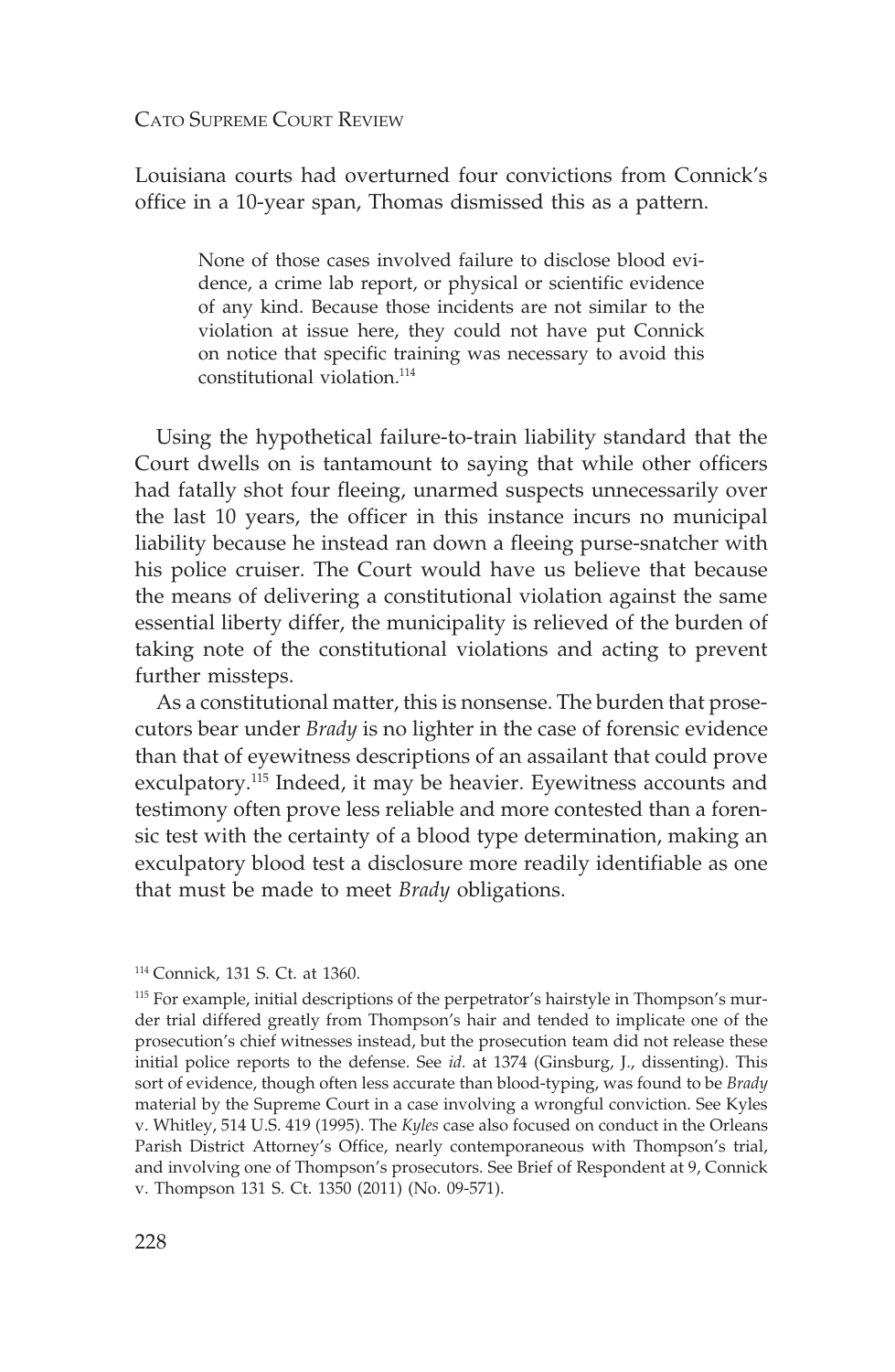*Connick v. Thompson* Connick v. Thompson<br>There is a stark mismatch between the corpse of a fleeing cat<br>trial and an exculpatory clue buried in the paperwork of a crimi-<br>I trial concluded decades ago. Because of the very nature of *Brady* **Connick v. Thompson**<br>
There is a stark mismatch between the corpse of a fleeing cat<br>
burglar and an exculpatory clue buried in the paperwork of a crimi-<br>
rnal trial concluded decades ago. Because of the very nature of *Br* Connick v. Thompson<br>There is a stark mismatch between the corpse of a fleeing cat<br>burglar and an exculpatory clue buried in the paperwork of a crimi-<br>nal trial concluded decades ago. Because of the very nature of *Brady*<br>v Connick v. Thompson<br>There is a stark mismatch between the corpse of a fleeing cat<br>burglar and an exculpatory clue buried in the paperwork of a crimi-<br>nal trial concluded decades ago. Because of the very nature of *Brady*<br>v There is a stark mismatch between the corpse of a fleeing cat<br>burglar and an exculpatory clue buried in the paperwork of a crimi-<br>nal trial concluded decades ago. Because of the very nature of *Brady*<br>violations, the vast There is a stark mismatch between the corpse of a fleeing cat<br>burglar and an exculpatory clue buried in the paperwork of a crimi-<br>nal trial concluded decades ago. Because of the very nature of *Brady*<br>violations, the vast burglar and an exculpatory clue buried in the paperwork of a crimi-<br>nal trial concluded decades ago. Because of the very nature of *Brady*<br>violations, the vast majority certainly go undetected. Most criminal<br>defendants nev nal trial concluded decades ago. Because of the very nature of *Brady* violations, the vast majority certainly go undetected. Most criminal defendants never go to trial and contest the evidence against them, and many of th violations, the vast majority certainly go undetected. Most criminal defendants never go to trial and contest the evidence against them, and many of the defendants that go to trial do so with overworked public defenders as defendants never go to trial and contest the evidence against them,<br>and many of the defendants that go to trial do so with overworked<br>public defenders as counsel. The requirement of a pattern of similar<br>violations in order and many of the defendants that go to trial do so with overworked<br>public defenders as counsel. The requirement of a pattern of similar<br>violations in order to put a chief prosecutor on notice that his subor-<br>dinates do not public defenders as counsel. The requirer<br>violations in order to put a chief prosecut<br>dinates do not know or disregard their<br>smacks of the same outcome-oriented rat<br>*Monell's* "policy or custom" doctrine in<br>*Prosecutors Ar* Provided and their proceeded of the tells in the season<br>nates do not know or disregard their constitutional obligations<br>nacks of the same outcome-oriented rationalization that produced<br>*onell's* "policy or custom" doctrine

smacks of the same outcome-oriented rationalization that produced *Monell's* "policy or custom" doctrine in the first place.<br>*Prosecutors Are Not Police Officers*<br>Prosecutors, Justice Thomas tells us at great length, are n *Monell's* "policy or custom" doctrine in the first place.<br>*Prosecutors Are Not Police Officers*<br>Prosecutors, Justice Thomas tells us at great length, are not police<br>officers.<sup>116</sup> Thompson's case strains the application o *Prosecutors Are Not Police Officers*<br>Prosecutors, Justice Thomas tells us at great length, are not police<br>officers.<sup>116</sup> Thompson's case strains the application of the *Canton*<br>police-training hypothetical beyond its poin *Prosecutors Are Not Police Officers*<br>
Prosecutors, Justice Thomas tells us at great length, are not police<br>
officers.<sup>116</sup> Thompson's case strains the application of the *Canton*<br>
police-training hypothetical beyond its p Prosecutors, Justice Thomas tells us at great length, are not police officers.<sup>116</sup> Thompson's case strains the application of the *Canton* police-training hypothetical beyond its point of utility. The Court plainly sees t officers.<sup>116</sup> Thompson's case strains the application of the *Canton* police-training hypothetical beyond its point of utility. The Court plainly sees this, but fails to make the obvious conclusion: If prosecutors are exp police-training hypothetical beyond its point of utility. The Court plainly sees this, but fails to make the obvious conclusion: If prosecutors are expected to be more competent at the point of hiring, and without court-sc plainly sees this, but fails to make the obvious conclusion: If prosecutors are expected to be more competent at the point of hiring, and without court-scrutinized training programs, then they should be held liable for all rs are expected to be more competent at the point of hiring, and<br>
ithout court-scrutinized training programs, then they should be<br>
ld liable for all the reasons that underpin individual qualified<br>
munity and municipal *res* without court-scrutinized training programs, then they should be<br>held liable for all the reasons that underpin individual qualified<br>immunity and municipal *respondeat superior* with regard to the Civil<br>Rights Act of 1871 a

held liable for all the reasons that underpin individual qualified<br>immunity and municipal *respondeat superior* with regard to the Civil<br>Rights Act of 1871 and the common law at the time of its framing.<br>"The reason why the Rights Act of 1871 and the common law at the time of its framing.<br>
"The reason why the *Canton* hypothetical is inapplicable," Justice<br>
Thomas notes, "is that attorneys, unlike police officers, are equipped<br>
with the tools

is notes, "is that attorneys, unlike police officers, are equipped<br>he tools to find, interpret, and apply legal principles."<sup>117</sup><br>her, attorneys, prosecutors included, are presumed to be com-<br>from the moment they enter pra license tools to find, interpret, and apply legal principles."<sup>117</sup><br>her, attorneys, prosecutors included, are presumed to be com-<br>from the moment they enter practice.<br>Before they may enter the profession and receive a law<br> her, attorneys, prosecutors included, are presumed to be com<br>from the moment they enter practice.<br>Before they may enter the profession and receive a law<br>license, all attorneys must graduate from law school or pass<br>a substa from the moment they enter practice.<br>Before they may enter the profession and receive a law<br>license, all attorneys must graduate from law school or pass<br>a substantive examination; attorneys in the vast majority of<br>jurisdic Before they may enter the profession and receive a law<br>license, all attorneys must graduate from law school or pass<br>a substantive examination; attorneys in the vast majority of<br>jurisdictions must do both. These threshold r % a substantive examination; attorneys in the vast majority of jurisdictions must do both. These threshold requirements are designed to ensure that all new attorneys have learned how to find, understand, and apply legal r

jurisdictions must do both. These threshold requirements are<br>designed to ensure that all new attorneys have learned how<br>to find, understand, and apply legal rules.<sup>118</sup><br><sup>116</sup> We should note that the comparison between pros designed to ensure that all new attorneys have learned how<br>to find, understand, and apply legal rules.<sup>118</sup><br><sup>116</sup> We should note that the comparison between prosecutors and police is not strained<br>in one aspect. In Thompson for a find, understand, and apply legal rules.<sup>118</sup><br><sup>116</sup> We should note that the comparison between prosecutors and police is not strained<br>in one aspect. In Thompson's case, had the concealment of evidence remained hidden <sup>116</sup> We should note that the comparison between prosecutors and police is not strain in one aspect. In Thompson's case, had the concealment of evidence remained hid for a few weeks longer, Thompson's execution would have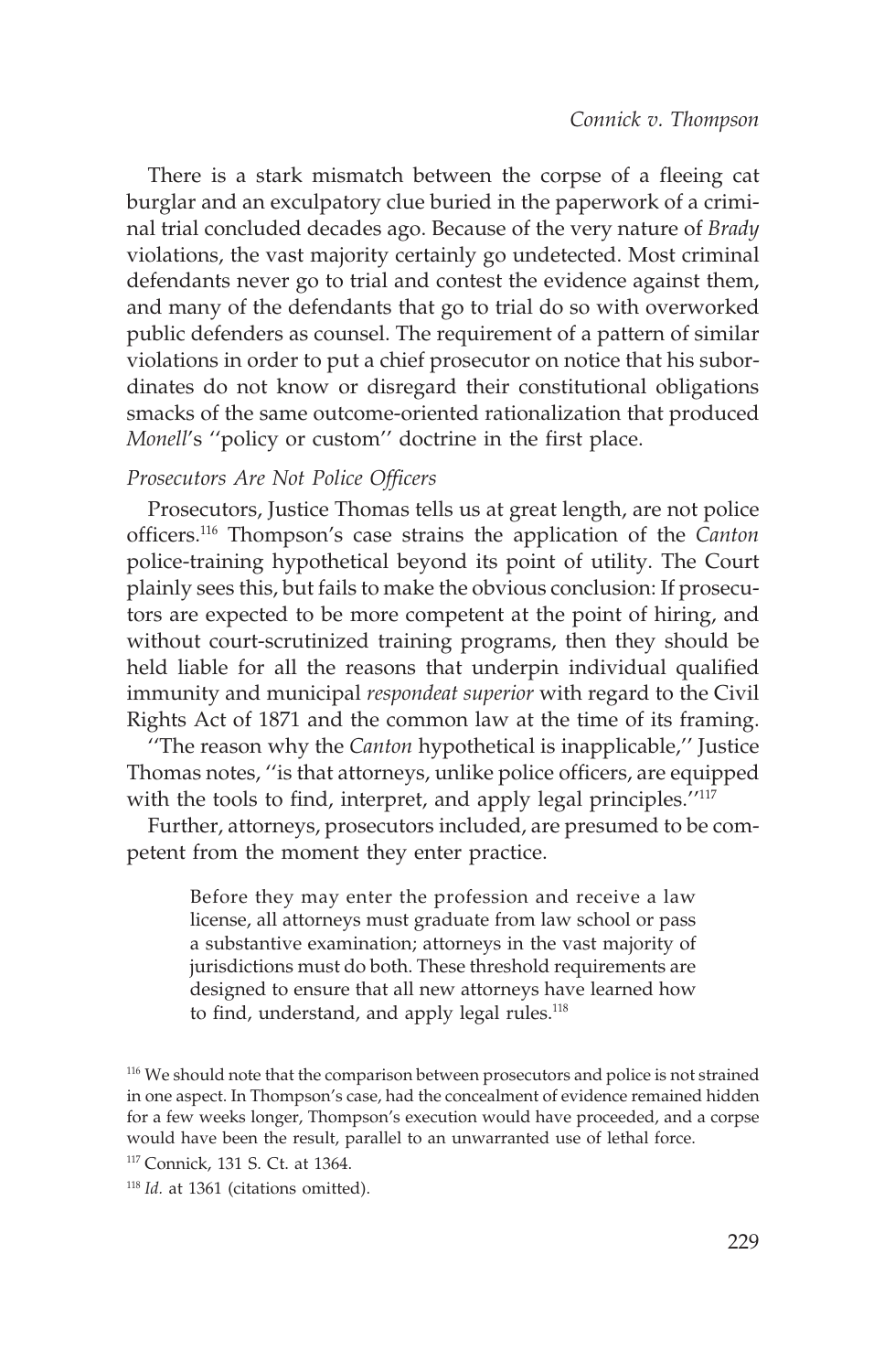THET SUPREME COURT REVIEW<br>Even with young and inexperienced lawyers in their first jury<br>al, the presumption remains "that the lawyer is competent to<br>ovide the guiding hand that the defendant needs."<sup>119</sup> CATO SUPREME COURT REVIEW<br>Even with young and inexperienced lawyers in their first jury<br>trial, the presumption remains "that the lawyer is competent to<br>provide the guiding hand that the defendant needs."<sup>119</sup><br>The legal pro CATO SUPREME COURT REVIEW<br>Even with young and inexperienced lawyers in their first jury<br>trial, the presumption remains "that the lawyer is competent to<br>provide the guiding hand that the defendant needs."<sup>119</sup><br>The legal pro Even with young and i<br>trial, the presumption ren<br>provide the guiding hand<br>The legal profession im<br>policing mechanisms:<br>[A]ttorneys in all juri

the presumption remains that the lawyer is competent to<br>e the guiding hand that the defendant needs.<sup>7119</sup><br>legal profession imposes other barriers to entry and self-<br>g mechanisms:<br>[A]ttorneys in all jurisdictions must sati Fither guiding hand that the defendant needs.<sup>27117</sup><br>legal profession imposes other barriers to entry and self-<br>g mechanisms:<br>[A]ttorneys in all jurisdictions must satisfy character and<br>fitness standards to receive a law l policing mechanisms:<br>
[A]ttorneys in all jurisdictions must satisfy character and<br>
fitness standards to receive a law license and are personally<br>
subject to an ethical regime designed to reinforce the profes-<br>
sion's stand g mechanisms:<br>[A]ttorneys in all jurisdictions must satisfy character and<br>fitness standards to receive a law license and are personally<br>subject to an ethical regime designed to reinforce the profes-<br>sion's standards....Pro [A]ttorneys in all jurisdictions must satisfy character and fitness standards to receive a law license and are personally subject to an ethical regime designed to reinforce the profession's standards....Prosecutors have a [A]ttorneys in all jurisdictions must satisfy character and fitness standards to receive a law license and are personally subject to an ethical regime designed to reinforce the profession's standards....Prosecutors have a fitness standards to receive a law license and are personally subject to an ethical regime designed to reinforce the profession's standards.... Prosecutors have a special "duty to seek justice, not merely to convict." Amon subject to an ethical regime designed to reinforce the profes-<br>sion's standards....Prosecutors have a special "duty to seek<br>justice, not merely to convict." Among prosecutors' unique<br>ethical obligations is the duty to prod sion's standards.... Prosecutors have a special "duty to seek justice, not merely to convict." Among prosecutors' unique ethical obligations is the duty to produce Brady evidence to the defense. An attorney who violates h

not to the defense. An attorney who violates his or her ethical<br>obligations is subject to professional discipline, including<br>sanctions, suspension, and disbarment.<sup>120</sup><br>Practicing law in a district attorney's office also p obligations is subject to professional discipline, including<br>sanctions, suspension, and disbarment.<sup>120</sup><br>Practicing law in a district attorney's office also provides opportu-<br>nities for junior attorneys to "train on the jo sanctions, suspension, and disbarment.<sup>120</sup><br>Practicing law in a district attorney's office also provides opportu-<br>nities for junior attorneys to "train on the job as they learn from more<br>experienced attorneys."<sup>121</sup> In the Practicing law in a district attorney's office also provides opportunities for junior attorneys to "train on the job as they learn from more experienced attorneys."<sup>121</sup> In the Orleans Parish District Attorney's Office, "j Practicing law in a district attorney's office also provides opportunities for junior attorneys to "train on the job as they learn from more experienced attorneys."<sup>121</sup> In the Orleans Parish District Attorney's Office, "j nities for junior attorneys to "train on the job as they learn from more experienced attorneys."<sup>121</sup> In the Orleans Parish District Attorney's Office, "junior prosecutors were trained by senior prosecutors who supervised experienced attorneys.''<sup>121</sup> In the Orleans Parish District Attorney's Office, ''junior prosecutors were trained by senior prosecutors who supervised them as they worked together to prepare cases for trial,'' and ''[s]eni Office, "junior prosecutors were trained by senior prosecutors who supervised them as they worked together to prepare cases for trial," and "[s]enior attorneys also circulated court decisions and instructional memoranda to supervised them as they worked together to prepare cases for trial,"<br>and "[s]enior attorneys also circulated court decisions and instruc-<br>tional memoranda to keep the prosecutors abreast of relevant legal<br>developments."<sup>12</sup> tional memoranda to keep the prosecutors abreast of relevant legal<br>developments."<sup>122</sup> For all these reasons, "[f]ailure to train prosecutors<br>in their *Brady* obligations does not fall within the narrow range of<br>*Canton's* 

developments.<sup>7122</sup> For all these reasons, "[f]ailure to train prosecutors<br>in their *Brady* obligations does not fall within the narrow range of<br>*Canton's* hypothesized single-incident liability.<sup>7123</sup><br>Justice Thomas is co in their *Brady* obligations does not fall within the narrow range of *Canton's* hypothesized single-incident liability."<sup>123</sup><br>Justice Thomas is correct in making all the above observations about the differences between po Canton's hypothesized single-incident liability.<sup>7123</sup><br>Justice Thomas is correct in making all the above observations<br>about the differences between police officers and prosecutors, but<br>these differences do not support the Justice Thomas is correct in making all the above observations<br>about the differences between police officers and prosecutors, but<br>these differences do not support the Court's conclusion that Orleans<br>Parish should be absolv about the differences between police officers and prosecutors, but<br>these differences do not support the Court's conclusion that Orleans<br>Parish should be absolved of liability. Instead, John Thompson's case<br>should have prom these differences do not support the Court's contributions of the absolved of liability. Instead, should have prompted a reexamination of the expresecutorial liability doctrines, which proversed for constitutional violatio

```
119 Id. (citing United States v. Cronic, 466 U.S. 648, 658, 664 (1984)).<br>
1<sup>19</sup> Id. (citing United States v. Cronic, 466 U.S. 648, 658, 664 (1984)).<br>
<sup>120</sup> Id. at 1362–63.<br>
<sup>121</sup> Id. at 1362. <sup>122</sup> Id. at 1361.<br>
```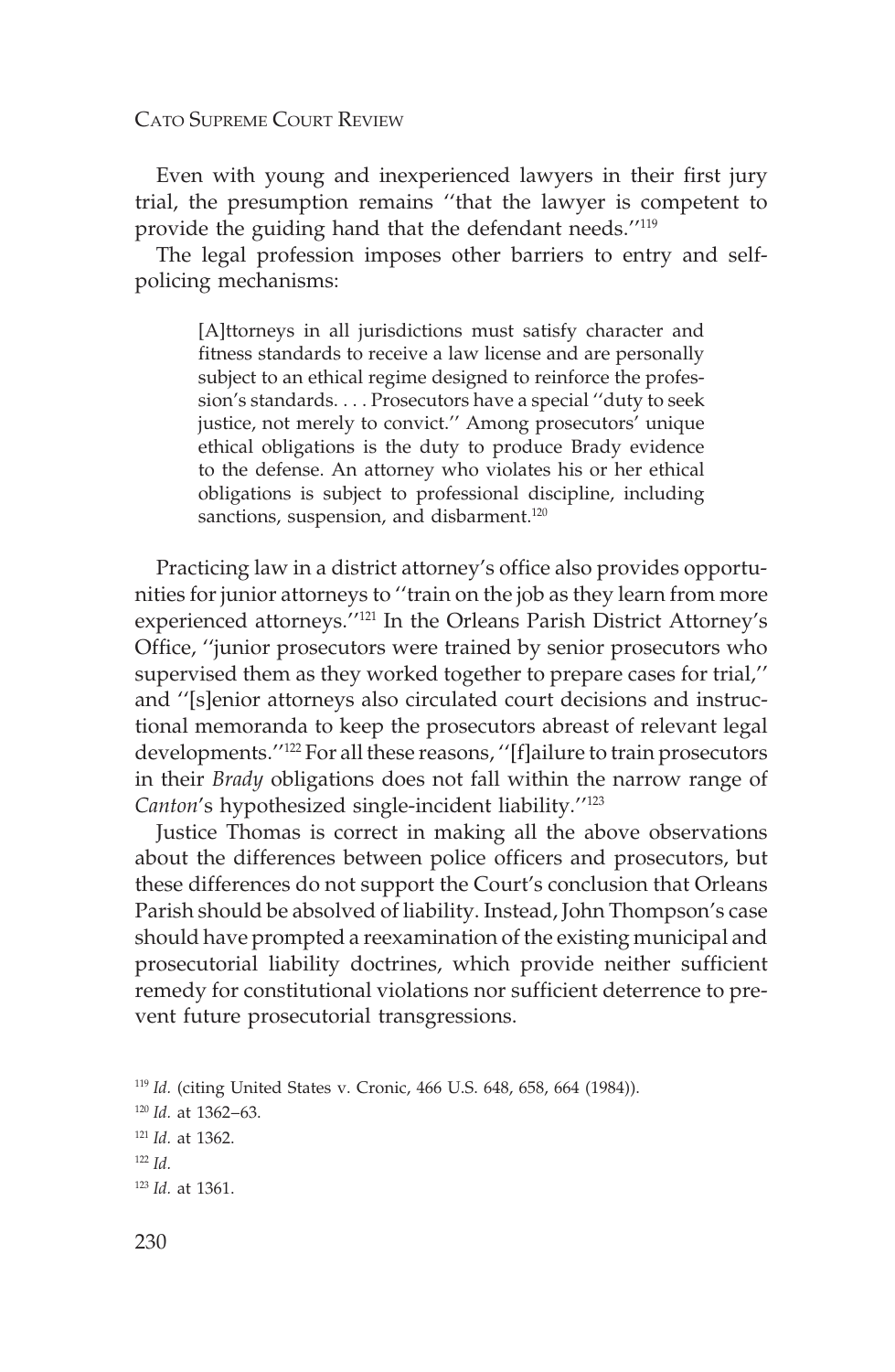*Connick v. Thompson* Connick v. Thompson<br>The Court's disparate treatment of prosecutors and police officers<br>nounts to a naked exercise in judicial lawmaking.<sup>124</sup> The legal train-<br>g that the Court uses to excuse municipalities from liability f Connick v. Thompson<br>The Court's disparate treatment of prosecutors and police officers<br>amounts to a naked exercise in judicial lawmaking.<sup>124</sup> The legal train-<br>ing that the Court uses to excuse municipalities from liabilit *Connick v. Thompson*<br>The Court's disparate treatment of prosecutors and police officers<br>amounts to a naked exercise in judicial lawmaking.<sup>124</sup> The legal train-<br>ing that the Court uses to excuse municipalities from liabil *Connick v. Thompson*<br>The Court's disparate treatment of prosecutors and police officers<br>amounts to a naked exercise in judicial lawmaking.<sup>124</sup> The legal train-<br>ing that the Court uses to excuse municipalities from liabil The Court's disparate treatment of prosecutors and police officers<br>amounts to a naked exercise in judicial lawmaking.<sup>124</sup> The legal train-<br>ing that the Court uses to excuse municipalities from liability for<br>attorneys' act amounts to a naked exercise in judicial lawmaking.<sup>124</sup> The legal training that the Court uses to excuse municipalities from liability for attorneys' actions in *Connick* is the very same rationale it used in attributing l ing that the Court uses to excuse municipalities from liability for attorneys' actions in *Connick* is the very same rationale it used in attributing liability to a municipality in *Pembaur v. City of Cincinnati*. Recall t attorneys' actions in *Connick* is the very same rationale it used in attributing liability to a municipality in *Pembaur* v. *City of Cincinnati*. Recall that in *Pembaur*, a prosecutor ordered sheriff's deputies to condu attributing liability to a municipality in *Pembaur v. City of Cinc*<br>Recall that in *Pembaur*, a prosecutor ordered sheriff's depu<br>conduct a search for witnesses without arrest or search wa<br>specific to the premises.<sup>125</sup> W ecall that in *Pembaur*, a prosecutor ordered sheriff's deputies to nduct a search for witnesses without arrest or search warrants ecific to the premises.<sup>125</sup> While the Court might distinguish the ro cases on the basis th

conduct a search for witnesses without arrest or search warrants specific to the premises.<sup>125</sup> While the Court might distinguish the two cases on the basis that the attorney in *Pembaur* was a supervisor and therefore a p specific to the premises.<sup>125</sup> While the Court might distinguish the two cases on the basis that the attorney in *Pembaur* was a supervisor and therefore a policymaker, this distinction is illusory. Suppose that a police o two cases on the basis that the attorney in *Pembaur* was a supervisor and therefore a policymaker, this distinction is illusory.<br>Suppose that a police officer acting as an investigator for the Orleans Parish District Atto and therefore a policymaker, this distinction is illusory.<br>Suppose that a police officer acting as an investigator for the Orleans Parish District Attorney's Office were inserted into the conceded *Brady* violation in John Suppose that a police officer acting as an investigator for the Orleans Parish District Attorney's Office were inserted into the conceded *Brady* violation in John Thompson's prosecution. Suppose that this police officer w Orleans Parish District Attorney's Office were inserted into the conceded *Brady* violation in John Thompson's prosecution. Suppose that this police officer was tasked with transporting evidence from the storage locker at ceded *Brady* violation in John Thompson's prosecution. Suppose that<br>this police officer was tasked with transporting evidence from the<br>storage locker at the police station to the courthouse. What if this<br>officer, and not this police officer was tasked with transporting evidence from the storage locker at the police station to the courthouse. What if this officer, and not "miscreant prosecutor" Gerry Deegan, had intentionally concealed the storage locker at the police station to the courthouse. What if this officer, and not "miscreant prosecutor" Gerry Deegan, had intentionally concealed the existence of the exculpatory blood-stained swatch that would have p officer, and not "miscreant prosecutor" Gerry Deegan, had intentionally concealed the existence of the exculpatory blood-stained swatch that would have prevented Thompson's conviction from both the prosecution and the defe tionally concealed the existence of the exculpatory blood-stained<br>swatch that would have prevented Thompson's conviction from<br>both the prosecution and the defense. There is nothing inherently<br>prosecutorial about transporti swatch that would have prevented Thompson's conviction from<br>both the prosecution and the defense. There is nothing inherently<br>prosecutorial about transporting evidence, and maintaining an<br>unbroken evidentiary chain of cust both the prosecution and the defense. There is nothing inherently prosecutorial about transporting evidence, and maintaining an unbroken evidentiary chain of custody is well within the duties of a police investigator. Whil prosecutorial about transporting evidence, and maintaining a<br>unbroken evidentiary chain of custody is well within the duties<br>a police investigator. While the Supreme Court has never addresse<br>Section 1983 liability for poli a police investigator. While the Supreme Court has never addressed Section 1983 liability for police officers who fail to turn *Brady* material over to prosecutors, the federal courts of appeal unanimously hold police off

over to prosecutors, the federal courts of appeal unanimously hold<br>police officers liable for concealing exculpatory evidence.<sup>126</sup><br><sup>124</sup> Expectations of police behavior are eminently malleable depending on the Court's<br>des by different courts of appear unanimously note<br>police officers liable for concealing exculpatory evidence.<sup>126</sup><br><sup>124</sup> Expectations of police behavior are eminently malleable depending on the Court's<br>desired outcome. The Co liability that infantilizes police officers and injects federal courts into scrutiny of what constitutes adequate law enforcement training in order to raise the burden of municipal liability to the "policy or custom" stand <sup>124</sup> Expectations of police behavior are eminently malleable depending on the Court's desired outcome. The Court is willing to maintain a failure-to-train theory of municipal liability that infantilizes police officers an <sup>124</sup> Expectations of police behavior are eminently malleable depending on the Court's desired outcome. The Court is willing to maintain a failure-to-train theory of municipal liability that infantilizes police officers an desired outcome. The Court is willing to maintain a failure-to-train theory of municipal liability that infantilizes police officers and injects federal courts into scrutiny of what constitutes adequate law enforcement tra liability that infantilizes police officers and injects federal courts into scrutiny of what constitutes adequate law enforcement training in order to raise the burden of municipal liability to the "policy or custom" stand

nas no quams about relying on the increasing proressionalism or police forces,<br>including a new emphasis on internal police discipline," when convenient to roll<br>back the exclusionary rule. See Hudson v. Michigan, 547 U.S. 5 back the exclusionary rule. See Hudson v. Michigan, 547 U.S. 586, 598 (2006).<br><sup>125</sup> Pembaur, 475 U.S. at 471–73.<br><sup>126</sup> See, e.g., Brady v. Dill, 187 F.3d 104, 114 (1st Cir. 1999); (noting that "a police<br>officer sometimes m pack the exclusionary rule. See Hudson V. Michigan, 547 U.S. 386, 598 (2006).<br><sup>125</sup> Pembaur, 475 U.S. at 471–73.<br><sup>126</sup> See, e.g., Brady v. Dill, 187 F.3d 104, 114 (1st Cir. 1999); (noting that "a police<br>officer sometimes m <sup>125</sup> Pembaur, 475 U.S. at 471–73.<br><sup>126</sup> See, e.g., Brady v. Dill, 187 F.3d 104, 114 (1st Cir. 1999); (noting that "a police officer sometimes may be liable if he fails to apprise the prosecutor or a judicial officer of kn <sup>126</sup> See, e.g., Brady v. Dill, 187 F.3d 104, 114 (1st Cir. 1999); (noting that ''a police officer sometimes may be liable if he fails to apprise the prosecutor or a judicial officer of known exculpatory information''); Wa officer sometimes may be liable if he fails to apprise the prosecutor or a judicial<br>officer of known exculpatory information''); Walker v. City of New York, 974 F.2d<br>293, 298–99 (2d Cir. 1992) (noting that "the police sati officer of known exculpatory information''); Walker v. City of New York, 974 F.2d<br>293, 298–99 (2d Cir. 1992) (noting that "the police satisfy their obligations under<br>*Brady* when they turn exculpatory evidence over to the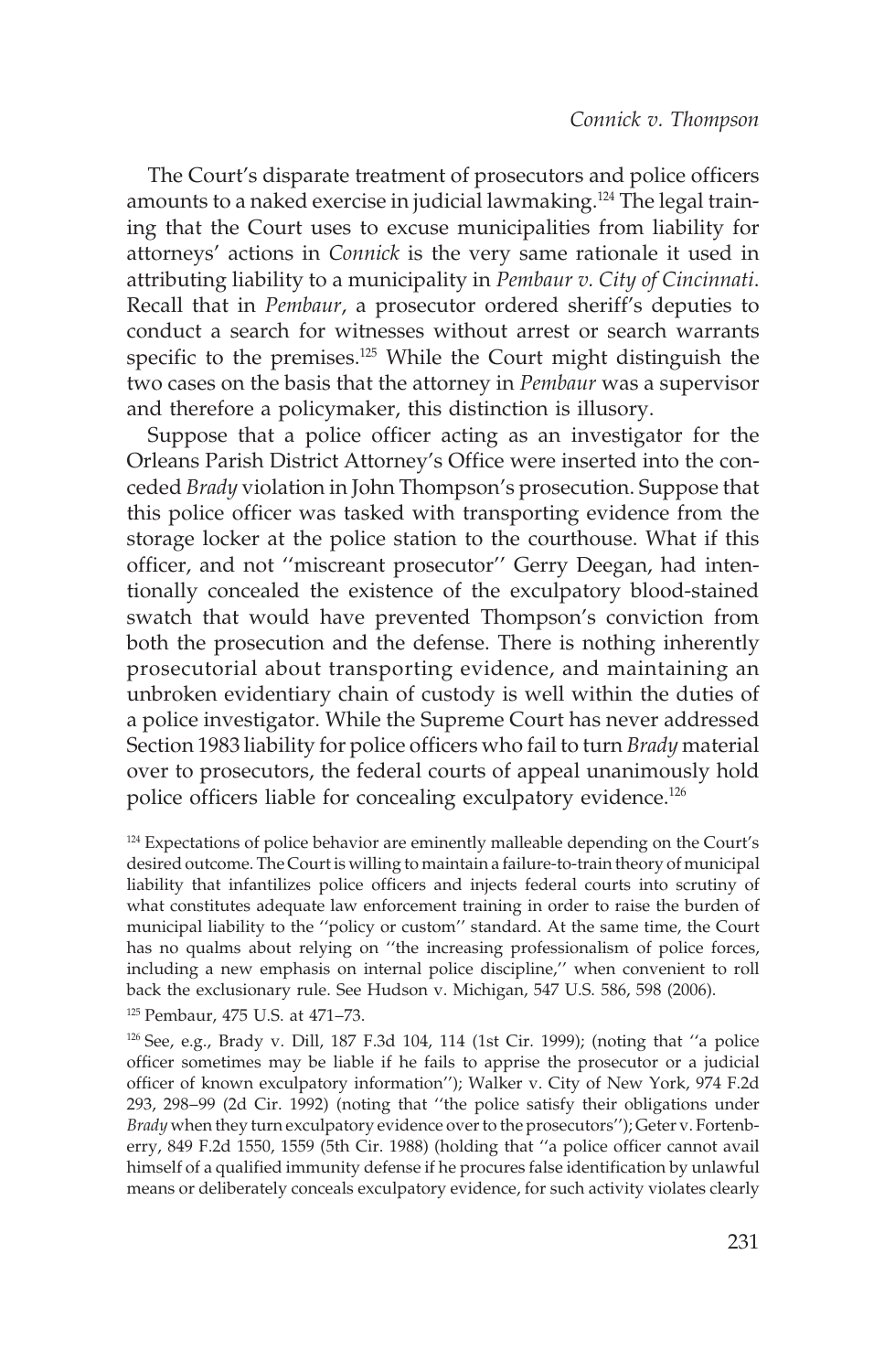YO SUPREME COURT REVIEW<br>Yet a prosecutor in the same situation—one who makes the blood<br>St results unavailable to the defense while in transit to the court-<br>Juse—who further consummates this omission with the constitu-CATO SUPREME COURT REVIEW<br>
Yet a prosecutor in the same situation—one who makes the blood<br>
test results unavailable to the defense while in transit to the court-<br>
house—who further consummates this omission with the consti CATO SUPREME COURT REVIEW<br>
Yet a prosecutor in the same situation—one who makes the blood<br>
test results unavailable to the defense while in transit to the court-<br>
house—who further consummates this omission with the consti CATO SUPREME COURT REVIEW<br>
Yet a prosecutor in the same situation—one who makes the blood<br>
test results unavailable to the defense while in transit to the court-<br>
house—who further consummates this omission with the consti Yet a prosecutor in the same situation—one who makes the blood<br>test results unavailable to the defense while in transit to the court-<br>house—who further consummates this omission with the constitu-<br>tional sin of concealing Yet a prosecutor in the same situation—one who makes the blood<br>test results unavailable to the defense while in transit to the court-<br>house—who further consummates this omission with the constitu-<br>tional sin of concealing test results unavailable to the defense while in transit to the court-<br>house—who further consummates this omission with the constitu-<br>tional sin of concealing evidence in presenting the state's case to a<br>court, remains abs house—who further consummates this omission with the constitutional sin of concealing evidence in presenting the state's case to a court, remains absolutely immune. Both *Imbler's* absolute prosecutorial immunity and *Mone* tional sin of concealing evidence in presenting the state's case to a<br>court, remains absolutely immune. Both *Imbler's* absolute prosecu-<br>torial immunity and *Monell's* "policy or custom" requirement bar<br>the victim from ho court, remains absolutely immune. Both *Imbler's* absolute prosecutorial immunity and *Monell's* "policy or custom" requirement bar the victim from holding the prosecutor or his employer civilly liable. The result is that torial immunity and *Monell's* "policy or custom" requirement bar<br>the victim from holding the prosecutor or his employer civilly liable.<br>The result is that attorneys who give bad advice to police can be<br>held liable, but th the victim from holding the prosecutor or his employer civilly liable.<br>The result is that attorneys who give bad advice to police can be<br>held liable, but those willing to get their hands dirty and *personally*<br>violate citi The result is that attorneys who give bad advice to police can be held liable, but those willing to get their hands dirty and *personally* violate citizens' rights remain shielded from liability—as are their employers. Thi held liable, but those willing to get the violate citizens' rights remain shield employers. This, we are told, is the costo criminal prosecution. We are also the prospect of ethical sanctions and deter prosecutorial miscon *Prosecutor Discipline (In)Action*<br>*Prosecutor Discipline (In)Action*<br>*Prosecutor Discipline (In)Action*<br>*Prosecutor Discipline (In)Action*<br>Just as the principles that animated the<br>dence did not fully transfer into the Con to criminal prosecution. We are also supposed to be comforted by<br>the prospect of ethical sanctions and criminal prosecutions that can<br>deter prosecutorial misconduct.<br>Prosecutor Discipline (In)Action<br>Just as the principles

the prospect of ethical sanctions and criminal prosecutions that can<br>deter prosecutorial misconduct.<br>Prosecutor Discipline (In)Action<br>Just as the principles that animated the Declaration of Indepen-<br>dence did not fully tra deter prosecutorial misconduct.<br> *Prosecutor Discipline (In)Action*<br>
Just as the principles that animated the Declaration of Indepen-<br>
dence did not fully transfer into the Constitution, the theory that<br>
prosecutors who co

dence did not fully transfer into the Constitution, the theory that<br>prosecutors who commit *Brady* violations will in turn be prosecuted<br>established constitutional principles''); Jean v. Collins, 221 F.3d 656, 659 (4th Cir prosecutors who commit *Brady* violations will in turn be prosecuted<br>
<del>concluding</del> constitutional principles"); Jean v. Collins, 221 F.3d 656, 659 (4th Cir.<br>
2000) (en banc) (concluding that police who deliberately withhol established constitutional principles"); Jean v. Collins, 221 F.3d 656, 659 (4th Cir. 2000) (en banc) (concluding that police who deliberately withhold exculpatory evidence, and thus prevent the prosecutors from complying established constitutional principles"); Jean v. Collins, 221 F.3d 656, 659 (4th Cir. 2000) (en banc) (concluding that police who deliberately withhold exculpatory evidence, and thus prevent the prosecutors from complying established constitutional principles"); Jean v. Collins, 221 F.3d 656, 659 (4th Cir. 2000) (en banc) (concluding that police who deliberately withhold exculpatory evidence, and thus prevent the prosecutors from complying established constitutional principles"); Jean v. Collins, 221 F.3d 656, 659 (4th Cir. 2000) (en banc) (concluding that police who deliberately withhold exculpatory evidence, and thus prevent the prosecutors from complying 2000) (en banc) (concluding that police who deliberately withhold exculpatory evidence, and thus prevent the prosecutors from complying with *Brady*, violate the due process clause); Sanders v. English, 950 F.2d 1152, 1162 dence, and thus prevent the prosecutors from complying with *Brady*, violate the due process clause); Sanders v. English, 950 F.2d 1152, 1162 (5th Cir. 1992) (holding that an officer's "deliberate failure to disclose ... u process clause); Sanders v. English, 950 F.2d 1152, 1162 (5th Cir. 1992) (holding that an officer's "deliberate failure to disclose ... undeniably credible and patently exculpatory evidence to the prosecuting attorney's of that an officer's "deliberate failure to disclose ... undeniably credible and patently exculpatory evidence to the prosecuting attorney's office plainly exposes him to liability under § 1983); Moldowan v. City of Warren, 5 exculpatory evidence to the prosecuting attorney's office plainly exposes him to liability under § 1983); Moldowan v. City of Warren, 578 F.3d 351, 381 (6th Cir. 2009) (holding that "there is no doubt that the police are . liability under § 1983); Moldowan v. City of Warren, 578 F.3d 351, 381 (6th Cir. 2009) (holding that "there is no doubt that the police are ... capable of depriving criminal defendants of a fundamentally fair trial by supp (holding that "there is no doubt that the police are ... capable of depriving criminal defendants of a fundamentally fair trial by suppressing exculpatory evidence"); Jones v. Chicago, 856 F.2d 985, 994 (7th Cir. 1988) (ho defendants of a fundamentally fair trial by suppressing exculpatory evidence"); Jones v. Chicago, 856 F.2d 985, 994 (7th Cir. 1988) (holding that police officers who fail to disclose exculpatory evidence to prosecutors" ca v. Chicago, 856 F.2d 985, 994 (7th Cir. 1988) (holding that police officers who fail to disclose exculpatory evidence to prosecutors "cannot escape liability by pointing to the decisions of prosecutors"); White v. McKinley disclose exculpatory evidence to prosecutors "cannot escape liability by pointing to<br>the decisions of prosecutors"); White v. McKinley, 519 F.3d 806, 814 (8th Cir. 2008)<br>(holding that "*Brady's* protections also extend to the decisions of prosecutors''); White v. McKinley, 519 F.3d 806, 814 (8th Cir. 2008) (holding that "*Brady's* protections also extend to actions of other law enforcement officers such as investigating officers''); Tenniso (holding that "Brady's protections also extend to actions of other law enforcement officers such as investigating officers"); Tennison v. City & County of San Francisco, 570 F.3d 1078, 1088 (9th Cir.) (holding that a "del 570 F.3d 1078, 1088 (9th Cir.) (holding that a "deliberate indifference" or "reckless disregard" standard is appropriate for Section 1983 suits based on *Brady* violations, rejecting inspectors' request for a "bad faith" 570 F.3d 1078, 1088 (9th Cir.) (holding that a "deliberate indifference" or "reckless disregard" standard is appropriate for Section 1983 suits based on *Brady* violations, rejecting inspectors' request for a "bad faith" s disregard" standard is appropriate for Section 1983 suits based on *Brady* violations, rejecting inspectors' request for a "bad faith" standard); Robinson v. Maruffi, 895 F.2d 649, 655–56 (10th Cir. 1990) (holding that off rejecting inspectors' request for a "bad faith" standard); Robinson v. Maruffi, 895 F.2d 649, 655–56 (10th Cir. 1990) (holding that officers' "argument that their misconduct is shielded by the acts of the prosecutor, the g shielded by the acts of the prosecutor, the grand jury, and the trial and appellate courts is disingenuous ... their actions were dependent in that they relied upon the falsified statements and testimony produced by the de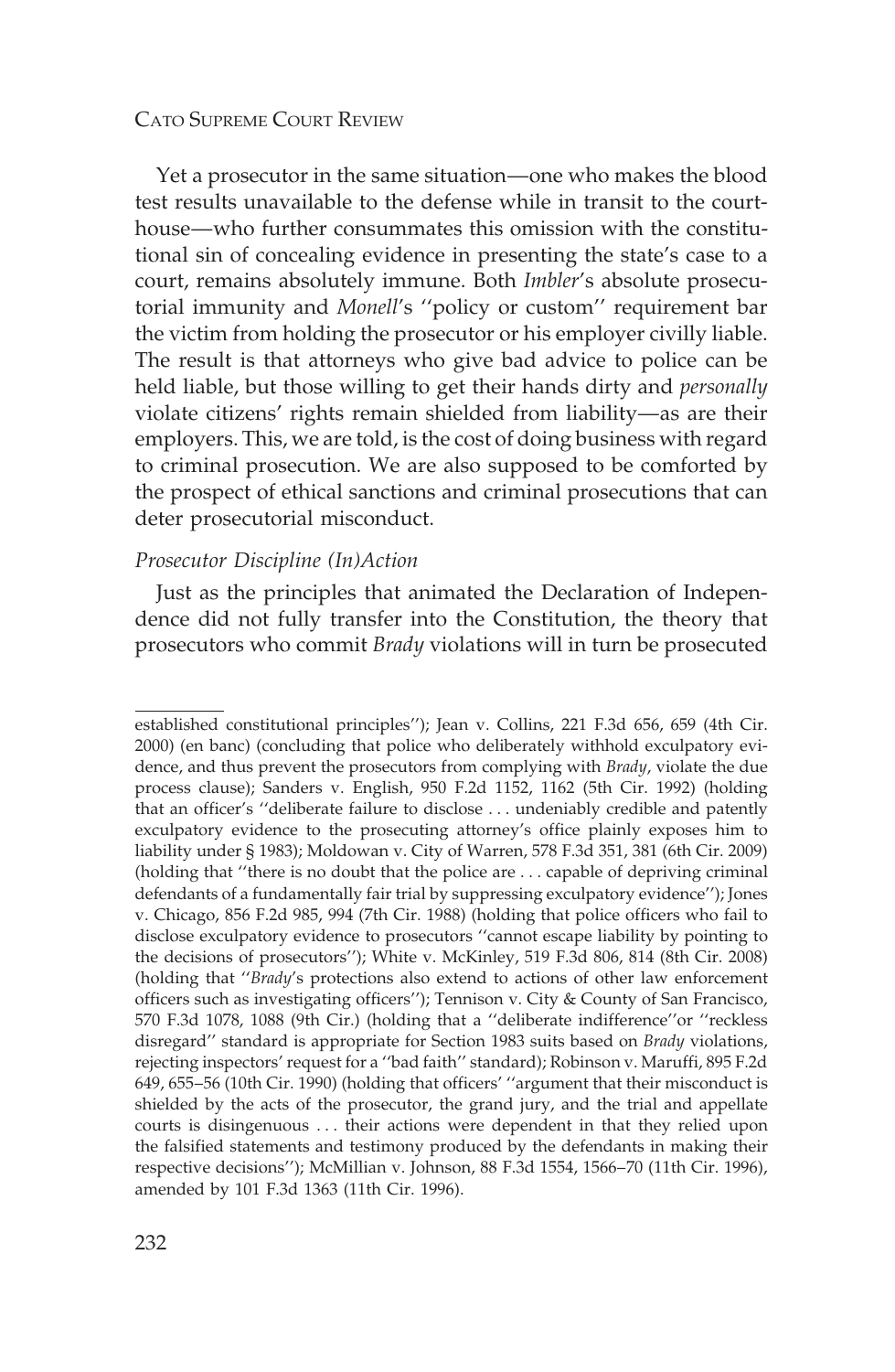*Connick v. Thompson Connick v. Thompson*<br>criminally has not borne out in the real world. The threat of ethical<br>sanction has also proved to be a "paper tiger" with regard to *Brady*<br>violations.<sup>127</sup> Thompson's case, tragic though it may be, i Connick v. Thompson<br>criminally has not borne out in the real world. The threat of ethical<br>sanction has also proved to be a "paper tiger" with regard to *Brady*<br>violations.<sup>127</sup> Thompson's case, tragic though it may be, is *Connick v. Thompson*<br>criminally has not borne out in the real world. The threat of ethical<br>sanction has also proved to be a "paper tiger" with regard to *Brady*<br>violations.<sup>127</sup> Thompson's case, tragic though it may be, i Connick v. Thompson<br>criminally has not borne out in the real world. The threat of ethical<br>sanction has also proved to be a "paper tiger" with regard to *Brady*<br>violations.<sup>127</sup> Thompson's case, tragic though it may be, is criminally has not borne out in the real world. The threat of ethical<br>sanction has also proved to be a "paper tiger" with regard to *Brady*<br>violations.<sup>127</sup> Thompson's case, tragic though it may be, is only<br>remarkable in t criminally has not borne<br>sanction has also proved<br>violations.<sup>127</sup> Thompsor<br>remarkable in that it rece<br>way to the Supreme Cc<br>again in civil court.<br>As the dissent summa<br>the concealed blood evi nction has also proved to be a "paper tiger" with regard to *Brady* olations.<sup>127</sup> Thompson's case, tragic though it may be, is only markable in that it received national attention by making it all the ay to the Supreme Co violations.<sup>127</sup> Thompson's case, tragic though it may be, is only remarkable in that it received national attention by making it all the way to the Supreme Court before the *Brady*-violation victim lost again in civil cou remarkable in that it received national attention by making it all the<br>way to the Supreme Court before the *Brady*-violation victim lost<br>again in civil court.<br>As the dissent summarizes, more than one prosecutor knew of<br>the

As the dissent summarizes, more than one prosecutor knew of<br>e concealed blood evidence in Thompson's case and remained<br>ent while Thompson sat on death row.<br>In 1994, nine years after Thompson's convictions, Deegan,<br>the assi the concealed blood evidence in Thompson's case and remained<br>silent while Thompson sat on death row.<br>In 1994, nine years after Thompson's convictions, Deegan,<br>the assistant prosecutor in the armed robbery trial, learned<br>he ncealed blood evidence in Thompson's case and remained<br>while Thompson sat on death row.<br>In 1994, nine years after Thompson's convictions, Deegan,<br>the assistant prosecutor in the armed robbery trial, learned<br>he was terminal while Thompson sat on death row.<br>In 1994, nine years after Thompson's convictions, Deegan,<br>the assistant prosecutor in the armed robbery trial, learned<br>he was terminally ill. Soon thereafter, Deegan confessed to<br>his friend In 1994, nine years after Thompson's convictions, Deegan,<br>the assistant prosecutor in the armed robbery trial, learned<br>he was terminally ill. Soon thereafter, Deegan confessed to<br>his friend Michael Riehlmann that he had su In 1994, nine years after Thompson's convictions, Deegan,<br>the assistant prosecutor in the armed robbery trial, learned<br>he was terminally ill. Soon thereafter, Deegan confessed to<br>his friend Michael Riehlmann that he had su he was terminally ill. Soon thereafter, Deegan confessed to his friend Michael Riehlmann that he had suppressed blood evidence in the armed robbery case. Deegan did not heed Riehlmann's counsel to reveal what he had done. tor, he was terminally ill. Soon thereafter, Deegan confessed to<br>his friend Michael Riehlmann that he had suppressed blood<br>evidence in the armed robbery case. Deegan did not heed<br>Riehlmann's counsel to reveal what he had d

Final mann's counsel to reveal what he had done. For five<br>Riehlmann's counsel to reveal what he had done. For five<br>years, Riehlmann, himself a former Orleans Parish prosecu-<br>tor, kept Deegan's confession to himself.<sup>128</sup><br>R years, Riehlmann, himself a former Orleans Parish prosecutor, kept Deegan's confession to himself.<sup>128</sup><br>Riehlmann learned of Thompson's lawyers' last-minute effort to<br>save Thompson's life and provided an affidavit describi tor, kept Deegan's confession to himself.<sup>128</sup><br>Riehlmann learned of Thompson's lawyers' last-minute effort to<br>save Thompson's life and provided an affidavit describing Deegan's<br>admission to suppressing exculpatory evidence Riehlmann learned of Thompson's lawyers' last-minute effort to<br>save Thompson's life and provided an affidavit describing Deegan's<br>admission to suppressing exculpatory evidence.<sup>129</sup> While it is encour-<br>aging that Riehlmann Riehlmann learned of Thompson's lawyers' last-minute effort to<br>save Thompson's life and provided an affidavit describing Deegan's<br>admission to suppressing exculpatory evidence.<sup>129</sup> While it is encour-<br>aging that Riehlmann admission to suppressing exculpatory evidence.<sup>129</sup> While it is encouraging that Riehlmann volunteered information that ultimately aided in Thompson's exoneration and a reprieve from execution, Riehlmann held this informat lmission to suppressing exculpatory evidence.<sup>129</sup> While it is encour-<br>ing that Riehlmann volunteered information that ultimately aided<br>Thompson's exoneration and a reprieve from execution, Riehl-<br>ann held this information

aging that Riehlmann volunteered information that ultimately aided<br>in Thompson's exoneration and a reprieve from execution, Riehl-<br>mann held this information privately for five years while Thompson<br>sat on death row.<br>Riehlm in Thompson's exoneration and a reprieve from execution, Riehlmann held this information privately for five years while Thompson sat on death row.<br>
Riehlmann's inaction earned him professional discipline but not a penalty mann held this information privately for five years while Thompson<br>sat on death row.<br>Riehlmann's inaction earned him professional discipline but not a<br>penalty that would significantly deter parallel conduct in the future.<br> sat on death row.<br>
Riehlmann's inaction earned him professional discipline but not a<br>
penalty that would significantly deter parallel conduct in the future.<br>
Riehlmann faced ethical sanction for (1) his failure to report D Riehlmann's inaction earned him professional discipline but not a<br>penalty that would significantly deter parallel conduct in the future.<br>Riehlmann faced ethical sanction for (1) his failure to report Deegan's<br>professional penalty that would significantly deter parallel conduct in the future.<br>Riehlmann faced ethical sanction for (1) his failure to report Deegan's<br>professional misconduct in a timely manner<sup>130</sup> and (2) "engaging in<br>conduct pr hearing found that Riehlmann's conduct violated the latter charge,<br>but that he did not have "knowledge of a violation" that obligated<br><sup>127</sup> See, e.g., Richard A. Rosen, Disciplinary Sanctions against Prosecutors for Brady<br>

<sup>&</sup>lt;sup>127</sup> See, e.g., Richard A. Rosen, Disciplinary Sanctions against Pr<br><sup>127</sup> See, e.g., Richard A. Rosen, Disciplinary Sanctions against Pr<br>Violations: A Paper Tiger, 65 N.C. L. Rev. 693 (1987).<br><sup>128</sup> Connick, 131 S. Ct. at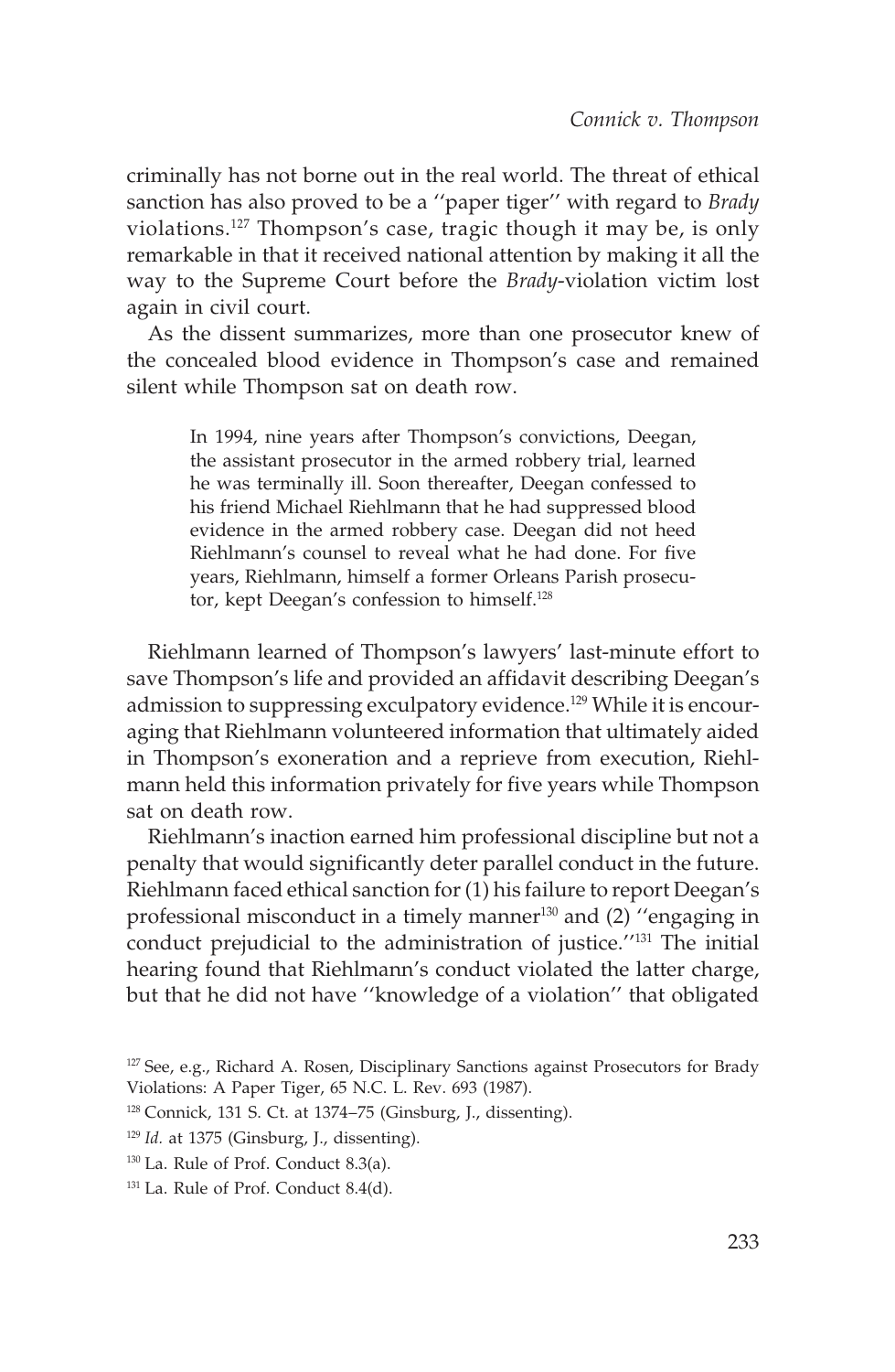CATO SUPREME COURT REVIEW<br>a report of Deegan's conduct.<sup>132</sup> On appeal, both the disciplinary<br>board and the Louisiana Supreme Court rejected the conclusion that<br>Riehlmann possessed anything less than ''knowledge of a viola CATO SUPREME COURT REVIEW<br>a report of Deegan's conduct.<sup>132</sup> On appeal, both the disciplinary<br>board and the Louisiana Supreme Court rejected the conclusion that<br>Riehlmann possessed anything less than "knowledge of a violat CATO SUPREME COURT REVIEW<br>a report of Deegan's conduct.<sup>132</sup> On appeal, both the disciplinary<br>board and the Louisiana Supreme Court rejected the conclusion that<br>Riehlmann possessed anything less than ''knowledge of a viola CATO SUPREME COURT REVIEW<br>
a report of Deegan's conduct.<sup>132</sup> On appeal, both the disciplinary<br>
board and the Louisiana Supreme Court rejected the conclusion that<br>
Riehlmann possessed anything less than "knowledge of a vio a report of Deegan's conduct.<sup>132</sup> On appeal, both the dis<br>board and the Louisiana Supreme Court rejected the conclu<br>Riehlmann possessed anything less than "knowledge of a vi<br>and that he should have reported Deegan's confe board and the Louisiana Supreme Court rejected the conclusion that<br>Riehlmann possessed anything less than "knowledge of a violation,"<br>and that he should have reported Deegan's confession of miscon-<br>duct. As a skeptical Lou

here supposes the supported Deegan's confession of miscon<br>at he should have reported Deegan's confession of miscon<br>as a skeptical Louisiana Supreme Court put it:<br>The circumstances under which the conversation took place<br>le at he should have reported Deegan's confession of miscon-<br>As a skeptical Louisiana Supreme Court put it:<br>The circumstances under which the conversation took place<br>lend further support to this finding. On the same day that<br> As a skeptical Louisiana Supreme Court put it:<br>The circumstances under which the conversation took place<br>lend further support to this finding. On the same day that<br>he learned he was dying of cancer, Mr. Deegan felt compell The circumstances under which the conversation took place lend further support to this finding. On the same day that he learned he was dying of cancer, Mr. Deegan felt compelled to tell his best friend about something he h The circumstances under which the conversation took place<br>lend further support to this finding. On the same day that<br>he learned he was dying of cancer, Mr. Deegan felt compelled<br>to tell his best friend about something he h lend further support to this finding. On the same day that<br>he learned he was dying of cancer, Mr. Deegan felt compelled<br>to tell his best friend about something he had done in a trial<br>that took place nine years earlier. It he learned he was dying of cancer, Mr. Deegan felt compelled<br>to tell his best friend about something he had done in a trial<br>that took place nine years earlier. It simply defies logic that<br>[Riehlmann] would now argue that h

that took place nine years earlier. It simply denes logic that<br>
[Riehlmann] would now argue that he could not be sure that<br>
Mr. Deegan actually withheld *Brady* evidence because his<br>
statements were vague and non-specific.

Mr. Deegan actually withheld *Brady* evidence because his<br>statements were vague and non-specific.<sup>133</sup><br>Readers should temper their enthusiasm over Thompson's vindi-<br>cation with the sanction that Riehlmann received: a publi Readers should temper their enthusiasm over Thompson's vindication with the sanction that Riehlmann received: a public repri-<br>mand, with one justice dissenting in favor of a harsher sanction.<sup>134</sup> An ethics committee is no Readers should temper their enthusiasm over Thompson's vindication with the sanction that Riehlmann received: a public reprimand, with one justice dissenting in favor of a harsher sanction.<sup>134</sup> An ethics committee is not cation with the sanction that Riehlmann received: a public repri-<br>mand, with one justice dissenting in favor of a harsher sanction.<sup>134</sup><br>An ethics committee is not the only forum for providing an effec-<br>tive disincentive a mand, with one justice dissenting in favor of a harshe<br>An ethics committee is not the only forum for provid<br>tive disincentive against prosecutorial misconduct. Wl<br>tors conceal exculpatory evidence, it moves from the m<br>cal An ethics committee is not the only forum for providing an effec-<br>re disincentive against prosecutorial misconduct. When prosecu-<br>rs conceal exculpatory evidence, it moves from the merely unethi-<br>I to the plainly criminal, tive disincentive against prosecutorial misconduct. When prosecutors conceal exculpatory evidence, it moves from the merely unethical to the plainly criminal, amenable to charges of obstruction of justice and violation of tors conceal exculpatory evidence, it moves from the merely u<br>cal to the plainly criminal, amenable to charges of obstructi<br>justice and violation of rights under color of law.<br>The application of criminal prosecution agains

I to the plainly criminal, amenable to charges of obstruction of stice and violation of rights under color of law.<br>The application of criminal prosecution against Thompson's prosutors provides an answer to classic query "w justice and violation of rights under color of law.<br>The application of criminal prosecution against Thompson's prosecutors provides an answer to classic query "who watches the watchmen?" Unfortunately, the answer is "other The application of criminal prosecution against Thompson's prosecutors provides an answer to classic query "who watches the watchmen?" Unfortunately, the answer is "other watchmen."<br>The Orleans District Attorney's Office d ecutors provides an answer to classic query "who watches the watchmen?" Unfortunately, the answer is "other watchmen."<br>The Orleans District Attorney's Office did initiate grand jury proceedings in Thompson's case, with cha men?" Unfortunately, the answer is "other watchmen."<br>The Orleans District Attorney's Office did initiate grand jury pro-<br>ceedings in Thompson's case, with charges possible against the pros-<br>ecutors who had concealed the ex The Orleans District Attorney's Office did initiate grand jury proceedings in Thompson's case, with charges possible against the prosecutors who had concealed the exculpatory blood test results. The grand jury proceedings ceedings in Thompson's case, with charges possible against the prosecutors who had concealed the exculpatory blood test results. The grand jury proceedings terminated after one day, withdrawn by District Attorney Connick, ecutors who had concealed the exculpatory blood test results. The grand jury proceedings terminated after one day, withdrawn by District Attorney Connick, the head of the very office under investigation. "He maintained tha grand jury proceedings terminated after one day, withdrawn by District Attorney Connick, the head of the very office under investigation. "He maintained that the lab report would not be *Brady* material if prosecutors did resignation.''<sup>135</sup>

132 In re Riehlmann, 2004-B-0680 (La. 1/19/05); 891 So. 2d 1239, 1243.<br>
<sup>132</sup> In re Riehlmann, 2004-B-0680 (La. 1/19/05); 891 So. 2d 1239, 1243.<br>
<sup>133</sup> *Id.* at 1248.<br>
<sup>134</sup> *Id.* at 1249–50.<br>
<sup>135</sup> Connick, 131 S. Ct. at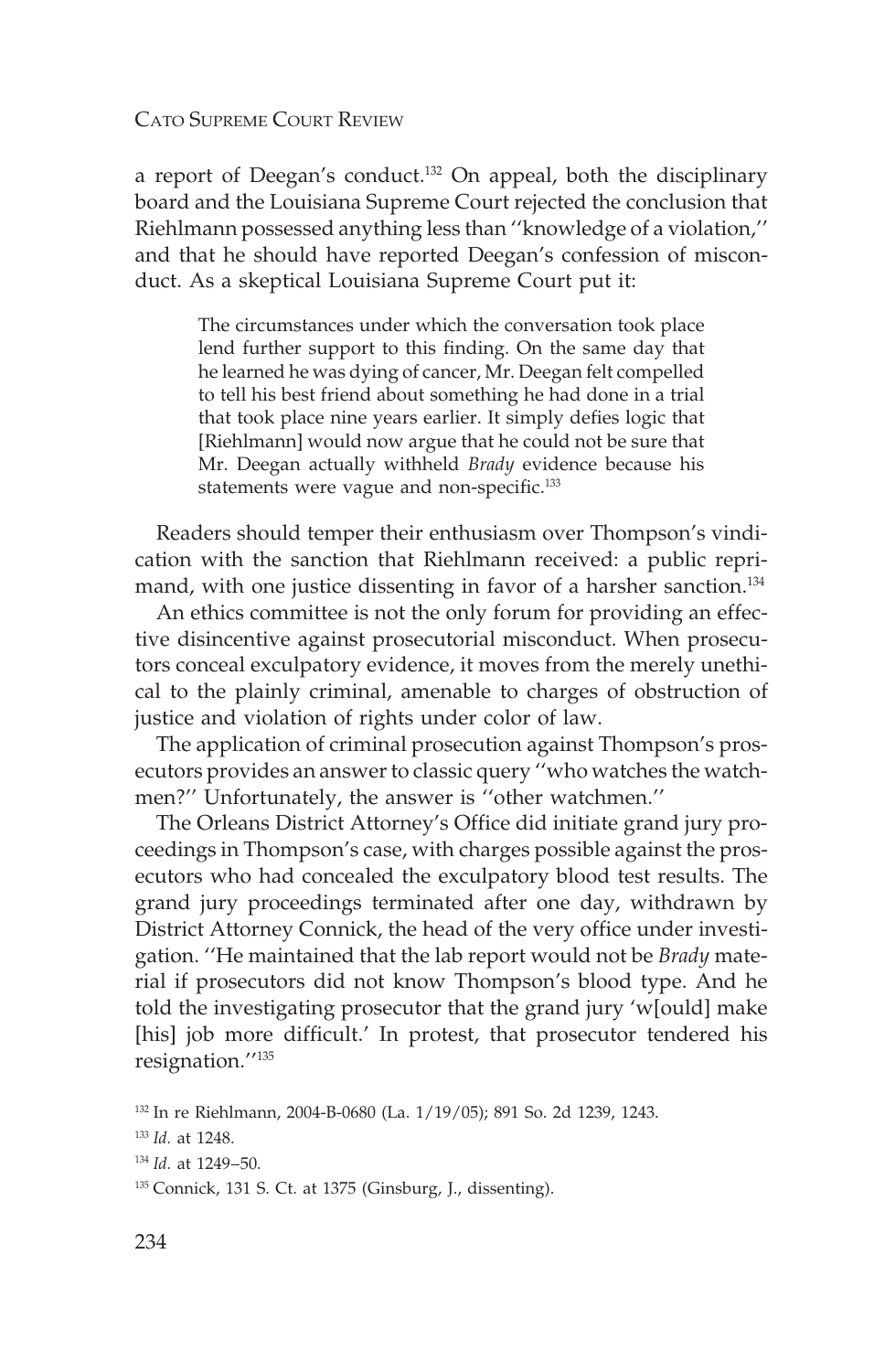*Connick v. Thompson* Connick v. Thompson<br>The lack of criminal sanction in this case is shocking, but should<br>the surprising. The *Imbler* Court held out the possibility that a<br>isbehaving prosecutor could be prosecuted for violating constitu-Connick v. Thompson<br>The lack of criminal sanction in this case is shocking, but should<br>not be surprising. The *Imbler* Court held out the possibility that a<br>misbehaving prosecutor could be prosecuted for violating constitu Connick v. Thompson<br>The lack of criminal sanction in this case is shocking, but should<br>not be surprising. The *Imbler* Court held out the possibility that a<br>misbehaving prosecutor could be prosecuted for violating constitu Connick v. Thompson<br>The lack of criminal sanction in this case is shocking, but should<br>not be surprising. The *Imbler* Court held out the possibility that a<br>misbehaving prosecutor could be prosecuted for violating constitu The lack of criminal sanction in this case is shocking, but should<br>not be surprising. The *Imbler* Court held out the possibility that a<br>misbehaving prosecutor could be prosecuted for violating constitu-<br>tional rights, cit The lack of criminal sanction in this case is shocking, but should<br>not be surprising. The *Imbler* Court held out the possibility that a<br>misbehaving prosecutor could be prosecuted for violating constitu-<br>tional rights, cit not be surprising. The *Imbler* Court held out the possibility that a misbehaving prosecutor could be prosecuted for violating constitutional rights, citing a single case from California discussing the subornation of perju misbehaving prosecutor could be prosecuted for violating constitu-<br>tional rights, citing a single case from California discussing the subor-<br>nation of perjury for this proposition.<sup>136</sup> Unfortunately, that case<br>"did not in tional rights, citing a single case from California discussing the subor-<br>nation of perjury for this proposition.<sup>136</sup> Unfortunately, that case<br>"did not involve the prosecution of a prosecutor, as the Court's<br>citation woul nation of perjury for this proposition.<sup>136</sup> Unfortunately, that case "did not involve the prosecution of a prosecutor, as the Court's citation would lead one to believe, nor did [it] suggest that a prosecutor would be sub "did not involve the prosecution of a prosecutor, as the Court's citation would lead one to believe, nor did [it] suggest that a prosecutor would be subject to criminal charges, or that any prosecutor had ever been prosec citation would lead one to believe, nor did [it] suggest that a prosecutor would be subject to criminal charges, or that any prosecutor had<br>ever been prosecuted in California for suborning perjury."<sup>137</sup> Indeed,<br>the one pr tor would be subject to criminal charges, or that any prosecutor had<br>ever been prosecuted in California for suborning perjury."<sup>137</sup> Indeed,<br>the one prominent example of a prosecutor spending any time incar-<br>cerated for pr ever been prosecuted in California for suborning perjury.''<sup>137</sup> Indeed,<br>the one prominent example of a prosecutor spending any time incar-<br>cerated for professional misconduct—the former Durham, North<br>Carolina district att Carolina district attorney, for his actions in the aborted Duke University lacrosse team rape trial—is so exceptional that it has taken on the name of the perpetrator in academic writings: the "Mike Nifong exception."<sup>138</sup> *Conory Incresse team rape trial—is so e* name of the perpetrator in acade:<br> *Conclusion: Prosecutorial and N*<br> *Conclusion: Prosecutorial and N*<br> *Connick v. Thompson*<br> *Connick v. Thompson*<br> *Connick v. Thompson*<br> *Conni* 

the name of the perpetrator in academic writings: the "Mike Nifong exception."<sup>138</sup><br>V. Conclusion: Prosecutorial and Municipal Immunity after<br>*Connick v. Thompson*<br>Unwilling to reverse doctrines of prosecutorial and munici exception."<sup>138</sup><br>
V. Conclusion: Prosecutorial and Municipal Immunity after<br>
Connick v. Thompson<br>
Unwilling to reverse doctrines of prosecutorial and municipal<br>
liability that allow intentional violations of constitutional V. Conclusion: Prosecutorial and Municipal Immunity after<br>
Connick v. Thompson<br>
Unwilling to reverse doctrines of prosecutorial and municipal<br>
liability that allow intentional violations of constitutional rights in<br>
clear **V. Conclusion: Prosecutorial and Municipal Immunity after**<br> **Connick v. Thompson**<br>
Unwilling to reverse doctrines of prosecutorial and municipal<br>
liability that allow intentional violations of constitutional rights in<br>
cl **Connick v. Thompson**<br>Unwilling to reverse doctrines of prosecutorial and municipal<br>liability that allow intentional violations of constitutional rights in<br>clear contravention of the intent of Section 1983, the Court rever Unwilling to reverse doctrines of prosecutorial and municipal<br>liability that allow intentional violations of constitutional rights in<br>clear contravention of the intent of Section 1983, the Court reversed<br>the Fifth Circuit liability that allow intentional violations of constitutional rights in clear contravention of the intent of Section 1983, the Court reversed the Fifth Circuit and practically foreclosed the prospect of any route of recove clear contravention of the intent of Section 1983, the Court reversed<br>the Fifth Circuit and practically foreclosed the prospect of any route<br>of recovery for intentional *Brady* violations. This decision must be<br>viewed as t the Fifth Circuit and practically foreclosed the prospect of any route<br>of recovery for intentional *Brady* violations. This decision must be<br>viewed as the convergence of two lines of bad precedent. The Court<br>clearly erred

viewed as the convergence of two lines of bad precedent. The Court<br>clearly erred in *Imbler* in providing absolute immunity to prosecu-<br>tors, then erred again in treating public actors differently from pri-<br>vate ones with clearly erred in *Imbler* in providing absolute immunity to prosecutors, then erred again in treating public actors differently from private ones with regard to vicarious liability in *Monell*.<br>Hopefully, the Court will re tors, then erred again in treating public actors differently from private ones with regard to vicarious liability in *Monell*.<br>
Hopefully, the Court will revisit both of these issues in the future<br>
and reverse its flawed l vate ones with regard to vicarious liability in *Monell*.<br>
Hopefully, the Court will revisit both of these issues in the future<br>
and reverse its flawed liability doctrines. Members of the Court are<br>
not blind to the fact t Hopefully, the Court will revisit both of these issues in the future<br>and reverse its flawed liability doctrines. Members of the Court are<br>not blind to the fact that the current treatment of official liability is<br>not well-g not well-grounded in history or policy. Justice Scalia has noted that<br>
"prosecutorial functions, had they existed in their modern form in<br>
1871, would have been considered quasi-judicial (wherefore they<br>
<sup>136</sup> Imbler, 424

<sup>&</sup>lt;sup>136</sup> Imbler, 424 U.S. at 429 n. 29 (citing In re Branch, 449 P. 2d 174, 181 (1969) (en banc)).<br><sup>137</sup> See Gershman, *supra* note 69, at 31 n.161.<br><sup>138</sup> See Angela J. Davis, The Legal Profession's Failure to Discipline Unet <sup>136</sup> Imbler, 424 U.S. at 429 n. 29 (citing In re Branch, 449 P. 2d 174, 181 (1969) (en banc)).<br><sup>137</sup> See Gershman, *supra* note 69, at 31 n.161.<br><sup>138</sup> See Angela J. Davis, The Legal Profession's Failure to Discipline Unet <sup>136</sup> Imbler, 424 U.S. at 429 n. 29 (citing In re Branch, 449 P. 2d 174, 181 (1969) (en banc)).<br><sup>137</sup> See Gershman, *supra* note 69, at 31 n.161.<br><sup>138</sup> See Angela J. Davis, The Legal Profession's Failure to Discipline Une